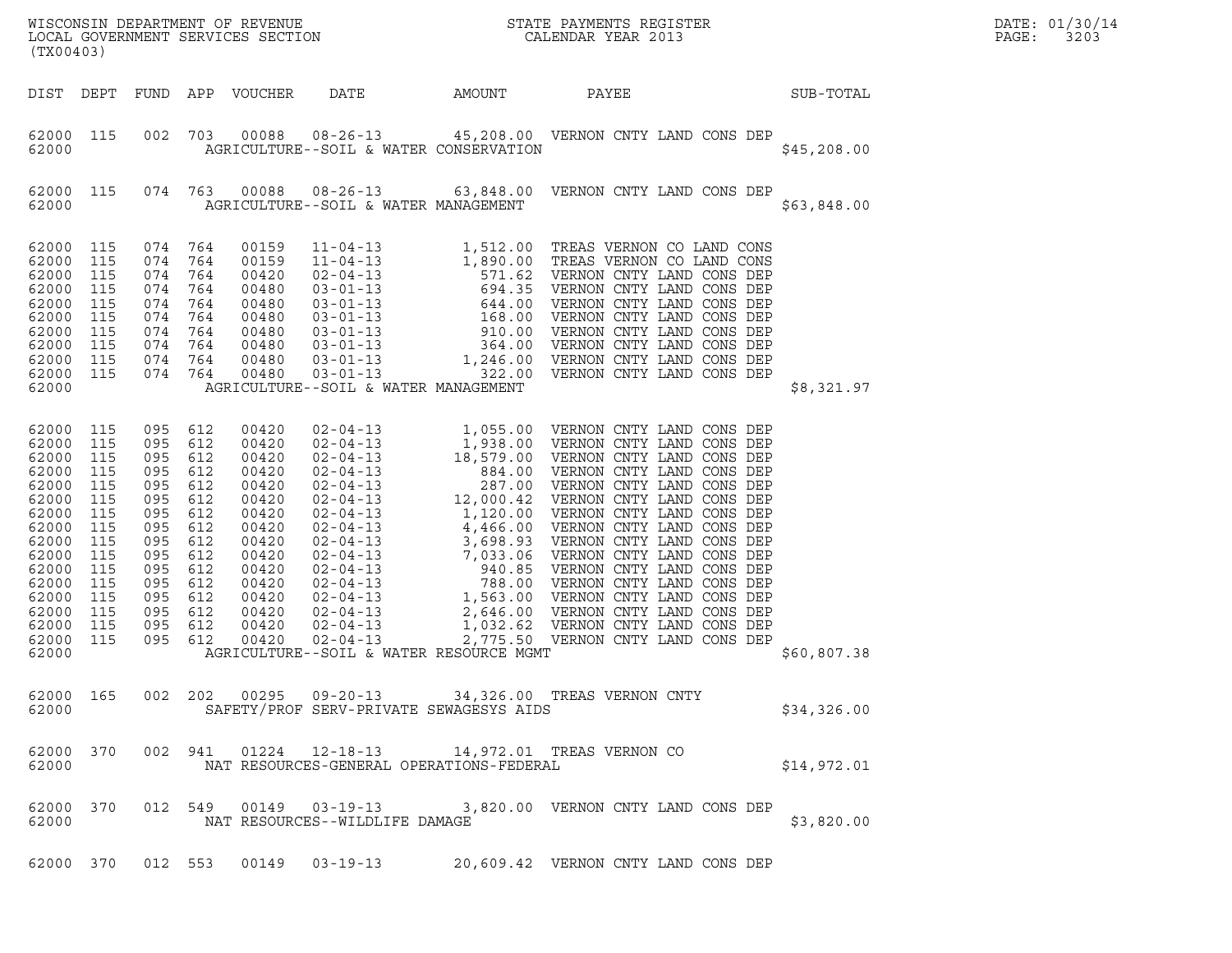| (TX00403)                       |           |                    | WISCONSIN DEPARTMENT OF REVENUE<br>LOCAL GOVERNMENT SERVICES SECTION<br>(TWOO1001) | DATE: 01/30/14<br>PAGE: 3204                                        |                                                |                                                                                                                                                                                                                                                                                                                  |                                                        |  |
|---------------------------------|-----------|--------------------|------------------------------------------------------------------------------------|---------------------------------------------------------------------|------------------------------------------------|------------------------------------------------------------------------------------------------------------------------------------------------------------------------------------------------------------------------------------------------------------------------------------------------------------------|--------------------------------------------------------|--|
|                                 |           |                    |                                                                                    |                                                                     |                                                |                                                                                                                                                                                                                                                                                                                  | DIST DEPT FUND APP VOUCHER DATE AMOUNT PAYEE SUB-TOTAL |  |
|                                 |           |                    |                                                                                    |                                                                     |                                                | 62000 370 012 553 00149 03-19-13 1,047.53 VERNON CNTY LAND CONS DEP<br>62000 NAT RESOURCES--WILDLIFE DAMAGE CLAIMS                                                                                                                                                                                               | \$21,656.95                                            |  |
| 62000                           |           |                    |                                                                                    |                                                                     | NAT RESOURCES--COUNTY CONSERVATION AIDS        | $\begin{array}{cccccccc} 62000 & 370 & 012 & 563 & 01228 & 12-18-13 & 660.66 & \text{TREAS VERNON CO LAND CONS} \\ 62000 & 370 & 012 & 563 & 02362 & 03-11-13 & 944.85 & \text{VERNON CNY LAND CONS DEP} \\ 62000 & 370 & 012 & 563 & 02364 & 03-11-13 & 2,345.00 & \text{VERNON CNY LAND CONS DEP} \end{array}$ | \$3,950.51                                             |  |
|                                 |           |                    |                                                                                    |                                                                     | 62000 NAT RESOURCES--RECREATION AIDS-FISH      | 62000 370 012 564 00256 04-05-13 49.54 TREAS VERNON CO                                                                                                                                                                                                                                                           | \$49.54                                                |  |
| 62000                           |           |                    |                                                                                    |                                                                     | NAT RESOURCES-FOREST CROP/MANAGED FOREST       | 62000 370 012 566 00001 09-24-13 26,560.91 TREAS VERNON LCD                                                                                                                                                                                                                                                      | \$26,560.91                                            |  |
|                                 |           |                    |                                                                                    |                                                                     | 62000 NAT RESOURCES--URBAN FORESTRY/CO FORESTS | 62000 370 012 572 00004 04-03-13 21,609.13 TREAS VERNON LCD                                                                                                                                                                                                                                                      | \$21,609.13                                            |  |
| 62000                           |           |                    |                                                                                    |                                                                     | NAT RESOURCES--SNOWMOBILE TRAIL AIDS           | $\begin{array}{cccccccc} 62000 & 370 & 012 & 574 & 00149 & 08-05-13 & 31,137.50 & VERNON CNTY LAND CONS DEP \\ 62000 & 370 & 012 & 574 & 01721 & 01-08-13 & 513.76 & VERNON CNTY FORESTRY DEPT \end{array}$                                                                                                      | \$31,651.26                                            |  |
| 62000                           |           |                    |                                                                                    |                                                                     | NAT RESOURCES--SNOWMOBILE TRAIL AIDS           |                                                                                                                                                                                                                                                                                                                  | \$33,384.68                                            |  |
|                                 |           |                    |                                                                                    |                                                                     |                                                | 62000 370 012 584 00046 09-03-13 14,724.00 TREAS VERNON LCD                                                                                                                                                                                                                                                      | \$14,724.00                                            |  |
| 62000                           |           |                    |                                                                                    |                                                                     |                                                | 62000 370 012 678 00597 09-23-13 5,000.00 TREAS VERNON CO<br>NAT RESOURCES--INVASIVE AQUATICE SPECIES                                                                                                                                                                                                            | \$5,000.00                                             |  |
| 62000                           | 62000 370 |                    |                                                                                    | NAT RESOURCES--RU RECYCLING GRANT                                   |                                                | 074  670  41076  05-20-13  134,532.37  TREAS VERNON LCD                                                                                                                                                                                                                                                          | \$134,532.37                                           |  |
| 62000 370<br>62000              |           |                    |                                                                                    | 074 673 41076 05-20-13                                              | NAT RESOURCES--RU CONSOLIDATED GRANT           | 7,916.38 TREAS VERNON LCD                                                                                                                                                                                                                                                                                        | \$7,916.38                                             |  |
| 62000 370<br>62000 370<br>62000 |           | 095 512<br>095 512 | 01263<br>01263                                                                     | $12 - 26 - 13$<br>$12 - 26 - 13$<br>NAT RESOURCES--STEWARDSHIP 2000 |                                                | 306, 277.83 TREAS VERNON CO LAND CONS<br>53,240.94 TREAS VERNON CO LAND CONS                                                                                                                                                                                                                                     | \$359,518.77                                           |  |
| 62000 370                       |           | 095 517            | 02819                                                                              | $04 - 23 - 13$                                                      |                                                | 81,598.97 VERNON CNTY LAND CONS DEP                                                                                                                                                                                                                                                                              |                                                        |  |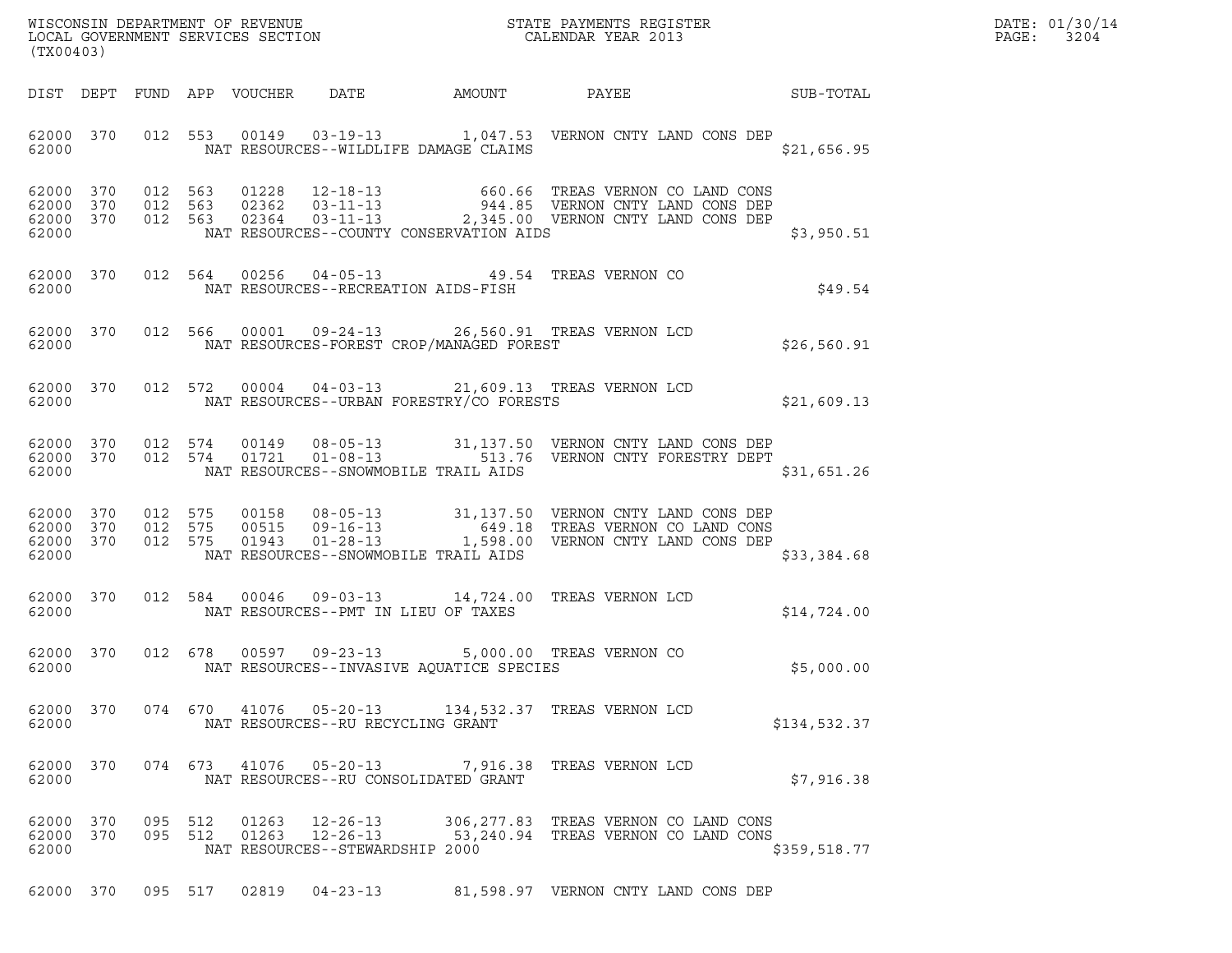| WISCONSIN DEPARTMENT OF REVENUE<br>LOCAL GOVERNMENT SERVICES SECTION | STATE PAYMENTS REGISTER<br>CALENDAR YEAR 2013 | DATE: 01/30/14<br>3205<br>PAGE: |
|----------------------------------------------------------------------|-----------------------------------------------|---------------------------------|

| (TX00403)                                                                                                                                             |                                                                                                              |                                                                                                                                                                   |                                               |                                                             |                                                                                                                            |                                                                                       | WISCONSIN DEPARTMENT OF REVENUE<br>LOCAL GOVERNMENT SERVICES SECTION THE SERVICES OF CALENDAR YEAR 2013                                         |                        | DATE: 01/30/14<br>PAGE:<br>3205 |
|-------------------------------------------------------------------------------------------------------------------------------------------------------|--------------------------------------------------------------------------------------------------------------|-------------------------------------------------------------------------------------------------------------------------------------------------------------------|-----------------------------------------------|-------------------------------------------------------------|----------------------------------------------------------------------------------------------------------------------------|---------------------------------------------------------------------------------------|-------------------------------------------------------------------------------------------------------------------------------------------------|------------------------|---------------------------------|
|                                                                                                                                                       |                                                                                                              |                                                                                                                                                                   |                                               | DIST DEPT FUND APP VOUCHER DATE                             |                                                                                                                            |                                                                                       |                                                                                                                                                 | AMOUNT PAYEE SUB-TOTAL |                                 |
| 62000                                                                                                                                                 |                                                                                                              |                                                                                                                                                                   |                                               |                                                             | NAT RESOURCES--POLLUTION CONTROL                                                                                           |                                                                                       |                                                                                                                                                 | \$81,598.97            |                                 |
| 62000                                                                                                                                                 |                                                                                                              |                                                                                                                                                                   |                                               |                                                             | NAT RESOURCES--DAM SAFETY PROJECTS                                                                                         |                                                                                       | 62000 370 095 532 01263 12-26-13 328,965.27 TREAS VERNON CO LAND CONS                                                                           | \$328,965.27           |                                 |
| 62000                                                                                                                                                 | 62000 395                                                                                                    | 62000 395 011 182<br>011 182                                                                                                                                      |                                               |                                                             | 83835  08-12-13  39,921.00  VERNON CO<br>93436 11-07-13 14,810.00 VERNON CO<br>TRANSPORTATION--TRANSIT AIDS-FEDERAL        |                                                                                       |                                                                                                                                                 | \$54,731.00            |                                 |
| 62000<br>62000<br>62000<br>62000<br>62000<br>62000<br>62000<br>62000<br>62000<br>62000<br>62000<br>62000<br>62000<br>62000<br>62000<br>62000<br>62000 | 395<br>395<br>395<br>395<br>395<br>395<br>395<br>395<br>395<br>395<br>395<br>395<br>395<br>395<br>395<br>395 | 011 185<br>011 185<br>011 185<br>011 185<br>011 185<br>011 185<br>011 185<br>011 185<br>011 185<br>011 185<br>011 185<br>011 185<br>011 185<br>011 185<br>011 185 | 011 185                                       |                                                             | TRANSPORTATION--HIGHWAY SAFETY-FEDERAL                                                                                     |                                                                                       |                                                                                                                                                 | \$17,935.80            |                                 |
| 62000 395<br>62000<br>62000 395<br>62000                                                                                                              | 395                                                                                                          | 011 190<br>011 190<br>011 190                                                                                                                                     |                                               |                                                             | TRANSPORTATION--GENERAL TRANSP AIDS-GTA                                                                                    |                                                                                       | 68062  01-07-13  305,484.76  COUNTY OF VERNON<br>82062  07-01-13  610,969.52  COUNTY OF VERNON<br>94062  10-07-13  305,484.77  COUNTY OF VERNON | \$1,221,939.05         |                                 |
| 62000<br>62000                                                                                                                                        | 395                                                                                                          | 62000 395 011 278<br>011 278                                                                                                                                      |                                               | 80342                                                       | TRANSPORTATION--LRIP/TRIP/MSIP GRANTS                                                                                      |                                                                                       | 79948  07-03-13  122,084.62  TREAS  VERNON  CO<br>80342  07-09-13  269,368.00  TREAS  VERNON  CO                                                | \$391,452.62           |                                 |
| 62000<br>62000                                                                                                                                        | 410                                                                                                          | 002 116                                                                                                                                                           |                                               | 11357                                                       | $11 - 05 - 13$<br>CORRECTIONS--LOCAL AID                                                                                   |                                                                                       | 14,419.65 TREAS VERNON CNTY                                                                                                                     | \$14,419.65            |                                 |
| 62000<br>62000<br>62000<br>62000<br>62000<br>62000<br>62000                                                                                           | 435<br>435<br>435<br>435<br>435<br>435<br>435                                                                | 005<br>005<br>005<br>005<br>005<br>005<br>005                                                                                                                     | 000<br>000<br>000<br>000<br>000<br>000<br>000 | 90310<br>90312<br>90314<br>90318<br>90321<br>90323<br>90325 | $01 - 01 - 13$<br>$01 - 16 - 13$<br>$02 - 01 - 13$<br>$03 - 01 - 13$<br>$04 - 01 - 13$<br>$05 - 01 - 13$<br>$06 - 01 - 13$ | 48,377.00<br>605.00<br>63,735.00<br>54,803.00<br>191,118.00<br>99,541.00<br>18,648.00 | VERNON CO<br>VERNON CO<br>VERNON CO<br>VERNON CO<br>VERNON CO<br>VERNON CO<br>VERNON CO                                                         |                        |                                 |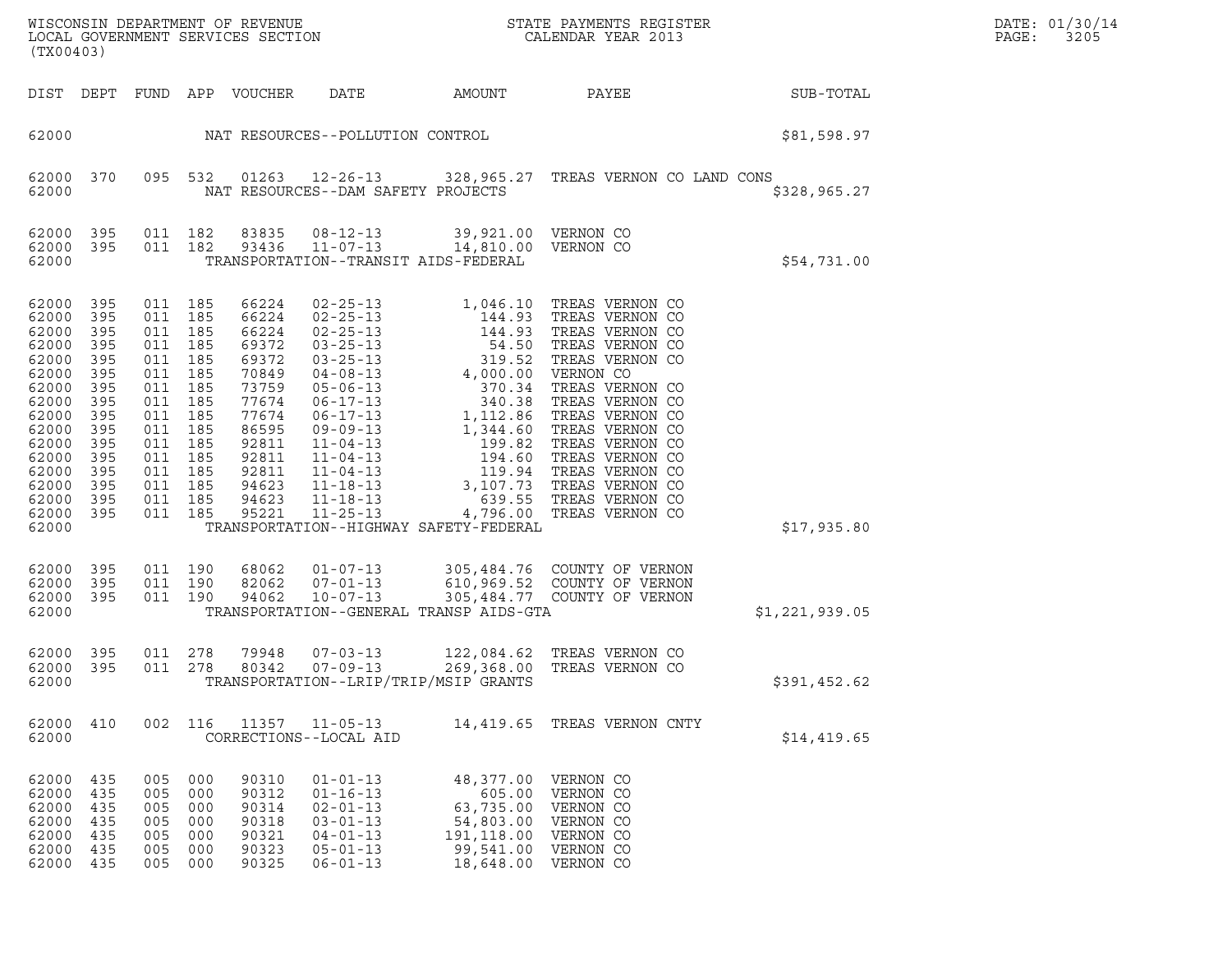| WISCONSIN DEPARTMENT OF REVENUE<br>LOCAL GOVERNMENT SERVICES SECTION<br>(TX00403)                                                                                                                                                                                                                                                                                     |                                                                                                                                                        |                                                                                                                                                        |                                                                                                                                                                                                    | $\mathbf N$                                                                                                                                 |                                                                                                                                        | STATE PAYMENTS REGISTER<br>CALENDAR YEAR 2013                                                                                                                                                                                                                               |                | DATE: 01/30/14<br>PAGE:<br>3206 |
|-----------------------------------------------------------------------------------------------------------------------------------------------------------------------------------------------------------------------------------------------------------------------------------------------------------------------------------------------------------------------|--------------------------------------------------------------------------------------------------------------------------------------------------------|--------------------------------------------------------------------------------------------------------------------------------------------------------|----------------------------------------------------------------------------------------------------------------------------------------------------------------------------------------------------|---------------------------------------------------------------------------------------------------------------------------------------------|----------------------------------------------------------------------------------------------------------------------------------------|-----------------------------------------------------------------------------------------------------------------------------------------------------------------------------------------------------------------------------------------------------------------------------|----------------|---------------------------------|
| DIST DEPT                                                                                                                                                                                                                                                                                                                                                             |                                                                                                                                                        |                                                                                                                                                        | FUND APP VOUCHER                                                                                                                                                                                   | DATE                                                                                                                                        | AMOUNT                                                                                                                                 | PAYEE                                                                                                                                                                                                                                                                       | SUB-TOTAL      |                                 |
| 62000<br>435<br>62000<br>435<br>62000<br>435<br>62000<br>435<br>62000<br>435<br>435<br>62000<br>62000                                                                                                                                                                                                                                                                 | 005<br>005<br>005<br>005<br>005<br>005 000                                                                                                             | 000<br>000<br>000<br>000<br>000                                                                                                                        | 90400<br>90402<br>90403<br>90406<br>90408<br>90411                                                                                                                                                 | $07 - 01 - 13$<br>$08 - 01 - 13$<br>$09 - 01 - 13$<br>$10 - 01 - 13$<br>$11 - 01 - 13$<br>$12 - 01 - 13$<br>HEALTH SERVICES--STATE/FED AIDS | 718,743.00 VERNON CO<br>23,173.00 VERNON CO<br>24,572.00 VERNON CO<br>65,390.00<br>12,318.00 VERNON CO<br>9,211.00 VERNON CO           | VERNON CO                                                                                                                                                                                                                                                                   | \$1,330,234.00 |                                 |
| 62000<br>437<br>62000<br>437<br>62000<br>437<br>62000<br>437<br>62000<br>437<br>62000<br>437<br>62000<br>437<br>62000<br>437<br>62000<br>437<br>62000<br>437<br>62000<br>437<br>62000<br>437<br>62000<br>437<br>62000<br>437<br>62000<br>437<br>62000<br>437<br>62000<br>437<br>62000<br>437<br>62000<br>437<br>62000<br>437<br>62000<br>437<br>62000<br>437<br>62000 | 005<br>005<br>005<br>005<br>005<br>005<br>005<br>005<br>005<br>005<br>005<br>005<br>005<br>005<br>005<br>005<br>005<br>005<br>005<br>005<br>005<br>005 | 000<br>000<br>000<br>000<br>000<br>000<br>000<br>000<br>000<br>000<br>000<br>000<br>000<br>000<br>000<br>000<br>000<br>000<br>000<br>000<br>000<br>000 | 00000<br>00000<br>00000<br>00000<br>00000<br>00000<br>00000<br>00000<br>00000<br>00000<br>00000<br>00000<br>00000<br>00000<br>00000<br>00000<br>00000<br>00000<br>00000<br>00000<br>00000<br>00000 | $01 - 05 - 13$<br>$08 - 05 - 13$<br>$11 - 28 - 13$<br>$11 - 05 - 13$<br>$12 - 19 - 13$                                                      | 8,411.65 VERNON<br>5,131.04 VERNON<br>2,804.72 VERNON<br>1,378.00 VERNON<br>6,695.19 VERNON<br>CHILDREN & FAMILIES--STATE/FEDERAL AIDS | 01-06-13<br>02-27-13<br>02-27-13<br>03-05-13<br>03-05-13<br>04-11-13<br>51,944.60<br>02-27-13<br>04-11-13<br>51,944.60<br>02 ERNON<br>04-07-13<br>42,707.91<br>02 UERNON<br>04-07-13<br>42,707.91<br>02 UERNON<br>05-30-13<br>16,477.94<br>UERNON<br>06-05-13<br>210.00<br> | \$707,750.79   |                                 |
| 62000<br>455<br>62000                                                                                                                                                                                                                                                                                                                                                 | 002 202                                                                                                                                                |                                                                                                                                                        | 00741                                                                                                                                                                                              | $05 - 06 - 13$                                                                                                                              | JUSTICE--LAW ENFORCEMENT TRAINING REIMB                                                                                                | 461.07 TREAS VERNON CNTY                                                                                                                                                                                                                                                    | \$461.07       |                                 |
| 62000 455<br>62000                                                                                                                                                                                                                                                                                                                                                    | 002 221                                                                                                                                                |                                                                                                                                                        | 04870                                                                                                                                                                                              | $07 - 30 - 13$                                                                                                                              | JUSTICE--LAW ENFORCEMENT SERVICES AID                                                                                                  | 380.00 TREAS VERNON CNTY                                                                                                                                                                                                                                                    | \$380.00       |                                 |
| 62000 455<br>62000 455<br>62000                                                                                                                                                                                                                                                                                                                                       | 002 231                                                                                                                                                |                                                                                                                                                        |                                                                                                                                                                                                    | JUSTICE--LAW ENFORCEMENT TRAINING                                                                                                           |                                                                                                                                        | 002 231 00607 02-19-13 8,000.00 TREAS VERNON CNTY                                                                                                                                                                                                                           | \$8,681.78     |                                 |
| 62000 455<br>62000 455<br>62000                                                                                                                                                                                                                                                                                                                                       | 002                                                                                                                                                    | 532                                                                                                                                                    | 00063<br>002 532 04796                                                                                                                                                                             | $03 - 12 - 13$<br>$07 - 30 - 13$                                                                                                            | JUSTICE--VICTIM/WITNESS ASSISTANCE SERV                                                                                                | 12,615.18 TREAS VERNON LCD<br>12,983.00 TREAS VERNON LCD                                                                                                                                                                                                                    | \$25,598.18    |                                 |
| 62000 465                                                                                                                                                                                                                                                                                                                                                             |                                                                                                                                                        |                                                                                                                                                        |                                                                                                                                                                                                    | 002 305 00642 05-21-13                                                                                                                      |                                                                                                                                        | 1,034.65 TREAS VERNON LCD                                                                                                                                                                                                                                                   |                |                                 |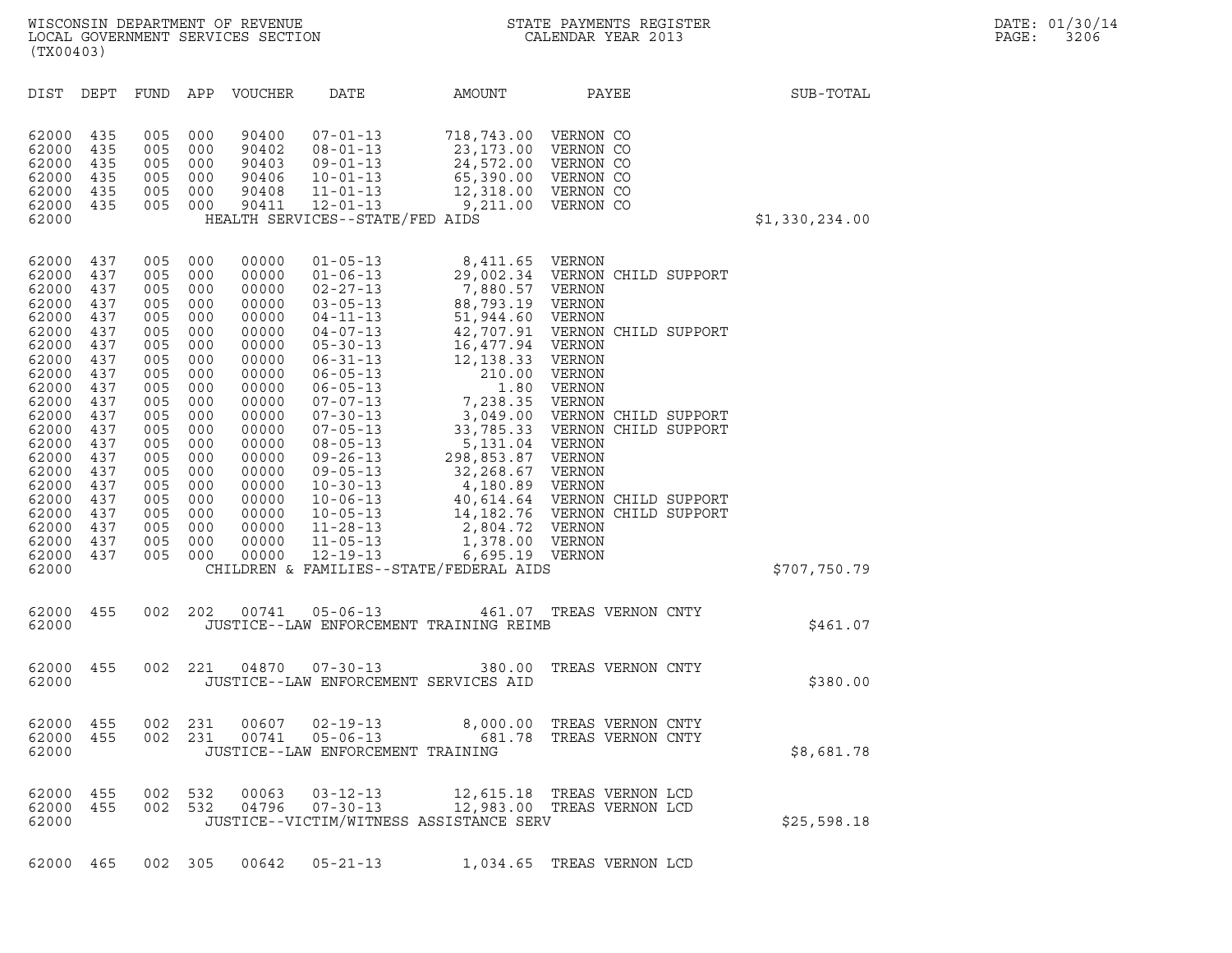| (TX00403)                                                 |                                          |         |                            |                                                    | $\tt WISCONSIM DEPARTMENT OF REVENUE$ $\tt WISCONSIMENT$ SERVICES SECTION $\tt CALENDAR YEAR$ 2013                                                                                                                            |                          |  |                 | DATE: 01/30/14<br>$\mathtt{PAGE:}$<br>3207 |
|-----------------------------------------------------------|------------------------------------------|---------|----------------------------|----------------------------------------------------|-------------------------------------------------------------------------------------------------------------------------------------------------------------------------------------------------------------------------------|--------------------------|--|-----------------|--------------------------------------------|
|                                                           |                                          |         | DIST DEPT FUND APP VOUCHER | DATE                                               | AMOUNT                                                                                                                                                                                                                        |                          |  | PAYEE SUB-TOTAL |                                            |
|                                                           |                                          |         |                            |                                                    | 62000 MILITARY AFFAIRS-EMER MGMT-DISASTER RECO                                                                                                                                                                                |                          |  | \$1,034.65      |                                            |
| 62000 465<br>62000                                        |                                          |         |                            |                                                    | 002 306 00487 12-11-13 3,953.23 TREAS VERNON LCD<br>MILITARY AFFAIRS-EMER MGMT--HAZMAT AIDS                                                                                                                                   |                          |  | \$3,953.23      |                                            |
| 62000 465<br>62000 465<br>62000                           |                                          |         |                            |                                                    | 002 308 00616 03-19-13 8,605.00 TREAS VERNON LCD<br>002 308 00876 12-03-13 9,558.00 TREAS VERNON LCD<br>MILITARY AFFAIRS-EMER MGMT-RESPONSE EQMT                                                                              |                          |  | \$18, 163.00    |                                            |
| 62000 465<br>62000                                        |                                          |         |                            |                                                    | 002 337 00709 06-28-13 4,350.00 TREAS VERNON LCD<br>MILITARY AFFAIRS-EMERGENCY MGMT PLANNING                                                                                                                                  |                          |  | \$4,350.00      |                                            |
| 62000 465<br>62000 465<br>62000 465<br>62000 465<br>62000 | 002 342<br>002 342<br>002 342<br>002 342 |         |                            |                                                    | 00559  02-28-13  18,115.64  TREAS VERNON LCD<br>00642 05-21-13 7,407.92 TREAS VERNON LCD<br>00781 08-14-13 17,671.31 TREAS VERNON LCD<br>01153 06-03-13 2,487.74 TREAS VERNON LCD<br>MILITARY AFFAIRS-EMERGENCY MGMT-FED FUND |                          |  | \$45,682.61     |                                            |
| 62000 465<br>62000                                        |                                          |         |                            |                                                    | 002 350 00501 12-13-13 14,218.20 TREAS VERNON CNTY<br>MILITARY AFFAIRS--HOMELAND SEC GRANT                                                                                                                                    |                          |  | \$14, 218.20    |                                            |
| 62000 465<br>62000                                        |                                          | 072 364 |                            |                                                    | 00433   01-31-13   1,497.00   TREAS VERNON LCD<br>MILITARY AFFAIRS-EMER MGMT-PLANNING AID                                                                                                                                     |                          |  | \$1,497.00      |                                            |
| 62000 485<br>62000                                        |                                          |         |                            | VETERANS AFFAIRS GRANTS                            | 002 127 05208 06-06-13 1,000.00 TREAS VERNON CNTY                                                                                                                                                                             |                          |  | \$1,000.00      |                                            |
| 62000 485<br>62000                                        |                                          |         |                            |                                                    | 082  267  05208  06-06-13  4,500.00  TREAS VERNON CNTY<br>VETERANS AFFAIRS--GRANTS TO COUNTIES                                                                                                                                |                          |  | \$4,500.00      |                                            |
| 62000 485<br>62000                                        |                                          |         |                            | 082 280 02505 01-02-13<br>VETERANS AFFAIRS--GRANTS | 2,260.31 TREAS VERNON LCD                                                                                                                                                                                                     |                          |  | \$2,260.31      |                                            |
| 62000 485<br>62000                                        |                                          |         |                            |                                                    | 083 370 05208 06-06-13 4,500.00 TREAS VERNON CNTY<br>VETERANS AFFAIRS--GRANTS TO COUNTIES                                                                                                                                     |                          |  | \$4,500.00      |                                            |
| 62000 505<br>62000                                        |                                          |         |                            | DOA--LAND INFORMATION BOARD GRANTS                 | 002 116 01325 09-06-13 13,784.00 TREAS VERNON CO LAND CONS                                                                                                                                                                    |                          |  | \$13,784.00     |                                            |
| 62000 505<br>62000 505                                    | 002 155<br>002 155                       |         | 60055<br>60055             | $08 - 07 - 13$<br>$08 - 07 - 13$                   | 1,008.43 TREAS VERNON CNTY                                                                                                                                                                                                    | 504.47 TREAS VERNON CNTY |  |                 |                                            |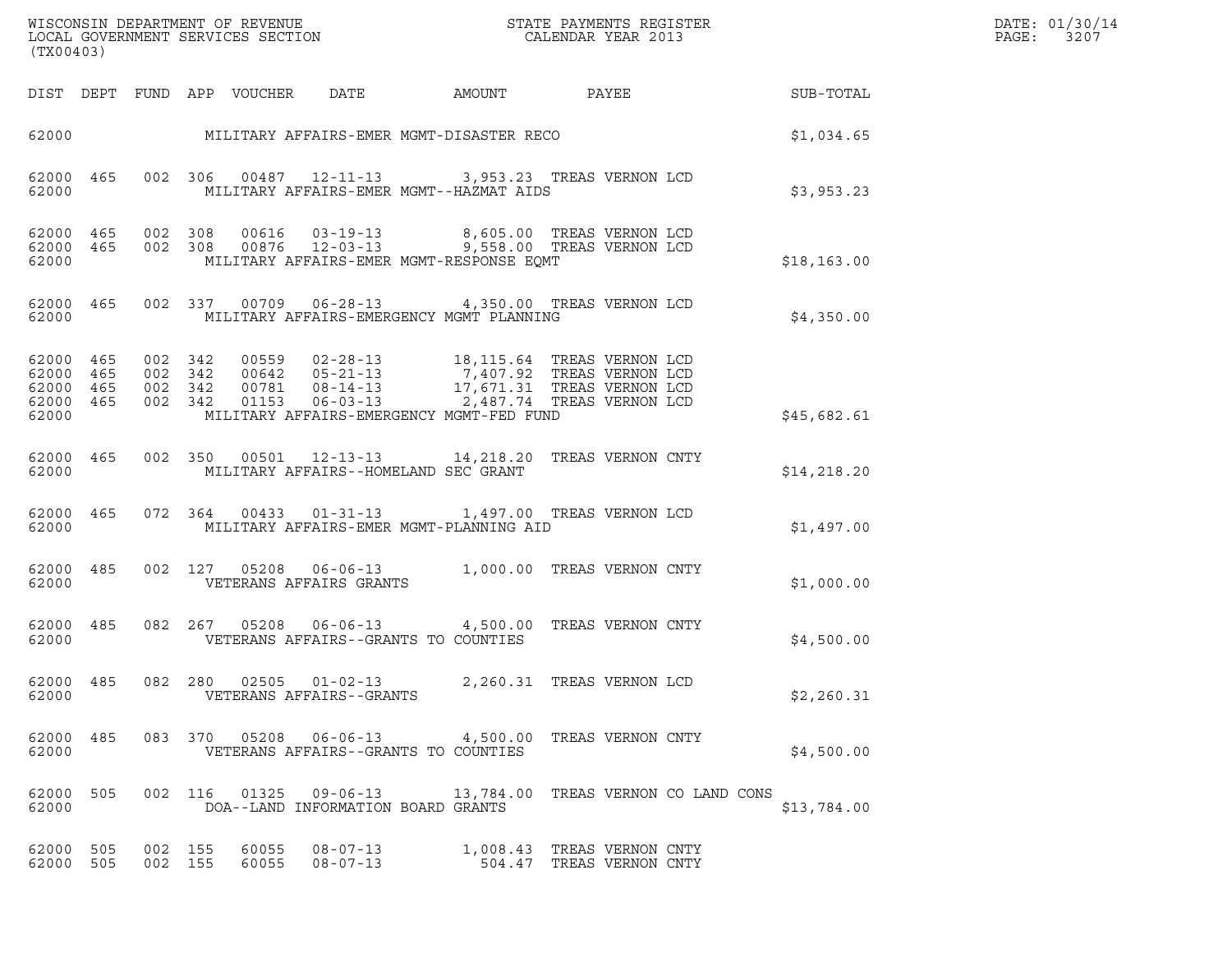| (TX00403)                                                                                                                                                                                          |                                                                                                                                                        |                                                                                                                                                        |                                                                                                                                                        |                                                                                                                   |                                                                                                                            |                                                                                                                                                                                                                                                        |                                                                                                                                                 |              |  |
|----------------------------------------------------------------------------------------------------------------------------------------------------------------------------------------------------|--------------------------------------------------------------------------------------------------------------------------------------------------------|--------------------------------------------------------------------------------------------------------------------------------------------------------|--------------------------------------------------------------------------------------------------------------------------------------------------------|-------------------------------------------------------------------------------------------------------------------|----------------------------------------------------------------------------------------------------------------------------|--------------------------------------------------------------------------------------------------------------------------------------------------------------------------------------------------------------------------------------------------------|-------------------------------------------------------------------------------------------------------------------------------------------------|--------------|--|
| DIST                                                                                                                                                                                               | DEPT                                                                                                                                                   |                                                                                                                                                        |                                                                                                                                                        | FUND APP VOUCHER                                                                                                  | DATE                                                                                                                       | <b>AMOUNT</b>                                                                                                                                                                                                                                          | PAYEE                                                                                                                                           | SUB-TOTAL    |  |
| 62000<br>62000<br>62000<br>62000<br>62000<br>62000<br>62000<br>62000<br>62000<br>62000<br>62000<br>62000<br>62000<br>62000<br>62000<br>62000<br>62000<br>62000<br>62000<br>62000<br>62000<br>62000 | 505<br>505<br>505<br>505<br>505<br>505<br>505<br>505<br>505<br>505<br>505<br>505<br>505<br>505<br>505<br>505<br>505<br>505<br>505<br>505<br>505<br>505 | 002<br>002<br>002<br>002<br>002<br>002<br>002<br>002<br>002<br>002<br>002<br>002<br>002<br>002<br>002<br>002<br>002<br>002<br>002<br>002<br>002<br>002 | 155<br>155<br>155<br>155<br>155<br>155<br>155<br>155<br>155<br>155<br>155<br>155<br>155<br>155<br>155<br>155<br>155<br>155<br>155<br>155<br>155<br>155 | 60837                                                                                                             |                                                                                                                            |                                                                                                                                                                                                                                                        |                                                                                                                                                 |              |  |
| 62000<br>62000                                                                                                                                                                                     | 505                                                                                                                                                    |                                                                                                                                                        | 002 155                                                                                                                                                |                                                                                                                   |                                                                                                                            | DOA-HOUSING ASSISTANCE-FEDERAL FUNDS                                                                                                                                                                                                                   |                                                                                                                                                 | \$35,948.95  |  |
| 62000<br>62000                                                                                                                                                                                     | 505                                                                                                                                                    |                                                                                                                                                        |                                                                                                                                                        |                                                                                                                   |                                                                                                                            | 002 645 10065 05-23-13 5,956.08 TREAS VERNON CNTY<br>DOA-JUSTICE ASSISTANCE-AID TO NON-PROFIT                                                                                                                                                          |                                                                                                                                                 | \$5,956.08   |  |
| 62000<br>62000<br>62000<br>62000<br>62000<br>62000<br>62000<br>62000<br>62000<br>62000<br>62000<br>62000<br>62000<br>62000                                                                         | 505<br>505<br>505<br>505<br>505<br>505<br>505<br>505<br>505<br>505<br>505<br>505<br>505                                                                | 002<br>002<br>002<br>002<br>002<br>002<br>002<br>002<br>002<br>002<br>002<br>002<br>002                                                                | 745<br>745<br>745<br>745<br>745<br>745<br>745<br>745<br>745<br>745<br>745<br>745<br>745                                                                | 00773<br>00773<br>01406<br>01406<br>01406<br>02334<br>10715<br>11563<br>11563<br>11563<br>11563<br>12074<br>12074 | DOA--HOUSING ASSISTANCE GRANTS                                                                                             | 08-21-13<br>08-21-13<br>08-21-13<br>09-05-13<br>4,000.00 TREAS VERNON CNTY<br>09-05-13<br>29,037.00 TREAS VERNON CNTY<br>09-05-13<br>29,037.00 TREAS VERNON CNTY<br>09-05-13<br>29,037.00 TREAS VERNON CNTY<br>10-07-13<br>22,600.00 TREAS VERNON CNTY |                                                                                                                                                 | \$591,165.00 |  |
| 62000<br>62000<br>62000<br>62000<br>62000<br>62000<br>62000                                                                                                                                        | 505<br>505<br>505<br>505<br>505<br>505<br>505                                                                                                          | 035<br>035<br>035<br>035<br>035<br>035<br>035                                                                                                          | 371<br>371<br>371<br>371<br>371<br>371<br>371                                                                                                          | 60055<br>60055<br>60113<br>60113<br>60182<br>60182<br>60182                                                       | $08 - 07 - 13$<br>$08 - 07 - 13$<br>$09 - 09 - 13$<br>$09 - 09 - 13$<br>$10 - 09 - 13$<br>$10 - 09 - 13$<br>$10 - 09 - 13$ | 504.22<br>863.89<br>2,616.84<br>582.76<br>1,773.28<br>557.43<br>48.15                                                                                                                                                                                  | TREAS VERNON CNTY<br>TREAS VERNON CNTY<br>TREAS VERNON CNTY<br>TREAS VERNON CNTY<br>TREAS VERNON CNTY<br>TREAS VERNON CNTY<br>TREAS VERNON CNTY |              |  |
|                                                                                                                                                                                                    |                                                                                                                                                        |                                                                                                                                                        |                                                                                                                                                        |                                                                                                                   |                                                                                                                            |                                                                                                                                                                                                                                                        |                                                                                                                                                 |              |  |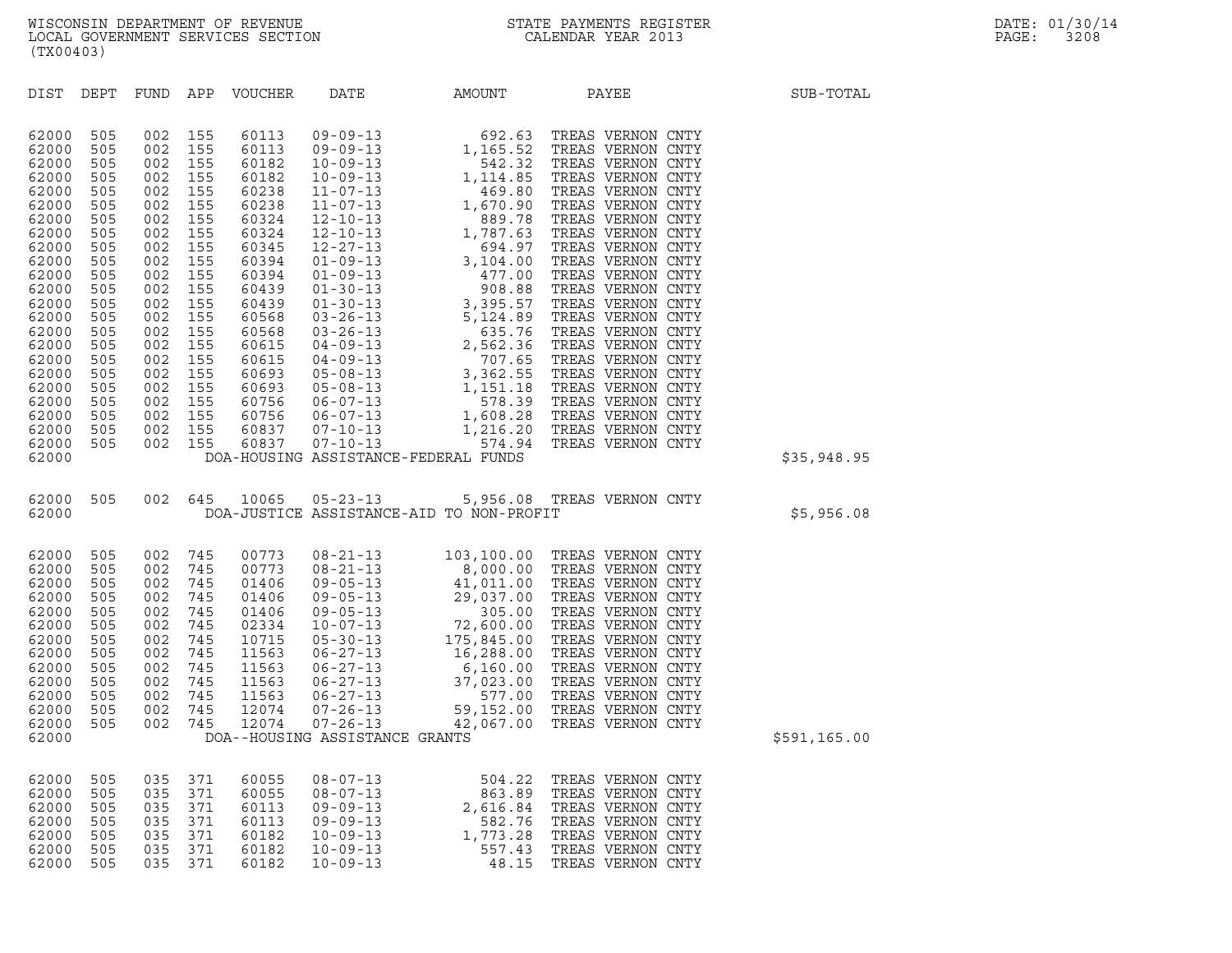| (TX00403)                                                                                                                                                                                                                                                                                                                                                                                                                                                                         |                                                                                                                                                                                                                                                                                                                              |                                                    |                                          |                                                                                                                                                                                                                                                                                                                                                    |                 |
|-----------------------------------------------------------------------------------------------------------------------------------------------------------------------------------------------------------------------------------------------------------------------------------------------------------------------------------------------------------------------------------------------------------------------------------------------------------------------------------|------------------------------------------------------------------------------------------------------------------------------------------------------------------------------------------------------------------------------------------------------------------------------------------------------------------------------|----------------------------------------------------|------------------------------------------|----------------------------------------------------------------------------------------------------------------------------------------------------------------------------------------------------------------------------------------------------------------------------------------------------------------------------------------------------|-----------------|
| DIST<br>DEPT<br>FUND                                                                                                                                                                                                                                                                                                                                                                                                                                                              | APP<br>VOUCHER                                                                                                                                                                                                                                                                                                               | DATE                                               | AMOUNT                                   | <b>PAYEE</b> PAYEE                                                                                                                                                                                                                                                                                                                                 | SUB-TOTAL       |
| 505<br>035<br>62000<br>62000<br>505<br>035<br>035<br>62000<br>505<br>505<br>035<br>62000<br>035<br>62000<br>505<br>505<br>035<br>62000<br>035<br>62000<br>505<br>62000<br>505<br>035<br>62000<br>505<br>035<br>035<br>62000<br>505<br>62000<br>505<br>035<br>505<br>035<br>62000<br>505<br>62000<br>035<br>035<br>62000<br>505<br>62000<br>505<br>035<br>035<br>62000<br>505<br>505<br>035<br>62000<br>62000<br>505<br>035<br>62000<br>505<br>035<br>505<br>035<br>62000<br>62000 | 371<br>60238<br>371<br>60324<br>371<br>60324<br>371<br>60324<br>60345<br>371<br>371<br>60345<br>371<br>60394<br>371<br>60394<br>371<br>60439<br>371<br>60439<br>371<br>60568<br>371<br>60615<br>371<br>60693<br>371<br>60693<br>371<br>60693<br>371<br>60756<br>371<br>60756<br>371<br>60756<br>371<br>60837<br>371<br>60837 | DOA--PUBLIC BENEFITS FUND                          |                                          | $\begin{tabular}{l c c c c c c c} 11-07-13 & 1,521.94 & TREAS VERNON CNTY \\ 12-10-13 & 735.95 & TREAS VERNON CNTY \\ 12-10-13 & 1,364.99 & TREAS VERNON CNTY \\ 12-10-13 & 872.08 & TREAS VERNON CNTY \\ 12-27-13 & 2,333.27 & TREAS VERNON CNTY \\ 12-27-13 & 258.91 & TREAS VERNON CNTY \\ 01-09-13 & 610.00 & TREAS VERNON CNTY \\ 01-09-13 &$ | \$33,517.30     |
| 507<br>62000<br>62000                                                                                                                                                                                                                                                                                                                                                                                                                                                             | 002 130<br>00001                                                                                                                                                                                                                                                                                                             |                                                    | PUBLIC LANDS-FLOOD CONTROL-FEDERAL FUNDS | 01-09-13 24,600.00 TREAS VERNON LCD                                                                                                                                                                                                                                                                                                                | \$24,600.00     |
| 835<br>002<br>62000<br>62000<br>835<br>002<br>62000                                                                                                                                                                                                                                                                                                                                                                                                                               | 105<br>44566<br>105                                                                                                                                                                                                                                                                                                          | REVENUE--STATE SHARED REVENUES                     |                                          | 44566  07-22-13  195,196.31  TREAS  VERNON LCD<br>81670  11-18-13  1,108,296.19  TREAS  VERNON LCD                                                                                                                                                                                                                                                 | \$1,303,492.50  |
| 835<br>62000<br>62000                                                                                                                                                                                                                                                                                                                                                                                                                                                             | 002 109                                                                                                                                                                                                                                                                                                                      | $01062$ $07-22-13$<br>REVENUE--EXEMPT COMPUTER AID |                                          | 8,674.00 TREAS VERNON LCD                                                                                                                                                                                                                                                                                                                          | \$8,674.00      |
| 835<br>62000<br>002<br>62000<br>835<br>62000                                                                                                                                                                                                                                                                                                                                                                                                                                      | 302<br>002 302                                                                                                                                                                                                                                                                                                               |                                                    |                                          | 10117  07-22-13  2,915,186.50 TREAS VERNON LCD<br>12  11117  07-22-13  946,757.50 TREAS VERNON LCD<br>REVENUE-FIRST DOLLAR/SCHOOL LEVY CREDITS                                                                                                                                                                                                     | \$3,861,944.00  |
| 835<br>62000<br>62000                                                                                                                                                                                                                                                                                                                                                                                                                                                             | 021 363<br>37256                                                                                                                                                                                                                                                                                                             | $03 - 25 - 13$<br>REVENUE--LOTTERY CREDIT -        |                                          | 815,499.30 TREAS VERNON LCD                                                                                                                                                                                                                                                                                                                        | \$815,499.30    |
| 62000                                                                                                                                                                                                                                                                                                                                                                                                                                                                             | DISTRICT TOTAL APPROPRIATIONS                                                                                                                                                                                                                                                                                                |                                                    |                                          |                                                                                                                                                                                                                                                                                                                                                    | \$11,871,746.17 |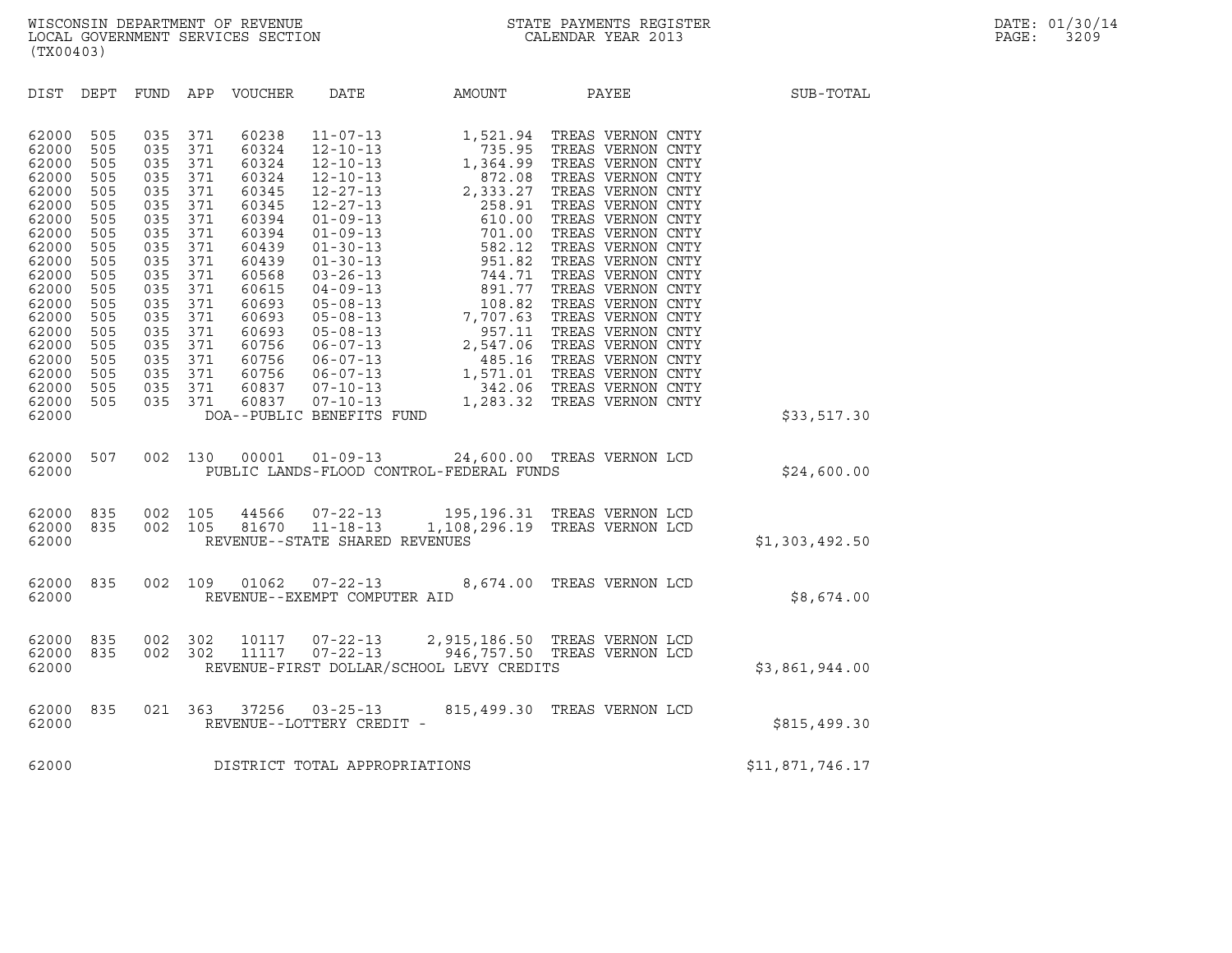| (TX00403)                                 |                          |                                          |         | WISCONSIN DEPARTMENT OF REVENUE<br>LOCAL GOVERNMENT SERVICES SECTION |                                                                    |                                                                                                                                                                                   | STATE PAYMENTS REGISTER<br>CALENDAR YEAR 2013                                  |              | DATE: 01/30/14<br>PAGE: 3210 |
|-------------------------------------------|--------------------------|------------------------------------------|---------|----------------------------------------------------------------------|--------------------------------------------------------------------|-----------------------------------------------------------------------------------------------------------------------------------------------------------------------------------|--------------------------------------------------------------------------------|--------------|------------------------------|
|                                           |                          |                                          |         | DIST DEPT FUND APP VOUCHER DATE                                      |                                                                    | AMOUNT                                                                                                                                                                            | <b>PAYEE</b> PAYEE                                                             | SUB-TOTAL    |                              |
| 62002 165<br>62002                        |                          |                                          |         |                                                                      |                                                                    | SAFETY/PROF SERV--FIRE INSURANCE DUES                                                                                                                                             | 002 225 01578 07-03-13 3,831.82 TREAS TN BERGEN                                | \$3,831.82   |                              |
| 62002                                     |                          |                                          |         |                                                                      |                                                                    | NAT RESOURCES--AIDS IN LIEU OF TAXES                                                                                                                                              | 62002 370 002 503 16083 02-06-13 1,564.29 TREAS TN BERGEN<br>TOWN SHARE 187.60 | \$1,564.29   |                              |
| 62002 370<br>62002                        |                          |                                          | 012 571 |                                                                      |                                                                    | NAT RESOURCES--FOREST CROP/MFL/CO FOREST                                                                                                                                          | 36930  06-10-13  555.23  TREAS TN BERGEN                                       | \$555.23     |                              |
| 62002 370<br>62002                        |                          |                                          |         |                                                                      |                                                                    | NAT RESOURCES--AIDS IN LIEU OF TAXES                                                                                                                                              | 012 579 18899 04-15-13 140.94 TREAS TOWN BERGEN                                | \$140.94     |                              |
| 62002<br>62002<br>62002<br>62002<br>62002 | 395<br>395<br>395<br>395 | 011 191<br>011 191<br>011 191<br>011 191 |         | 97579                                                                | $10 - 07 - 13$                                                     | 71579  01-07-13  23,699.81  TOWN OF BERGEN<br>77579  04-01-13  23,699.81  TOWN OF BERGEN<br>85579  07-01-13  23,699.81  TOWN OF BERGEN<br>TRANSPORTATION--GENERAL TRANSP AIDS-GTA | 23,699.83 TOWN OF BERGEN                                                       | \$94,799.26  |                              |
| 62002 835<br>62002<br>62002               | 835                      | 002 105<br>002 105                       |         | 81638                                                                | 44534 07-22-13<br>$11 - 18 - 13$<br>REVENUE--STATE SHARED REVENUES |                                                                                                                                                                                   | 6,178.47   TREAS TN BERGEN<br>35,057.94 TREAS TN BERGEN                        | \$41,236.41  |                              |
| 62002 835<br>62002                        |                          |                                          |         |                                                                      | REVENUE--EXEMPT COMPUTER AID                                       |                                                                                                                                                                                   | 002 109 03407 07-22-13 46.00 TREAS TN BERGEN                                   | \$46.00      |                              |
| 62002                                     |                          |                                          |         |                                                                      | DISTRICT TOTAL APPROPRIATIONS                                      |                                                                                                                                                                                   |                                                                                | \$142,173.95 |                              |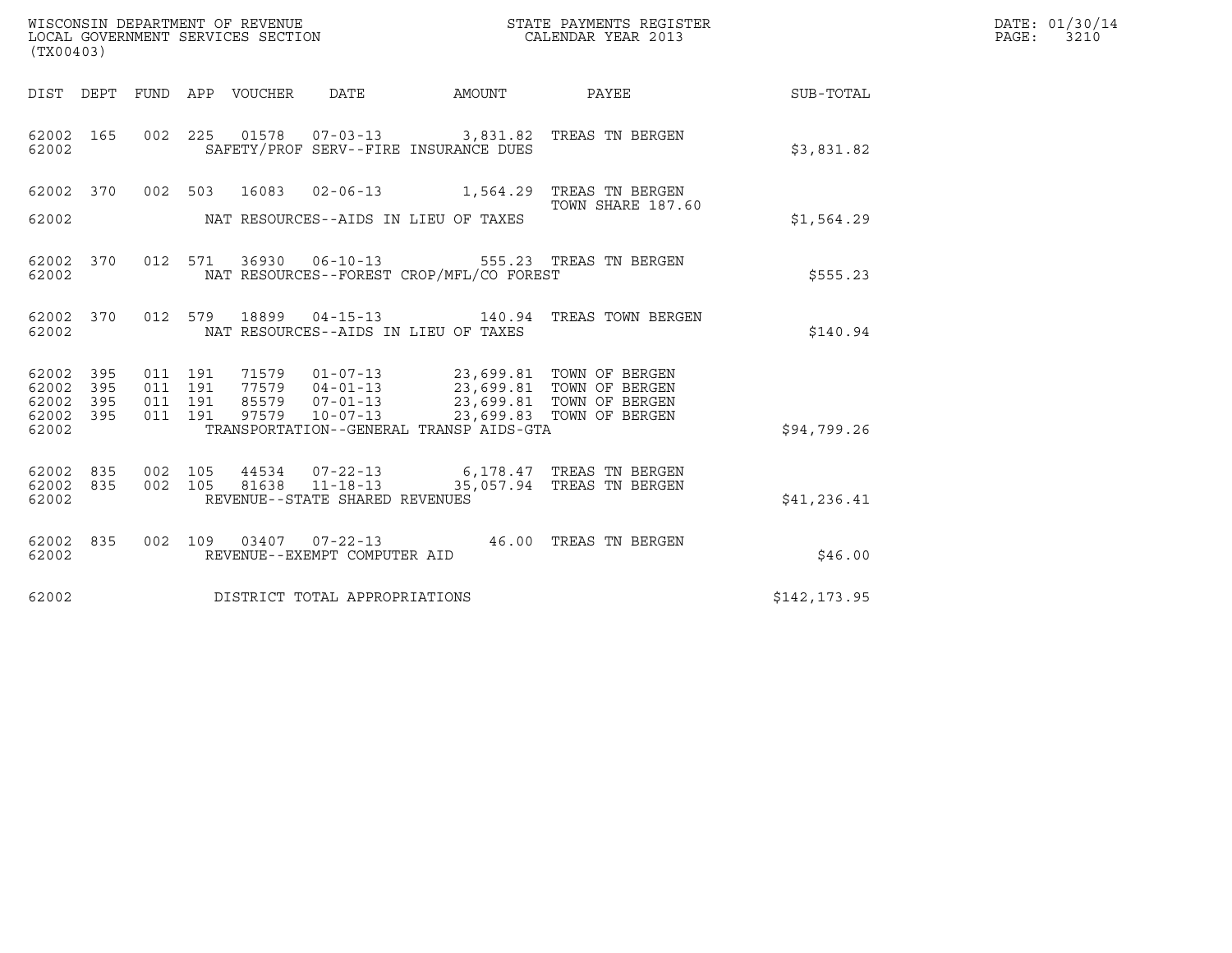| (TX00403)                                         |            |         |                               |                                 |                                                  |                                          |                                                                                                                                                                                             |              | DATE: 01/30/14<br>PAGE: 3211 |
|---------------------------------------------------|------------|---------|-------------------------------|---------------------------------|--------------------------------------------------|------------------------------------------|---------------------------------------------------------------------------------------------------------------------------------------------------------------------------------------------|--------------|------------------------------|
|                                                   |            |         |                               | DIST DEPT FUND APP VOUCHER DATE |                                                  | AMOUNT                                   | PAYEE                                                                                                                                                                                       | SUB-TOTAL    |                              |
| 62004                                             | 62004 165  |         |                               |                                 |                                                  | SAFETY/PROF SERV--FIRE INSURANCE DUES    | 002 225 01579 07-03-13 2,185.68 TREAS TN CHRISTIANA                                                                                                                                         | \$2,185.68   |                              |
| 62004                                             | 62004 370  |         |                               |                                 |                                                  | NAT RESOURCES-SEVERANCE/YIELD/WITHDRAWAL | 000 001 01DNR 03-13-13 6,140.99 TREAS TOWN CHRISTIANA                                                                                                                                       | \$6,140.99   |                              |
| 62004                                             | 62004 370  |         |                               |                                 |                                                  | NAT RESOURCES--FOREST CROP/MFL/CO FOREST | 012 571 36931 06-10-13 281.64 TREAS TN CHRISTIANA                                                                                                                                           | \$281.64     |                              |
| 62004                                             | 62004 370  |         |                               |                                 |                                                  | NAT RESOURCES--AIDS IN LIEU OF TAXES     | 012 579 18900 04-15-13 91.15 TREAS TOWN CHRISTIANA                                                                                                                                          | \$91.15      |                              |
| 62004 395<br>62004<br>62004<br>62004 395<br>62004 | 395<br>395 | 011 191 | 011 191<br>011 191<br>011 191 |                                 |                                                  | TRANSPORTATION--GENERAL TRANSP AIDS-GTA  | 71580  01-07-13  29,002.90  TOWN OF CHRISTIANA<br>77580 04-01-13 29,002.90 TOWN OF CHRISTIANA<br>85580 07-01-13 29,002.90 TOWN OF CHRISTIANA<br>97580 10-07-13 29,002.90 TOWN OF CHRISTIANA | \$116,011.60 |                              |
| 62004 835<br>62004 835<br>62004                   |            | 002 105 | 002 105                       |                                 | 81639 11-18-13<br>REVENUE--STATE SHARED REVENUES |                                          | 44535 07-22-13 6,821.43 TREAS TN CHRISTIANA<br>38,654.65 TREAS TN CHRISTIANA                                                                                                                | \$45,476.08  |                              |
| 62004                                             | 62004 835  |         |                               |                                 | REVENUE--EXEMPT COMPUTER AID                     |                                          | 002 109 03408 07-22-13 2.00 TREAS TN CHRISTIANA                                                                                                                                             | \$2.00       |                              |
| 62004                                             |            |         |                               |                                 | DISTRICT TOTAL APPROPRIATIONS                    |                                          |                                                                                                                                                                                             | \$170,189.14 |                              |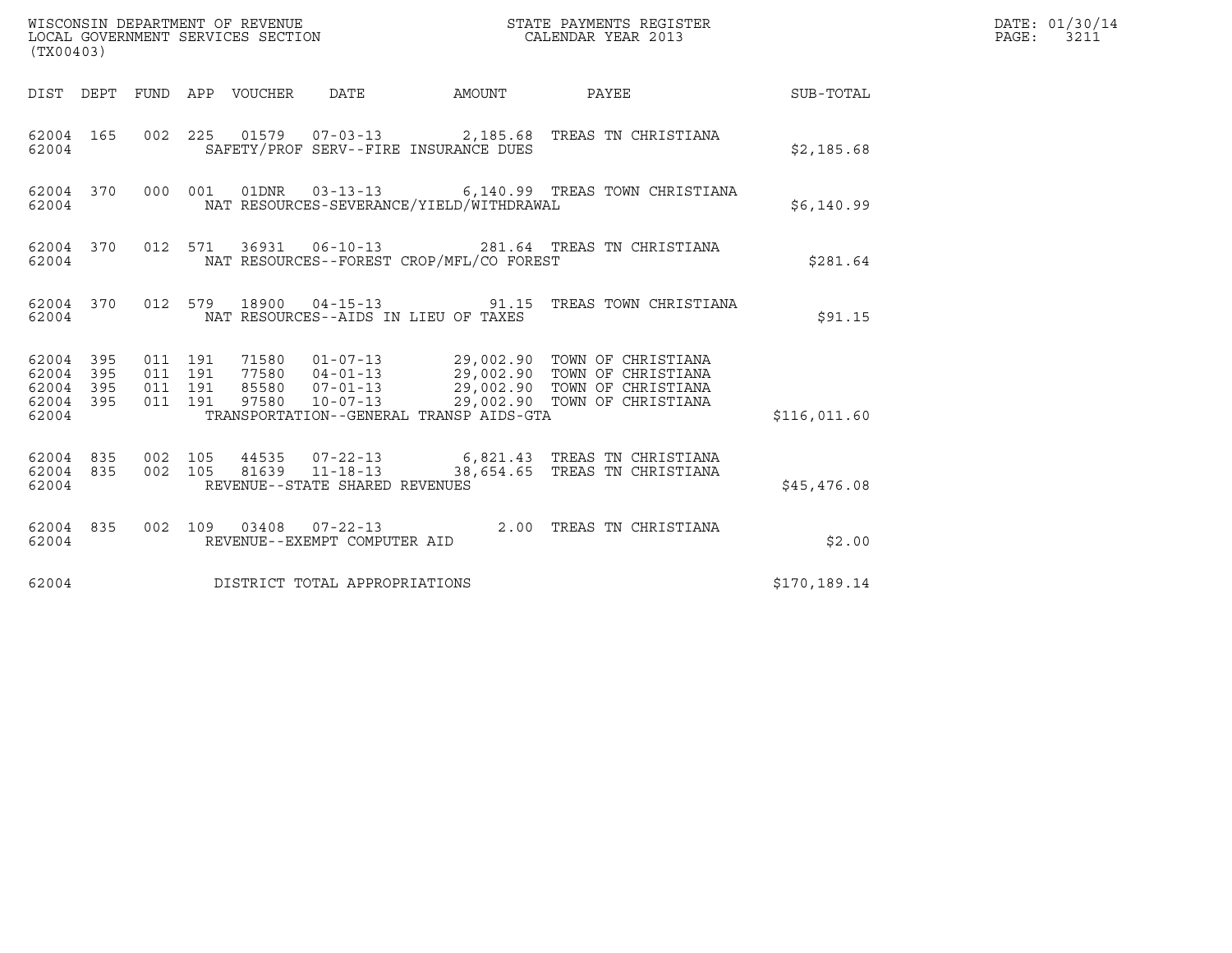| (TX00403)                                 |                          |                                          |     | WISCONSIN DEPARTMENT OF REVENUE<br>LOCAL GOVERNMENT SERVICES SECTION |                                                                    |                                          | STATE PAYMENTS REGISTER<br>CALENDAR YEAR 2013                                                                                                                               | DATE: 01/30/14<br>$\mathtt{PAGE}$ :<br>3212 |  |
|-------------------------------------------|--------------------------|------------------------------------------|-----|----------------------------------------------------------------------|--------------------------------------------------------------------|------------------------------------------|-----------------------------------------------------------------------------------------------------------------------------------------------------------------------------|---------------------------------------------|--|
| DIST                                      | DEPT                     | FUND                                     | APP | VOUCHER                                                              | <b>DATE</b>                                                        | AMOUNT                                   | PAYEE                                                                                                                                                                       | SUB-TOTAL                                   |  |
| 62006<br>62006                            | 165                      |                                          |     |                                                                      |                                                                    | SAFETY/PROF SERV--FIRE INSURANCE DUES    | 002 225 01580 07-03-13 1,582.59 TREAS TN CLINTON                                                                                                                            | \$1,582.59                                  |  |
| 62006<br>62006                            | 370                      | 012 571                                  |     |                                                                      | 36932 06-10-13                                                     | NAT RESOURCES--FOREST CROP/MFL/CO FOREST | 270.05 TREAS TN CLINTON                                                                                                                                                     | \$270.05                                    |  |
| 62006<br>62006<br>62006<br>62006<br>62006 | 395<br>395<br>395<br>395 | 011 191<br>011 191<br>011 191<br>011 191 |     | 97581                                                                | $10 - 07 - 13$                                                     | TRANSPORTATION--GENERAL TRANSP AIDS-GTA  | 71581  01-07-13  17,311.45  TOWN OF CLINTON<br>77581  04-01-13    17,311.45    TOWN OF CLINTON<br>85581  07-01-13   17,311.45  TOWN OF CLINTON<br>17,311.47 TOWN OF CLINTON | \$69, 245.82                                |  |
| 62006<br>62006<br>62006                   | 835<br>835               | 002 105<br>002 105                       |     |                                                                      | 44536 07-22-13<br>81640 11-18-13<br>REVENUE--STATE SHARED REVENUES |                                          | 23,237.85 TREAS TN CLINTON<br>131,681.15 TREAS TN CLINTON                                                                                                                   | \$154,919.00                                |  |
| 62006<br>62006                            | 835                      | 002                                      | 109 |                                                                      | REVENUE--EXEMPT COMPUTER AID                                       | 4.00                                     | TREAS TN CLINTON                                                                                                                                                            | \$4.00                                      |  |
| 62006                                     |                          |                                          |     |                                                                      | DISTRICT TOTAL APPROPRIATIONS                                      |                                          |                                                                                                                                                                             | \$226,021.46                                |  |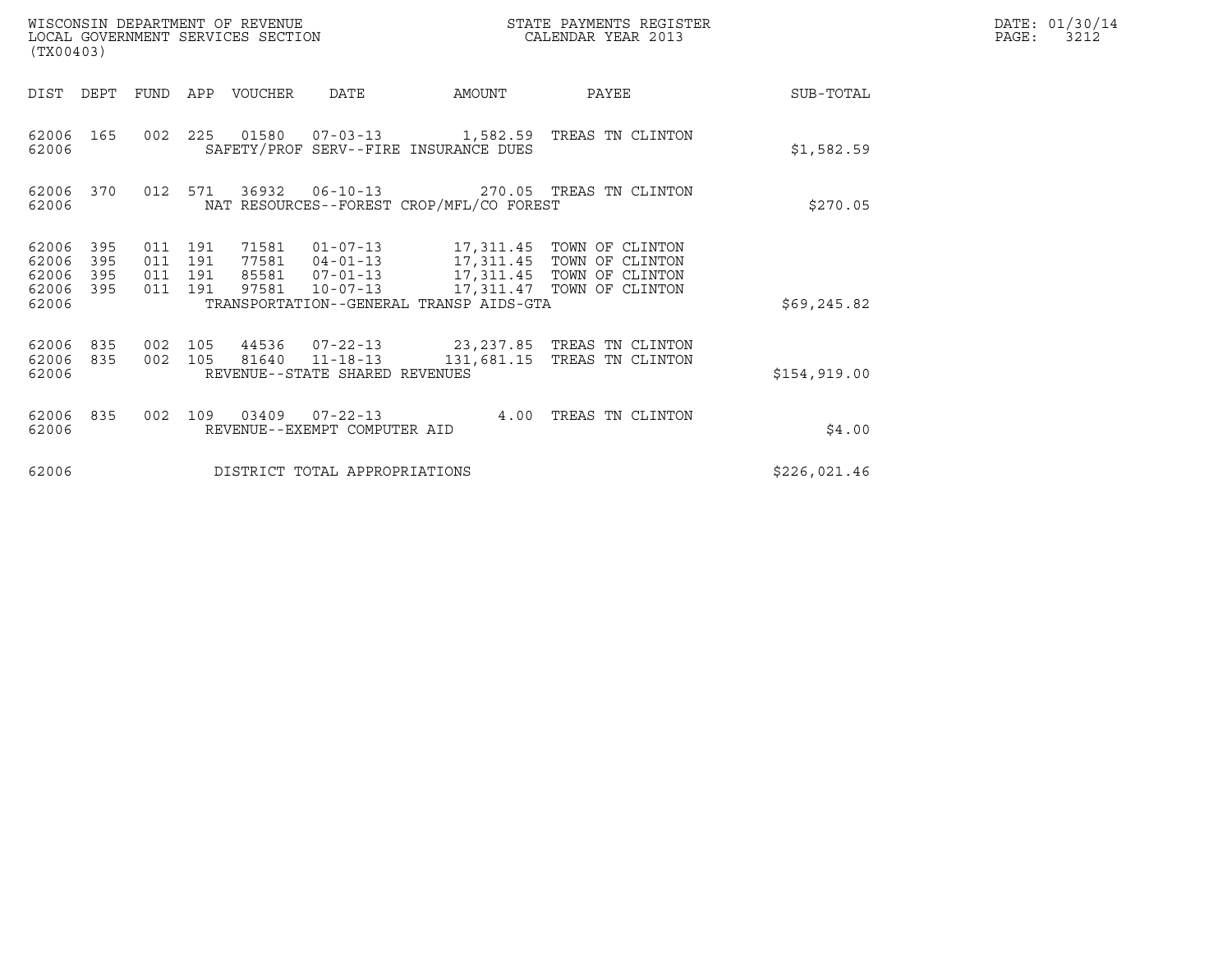| (TX00403)                       |            |                    |         |                            | WISCONSIN DEPARTMENT OF REVENUE<br>LOCAL GOVERNMENT SERVICES SECTION |                                                                                        | STATE PAYMENTS REGISTER<br>CALENDAR YEAR 2013     |              | DATE: 01/30/14<br>PAGE: 3213 |
|---------------------------------|------------|--------------------|---------|----------------------------|----------------------------------------------------------------------|----------------------------------------------------------------------------------------|---------------------------------------------------|--------------|------------------------------|
|                                 |            |                    |         | DIST DEPT FUND APP VOUCHER | DATE                                                                 |                                                                                        | AMOUNT PAYEE                                      | SUB-TOTAL    |                              |
| 62008 165<br>62008              |            |                    |         |                            |                                                                      | 002 225 01581 07-03-13 1,981.39 TREAS TN COON<br>SAFETY/PROF SERV--FIRE INSURANCE DUES |                                                   | \$1,981.39   |                              |
| 62008 370                       |            |                    |         |                            |                                                                      | 002 503 16084 02-06-13 780.71 TREAS TN COON                                            | TOWN SHARE 160.58                                 |              |                              |
| 62008                           |            |                    |         |                            |                                                                      | NAT RESOURCES--AIDS IN LIEU OF TAXES                                                   |                                                   | \$780.71     |                              |
| 62008 370<br>62008              |            |                    | 012 571 |                            |                                                                      | NAT RESOURCES--FOREST CROP/MFL/CO FOREST                                               |                                                   | \$823.38     |                              |
| 62008 370<br>62008              |            |                    | 012 579 |                            |                                                                      | NAT RESOURCES--AIDS IN LIEU OF TAXES                                                   | 18901  04-15-13  366.29  TREAS TOWN COON          | \$366.29     |                              |
| 62008<br>62008                  | 395<br>395 | 011 191<br>011 191 |         | 71582                      | 77582 04-01-13                                                       | 01-07-13 29,881.45 TOWN OF COON<br>29,881.45 TOWN OF COON<br>29,881.45 TOWN OF COON    |                                                   |              |                              |
| 62008<br>62008<br>62008         | 395<br>395 | 011 191<br>011 191 |         | 97582                      | 85582 07-01-13<br>$10 - 07 - 13$                                     | TRANSPORTATION--GENERAL TRANSP AIDS-GTA                                                | 29,881.47 TOWN OF COON                            | \$119,525.82 |                              |
| 62008 835<br>62008 835<br>62008 |            | 002 105<br>002 105 |         | 81641                      | 44537 07-22-13<br>$11 - 18 - 13$<br>REVENUE--STATE SHARED REVENUES   |                                                                                        | 8,490.47 TREAS TN COON<br>48,112.69 TREAS TN COON | \$56,603.16  |                              |
| 62008 835                       |            |                    |         |                            | 002 109 03410 07-22-13                                               |                                                                                        | 4.00 TREAS TN COON                                |              |                              |
| 62008                           |            |                    |         |                            | REVENUE--EXEMPT COMPUTER AID                                         |                                                                                        |                                                   | \$4.00       |                              |
| 62008                           |            |                    |         |                            | DISTRICT TOTAL APPROPRIATIONS                                        |                                                                                        |                                                   | \$180,084.75 |                              |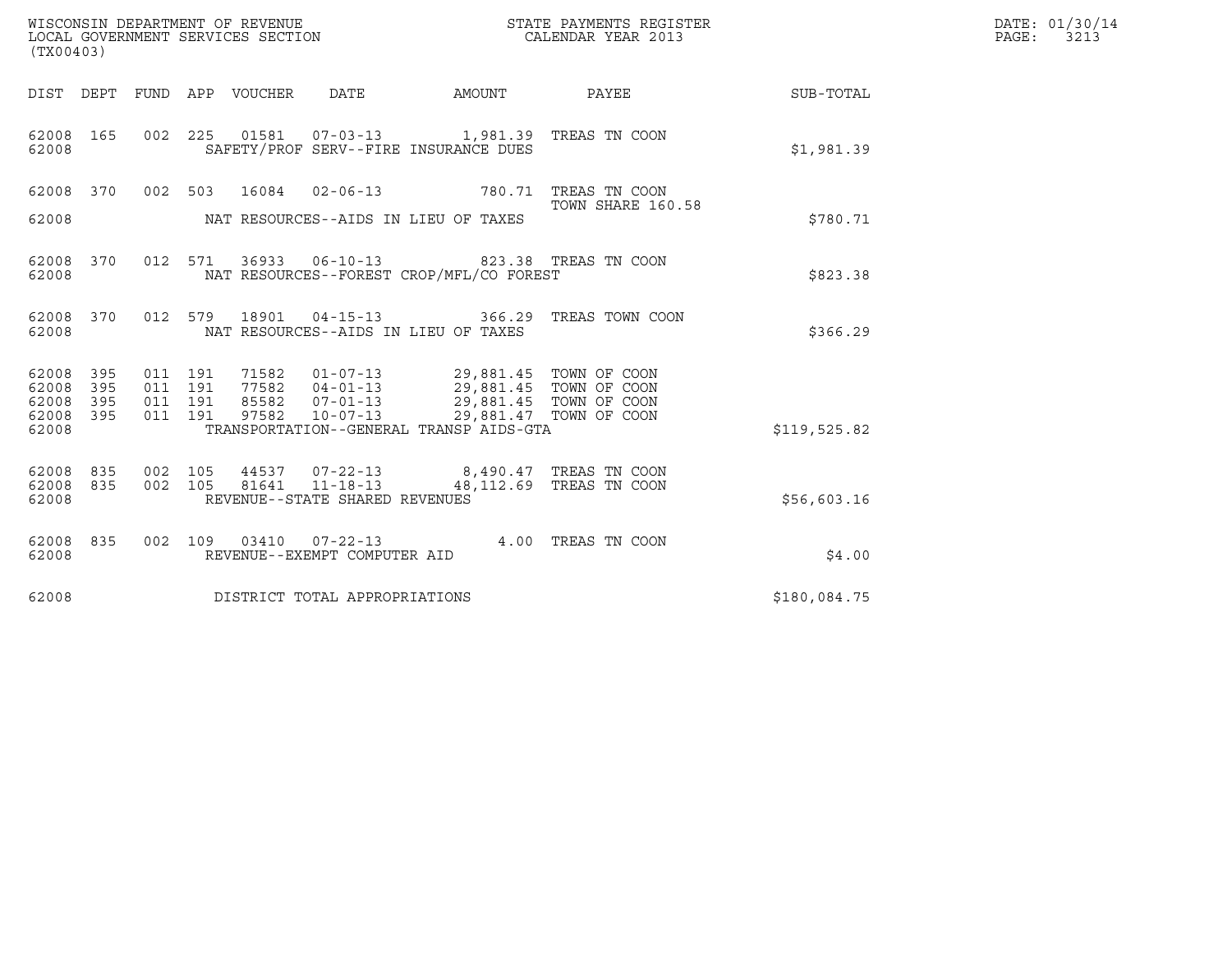| $\tt WISCONSIM DEPARTMENT OF REVENUE$ $\tt WISCONMIN S REGISTER$ LOCAL GOVERNMENT SERVICES SECTION $\tt CALENDAR$ YEAR 2013<br>(TX00403) |                   |                                          |         |                                 |                                                                    |                                                                                                                                                                                                                        |                                                                           |              | DATE: 01/30/14<br>PAGE:<br>3214 |
|------------------------------------------------------------------------------------------------------------------------------------------|-------------------|------------------------------------------|---------|---------------------------------|--------------------------------------------------------------------|------------------------------------------------------------------------------------------------------------------------------------------------------------------------------------------------------------------------|---------------------------------------------------------------------------|--------------|---------------------------------|
|                                                                                                                                          |                   |                                          |         | DIST DEPT FUND APP VOUCHER DATE |                                                                    | AMOUNT PAYEE                                                                                                                                                                                                           |                                                                           | SUB-TOTAL    |                                 |
| 62010 165<br>62010                                                                                                                       |                   |                                          |         |                                 |                                                                    | SAFETY/PROF SERV--FIRE INSURANCE DUES                                                                                                                                                                                  | 002  225  01582  07-03-13   1,031.77  TREAS TN FOREST                     | \$1,031.77   |                                 |
| 62010 370                                                                                                                                |                   |                                          |         |                                 |                                                                    |                                                                                                                                                                                                                        | 002 503 16085 02-06-13 1,821.95 TREAS TN FOREST<br>TOWN SHARE 273.35      |              |                                 |
| 62010                                                                                                                                    |                   |                                          |         |                                 |                                                                    | NAT RESOURCES--AIDS IN LIEU OF TAXES                                                                                                                                                                                   |                                                                           | \$1,821.95   |                                 |
| 62010 370<br>62010                                                                                                                       |                   |                                          | 012 571 |                                 |                                                                    | NAT RESOURCES--FOREST CROP/MFL/CO FOREST                                                                                                                                                                               | 36934  06-10-13  455.67  TREAS TN FOREST                                  | \$455.67     |                                 |
| 62010 370<br>62010 370<br>62010                                                                                                          |                   | 012 579                                  | 012 579 | 18902<br>18902                  |                                                                    | NAT RESOURCES--AIDS IN LIEU OF TAXES                                                                                                                                                                                   |                                                                           | \$819.03     |                                 |
| 62010 380<br>62010 380<br>62010                                                                                                          |                   | 012 262<br>012 262                       |         | 00094                           |                                                                    | TOURISM--PAYMENTS IN LIEU OF TAXES                                                                                                                                                                                     | 01-10-13 89.67 TREAS TN FOREST<br>00297  12-30-13  97.26  TREAS TN FOREST | \$186.93     |                                 |
| 62010 395<br>62010<br>62010<br>62010<br>62010                                                                                            | 395<br>395<br>395 | 011 191<br>011 191<br>011 191<br>011 191 |         | 97583                           |                                                                    | 71583  01-07-13  21,757.46  TOWN OF FOREST<br>77583  04-01-13  21,757.46  TOWN OF FOREST<br>85583  07-01-13  21,757.46  TOWN OF FOREST<br>10-07-13 21,757.49 TOWN OF FOREST<br>TRANSPORTATION--GENERAL TRANSP AIDS-GTA |                                                                           | \$87,029.87  |                                 |
| 62010 835<br>62010 835<br>62010                                                                                                          |                   | 002 105<br>002 105                       |         | 44538<br>81642                  | $07 - 22 - 13$<br>$11 - 18 - 13$<br>REVENUE--STATE SHARED REVENUES |                                                                                                                                                                                                                        | 8,236.74 TREAS TN FOREST<br>46,902.74 TREAS TN FOREST                     | \$55,139.48  |                                 |
| 62010 835<br>62010                                                                                                                       |                   |                                          |         |                                 | REVENUE--EXEMPT COMPUTER AID                                       |                                                                                                                                                                                                                        | 002 109 03411 07-22-13 1.00 TREAS TN FOREST                               | \$1.00       |                                 |
| 62010                                                                                                                                    |                   |                                          |         |                                 | DISTRICT TOTAL APPROPRIATIONS                                      |                                                                                                                                                                                                                        |                                                                           | \$146,485.70 |                                 |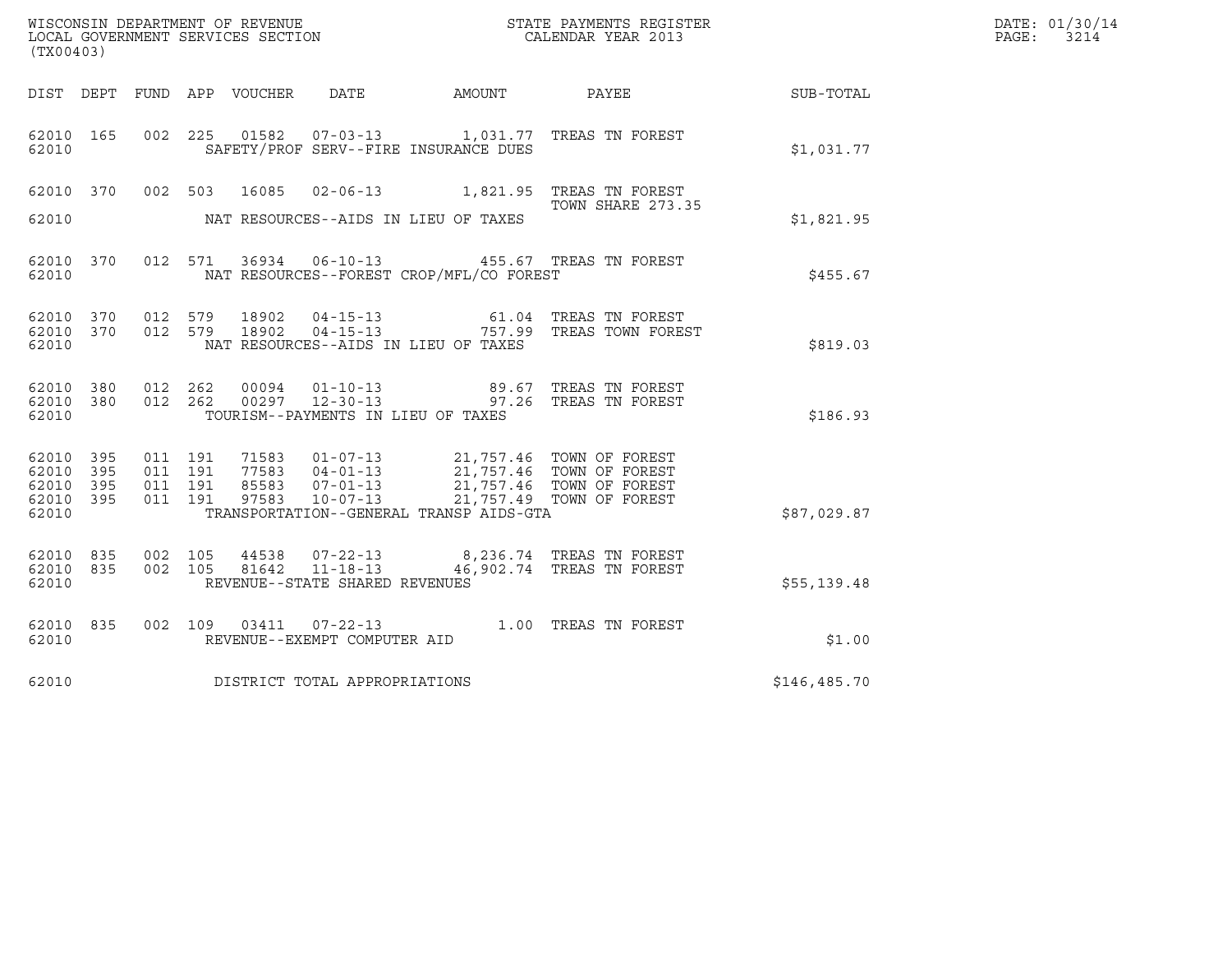| (TX00403)                                                 |                             |                    |                    |  |                                  |                                          |                                                                                                                                                                                                          |              | DATE: 01/30/14<br>PAGE: 3215 |
|-----------------------------------------------------------|-----------------------------|--------------------|--------------------|--|----------------------------------|------------------------------------------|----------------------------------------------------------------------------------------------------------------------------------------------------------------------------------------------------------|--------------|------------------------------|
|                                                           |                             |                    |                    |  |                                  |                                          | DIST DEPT FUND APP VOUCHER DATE AMOUNT PAYEE TO SUB-TOTAL                                                                                                                                                |              |                              |
| 62012                                                     | 62012 165                   |                    |                    |  |                                  | SAFETY/PROF SERV--FIRE INSURANCE DUES    | 002 225 01583 07-03-13 2,675.39 TREAS TN FRANKLIN                                                                                                                                                        | \$2,675.39   |                              |
| 62012                                                     |                             |                    |                    |  |                                  | NAT RESOURCES--AIDS IN LIEU OF TAXES     | 62012 370 002 503 16086 02-06-13 11,148.93 TREAS TN FRANKLIN<br><b>TOWN SHARE 1413.26</b>                                                                                                                | \$11,148.93  |                              |
|                                                           | 62012 and the set of $\sim$ |                    |                    |  |                                  | NAT RESOURCES--FOREST CROP/MFL/CO FOREST | 62012 370 012 571 36935 06-10-13 270.74 TREAS TN FRANKLIN                                                                                                                                                | \$270.74     |                              |
| 62012                                                     |                             |                    |                    |  |                                  | NAT RESOURCES--AIDS IN LIEU OF TAXES     | 62012 370 012 579 18903 04-15-13 92.94 TREAS TOWN FRANKLIN                                                                                                                                               | \$92.94      |                              |
| 62012                                                     | 62012 395                   |                    |                    |  | TRANSPORTATION--FLOOD DAMAGE AID |                                          | 011 174 63031 01-28-13 63,394.86 TREAS TN FRANKLIN                                                                                                                                                       | \$63,394.86  |                              |
| 62012 395<br>62012 395<br>62012 395<br>62012 395<br>62012 |                             | 011 191<br>011 191 | 011 191<br>011 191 |  |                                  | TRANSPORTATION--GENERAL TRANSP AIDS-GTA  | 71584   01-07-13   34,845.82   TOWN OF FRANKLIN<br>77584   04-01-13   34,845.82   TOWN OF FRANKLIN<br>85584   07-01-13   34,845.82   TOWN OF FRANKLIN<br>97584   10-07-13   34,845.82   TOWN OF FRANKLIN | \$139,383.28 |                              |
| 62012                                                     | 62012 835                   | 62012 835 002 105  |                    |  | REVENUE--STATE SHARED REVENUES   |                                          | $\begin{array}{cccc} 002 & 105 & 44539 & 07-22-13 & 7,873.52 & \text{TREAS TN FRANKLIN} \\ 002 & 105 & 81643 & 11-18-13 & 44,648.13 & \text{TREAS TN FRANKLIN} \end{array}$                              | \$52,521.65  |                              |
| 62012                                                     | 62012 835                   |                    |                    |  | REVENUE--EXEMPT COMPUTER AID     |                                          | 002 109 03412 07-22-13 16.00 TREAS TN FRANKLIN                                                                                                                                                           | \$16.00      |                              |
| 62012                                                     | 62012 835                   |                    |                    |  | REVENUE--LOTTERY CREDIT -        |                                          | 021 363 35893 03-25-13 1,414.21 TREAS TN FRANKLIN                                                                                                                                                        | \$1,414.21   |                              |
| 62012                                                     |                             |                    |                    |  | DISTRICT TOTAL APPROPRIATIONS    |                                          |                                                                                                                                                                                                          | \$270,918.00 |                              |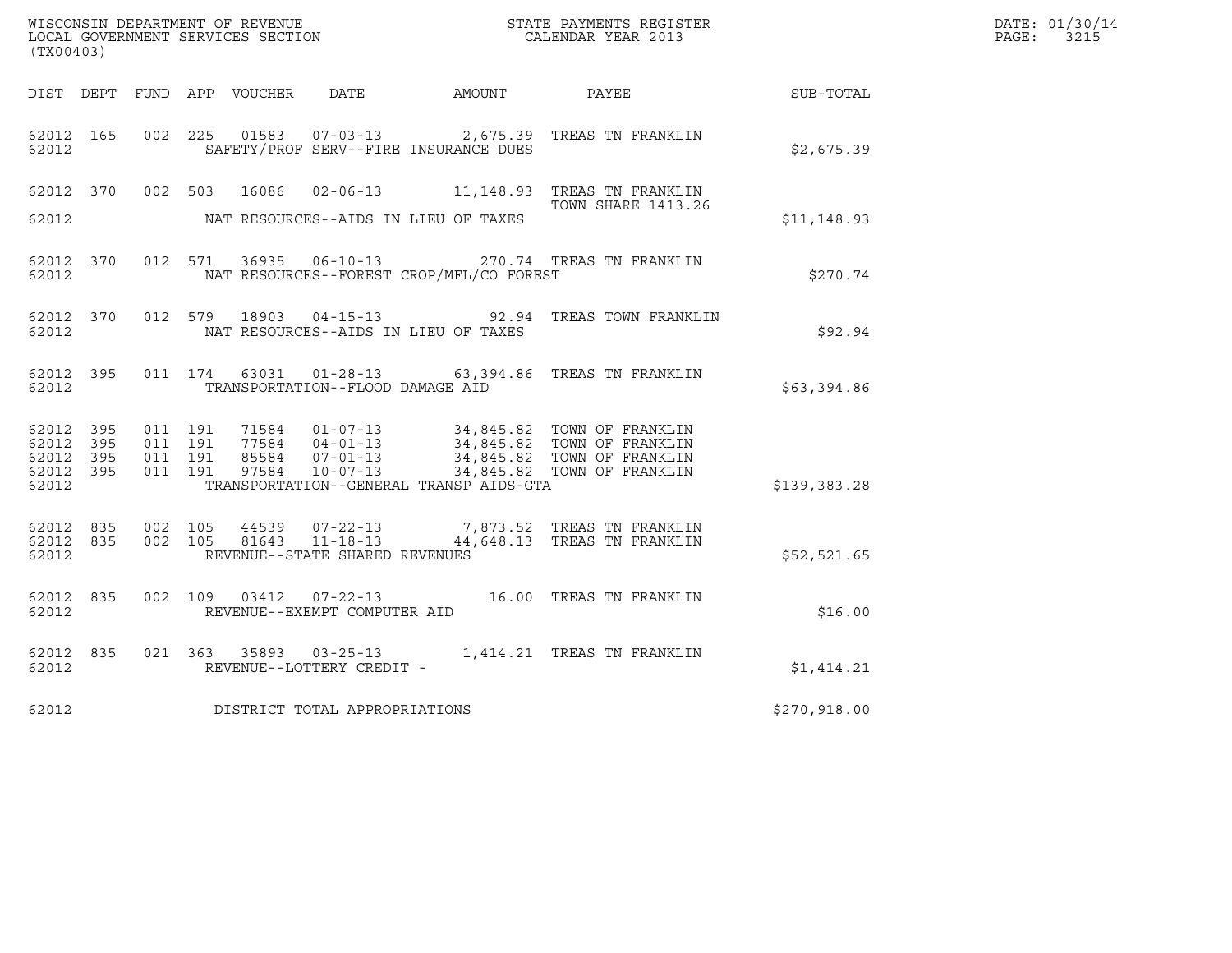| WISCONSIN DEPARTMENT OF REVENUE<br>LOCAL GOVERNMENT SERVICES SECTION<br>(TX00403) |                                |                                          |  |                                 |                                 |                                                                                                                                                                                                                             | STATE PAYMENTS REGISTER<br>CALENDAR YEAR 2013                                                 |              | DATE: 01/30/14<br>PAGE: 3216 |
|-----------------------------------------------------------------------------------|--------------------------------|------------------------------------------|--|---------------------------------|---------------------------------|-----------------------------------------------------------------------------------------------------------------------------------------------------------------------------------------------------------------------------|-----------------------------------------------------------------------------------------------|--------------|------------------------------|
|                                                                                   |                                |                                          |  | DIST DEPT FUND APP VOUCHER DATE |                                 | AMOUNT                                                                                                                                                                                                                      | PAYEE                                                                                         | SUB-TOTAL    |                              |
| 62014                                                                             | 62014 165                      |                                          |  |                                 |                                 | SAFETY/PROF SERV--FIRE INSURANCE DUES                                                                                                                                                                                       | 002  225  01584  07-03-13  1,638.45  TREAS TN GENOA                                           | \$1,638.45   |                              |
| 62014                                                                             | 62014 370                      |                                          |  |                                 | 012 571 36936 06-10-13          | NAT RESOURCES--FOREST CROP/MFL/CO FOREST                                                                                                                                                                                    | 579.42 TREAS TN GENOA                                                                         | \$579.42     |                              |
| 62014                                                                             | 62014 370                      |                                          |  |                                 | NAT RESOURCES--STEWARDSHIP 2000 |                                                                                                                                                                                                                             | 095 512 00264 08-14-13 12,850.00 TREAS TN GENOA                                               | \$12,850.00  |                              |
| 62014 395<br>62014 395<br>62014<br>62014 395<br>62014                             | 395                            | 011 191<br>011 191<br>011 191<br>011 191 |  |                                 |                                 | 71585   01-07-13   30,516.55   TOWN OF GENOA<br>77585   04-01-13   30,516.55   TOWN OF GENOA<br>85585 07-01-13 30,516.55 TOWN OF GENOA<br>97585 10-07-13 30,516.57 TOWN OF GENOA<br>TRANSPORTATION--GENERAL TRANSP AIDS-GTA |                                                                                               | \$122,066.22 |                              |
| 62014                                                                             | 62014 835 002 105<br>62014 835 |                                          |  |                                 | REVENUE--STATE SHARED REVENUES  |                                                                                                                                                                                                                             | 44540  07-22-13  39,757.42 TREAS TN GENOA<br>002 105 81644 11-18-13 265,650.32 TREAS TN GENOA | \$305,407.74 |                              |
| 62014                                                                             | 62014 835                      |                                          |  |                                 | REVENUE--EXEMPT COMPUTER AID    |                                                                                                                                                                                                                             | 002 109 03413 07-22-13 1.00 TREAS TN GENOA                                                    | \$1.00       |                              |
| 62014 835<br>62014                                                                |                                |                                          |  |                                 | REVENUE--LOTTERY CREDIT -       |                                                                                                                                                                                                                             | 021  363  35894  03-25-13  3,569.76  TREAS TN GENOA                                           | \$3,569.76   |                              |
| 62014                                                                             |                                |                                          |  |                                 | DISTRICT TOTAL APPROPRIATIONS   |                                                                                                                                                                                                                             |                                                                                               | \$446,112.59 |                              |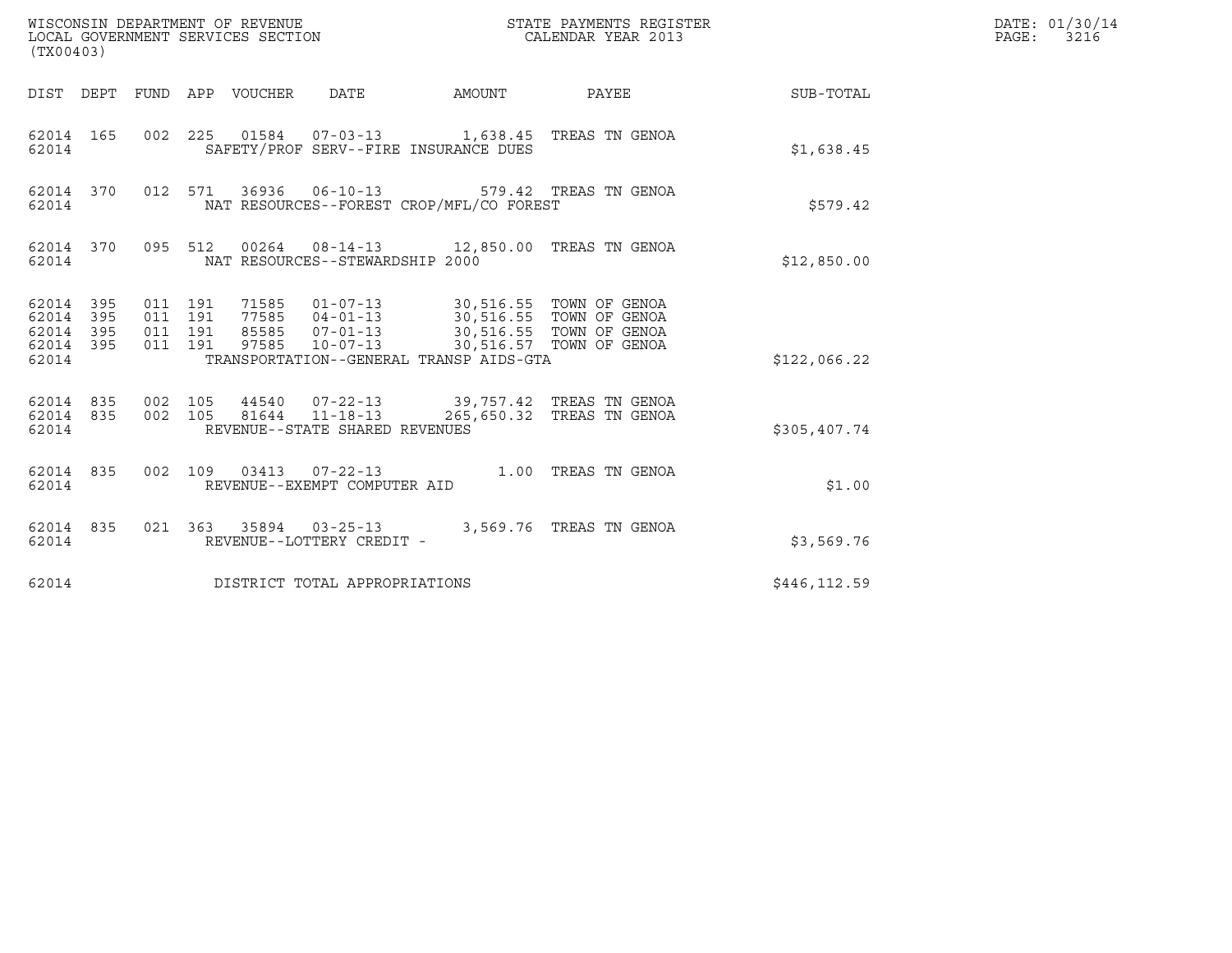| (TX00403)                                                          | WISCONSIN DEPARTMENT OF REVENUE<br>LOCAL GOVERNMENT SERVICES SECTION                                                                                                              | STATE PAYMENTS REGISTER<br>CALENDAR YEAR 2013              |              | DATE: 01/30/14<br>PAGE:<br>3217 |
|--------------------------------------------------------------------|-----------------------------------------------------------------------------------------------------------------------------------------------------------------------------------|------------------------------------------------------------|--------------|---------------------------------|
| DIST DEPT                                                          | FUND APP VOUCHER<br>DATE                                                                                                                                                          | AMOUNT PAYEE                                               | SUB-TOTAL    |                                 |
| 62016 165<br>62016                                                 | 002 225 01585 07-03-13 1,228.40 TREAS TN GREENWOOD<br>SAFETY/PROF SERV--FIRE INSURANCE DUES                                                                                       |                                                            | \$1,228.40   |                                 |
| 62016 370<br>000<br>62016<br>370<br>62016                          | 04DNR 10-23-13<br>001<br>000 001<br>05DNR<br>$11 - 21 - 13$<br>NAT RESOURCES-SEVERANCE/YIELD/WITHDRAWAL                                                                           | 382.24 TOWN GREENWOOD<br>314.55 TREAS TOWN GREENWOOD       | \$696.79     |                                 |
| 62016 370<br>62016                                                 | 012 571<br>36937   06-10-13   682.21   TREAS TN GREENWOOD<br>NAT RESOURCES--FOREST CROP/MFL/CO FOREST                                                                             |                                                            | \$682.21     |                                 |
| 62016 395<br>62016<br>395<br>62016<br>395<br>395<br>62016<br>62016 | 011 191<br>77586  04-01-13  19,979.18  TOWN OF GREENWOOD<br>011 191<br>011 191<br>85586 07-01-13<br>011 191<br>$10 - 07 - 13$<br>97586<br>TRANSPORTATION--GENERAL TRANSP AIDS-GTA | 19,979.18 TOWN OF GREENWOOD<br>19,979.21 TOWN OF GREENWOOD | \$79,916.75  |                                 |
| 62016<br>835<br>62016<br>835<br>62016                              | 002 105<br>44541  07-22-13  5,342.87  TREAS TN GREENWOOD<br>002 105<br>81645   11-18-13   30,288.58   TREAS TN GREENWOOD<br>REVENUE--STATE SHARED REVENUES                        |                                                            | \$35,631.45  |                                 |
| 62016 835<br>62016                                                 | 03414  07-22-13  34.00 TREAS TN GREENWOOD<br>002 109<br>REVENUE--EXEMPT COMPUTER AID                                                                                              |                                                            | \$34.00      |                                 |
| 62016                                                              | DISTRICT TOTAL APPROPRIATIONS                                                                                                                                                     |                                                            | \$118,189.60 |                                 |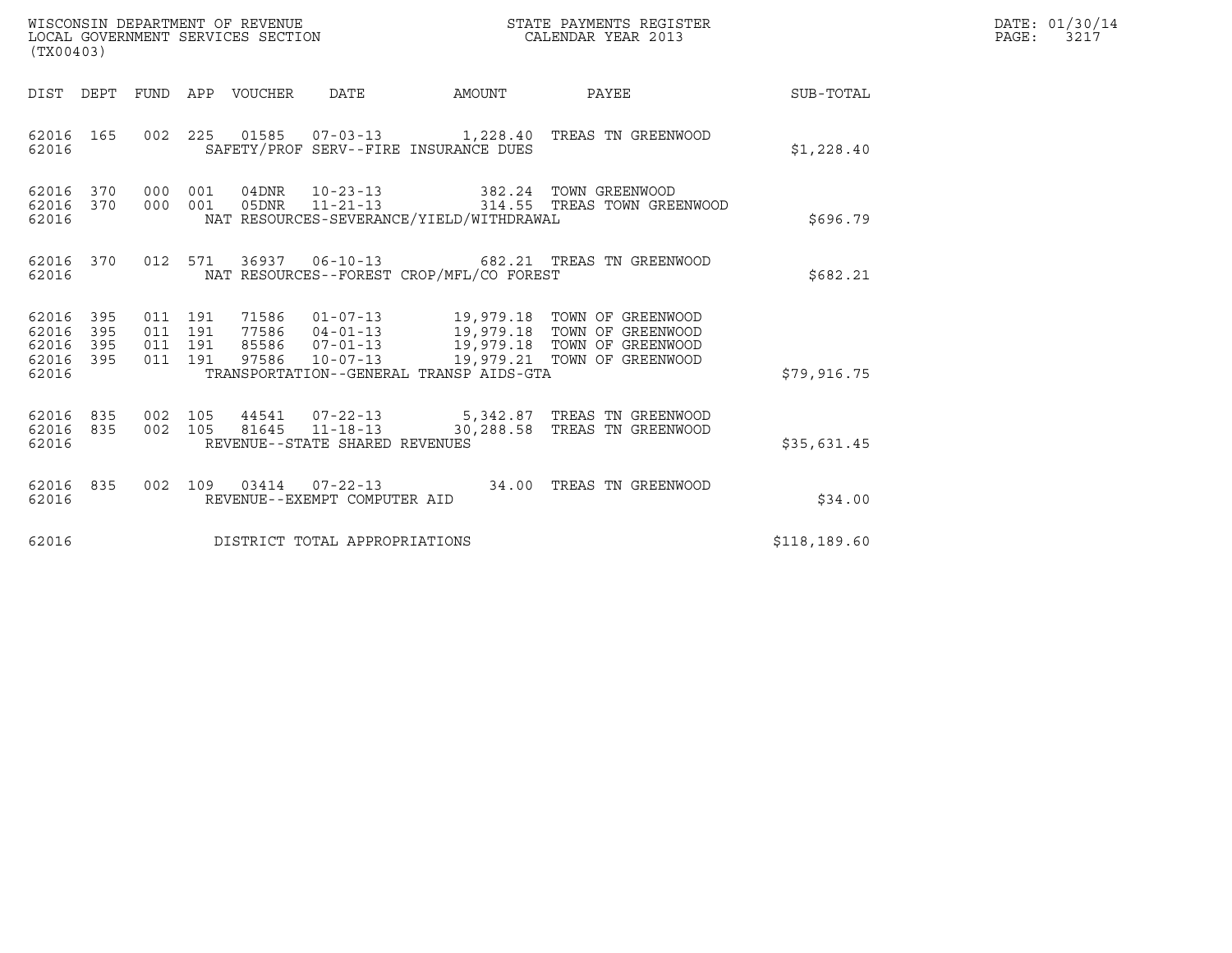| (TX00403)                                             |                                                                                                                                                                                                                  |                   | DATE: 01/30/14<br>$\mathtt{PAGE:}$<br>3218 |  |
|-------------------------------------------------------|------------------------------------------------------------------------------------------------------------------------------------------------------------------------------------------------------------------|-------------------|--------------------------------------------|--|
| DIST DEPT FUND APP VOUCHER DATE                       | AMOUNT                                                                                                                                                                                                           | PAYEE             | SUB-TOTAL                                  |  |
| 62018 165<br>62018                                    | 002 225 01586 07-03-13 2,489.76 TREAS TN HAMBURG<br>SAFETY/PROF SERV--FIRE INSURANCE DUES                                                                                                                        |                   | \$2,489.76                                 |  |
| 02DNR<br>62018 370<br>000 001<br>62018                | 07-03-13  875.92  TREAS TOWN HAMBURG<br>NAT RESOURCES-SEVERANCE/YIELD/WITHDRAWAL                                                                                                                                 |                   | \$875.92                                   |  |
|                                                       | 62018 370 002 503 16087 02-06-13 710.25 TREAS TN HAMBURG                                                                                                                                                         | TOWN SHARE 143.36 |                                            |  |
| 62018                                                 | NAT RESOURCES--AIDS IN LIEU OF TAXES                                                                                                                                                                             |                   | \$710.25                                   |  |
| 62018 370<br>62018                                    | 012 571 36938 06-10-13 871.31 TREAS TN HAMBURG<br>NAT RESOURCES--FOREST CROP/MFL/CO FOREST                                                                                                                       |                   | \$871.31                                   |  |
| 62018 395<br>011 191<br>395<br>011 191<br>62018       |                                                                                                                                                                                                                  |                   |                                            |  |
| 011 191<br>62018 395<br>62018 395<br>011 191          | 71587    01-07-13    22,826.55    TOWN OF HAMBURG<br>77587    04-01-13    22,826.55    TOWN OF HAMBURG<br>85587    07-01-13    22,826.55    TOWN OF HAMBURG<br>97587    10-07-13    22,826.56    TOWN OF HAMBURG |                   |                                            |  |
| 62018                                                 | TRANSPORTATION--GENERAL TRANSP AIDS-GTA                                                                                                                                                                          |                   | \$91,306.21                                |  |
| 62018 395<br>62018                                    | 011 278 64599 02-07-13 24,329.85 TREAS TN HAMBURG<br>TRANSPORTATION--LRIP/TRIP/MSIP GRANTS                                                                                                                       |                   | \$24,329.85                                |  |
| 62018 835<br>002 105<br>002 105<br>62018 835<br>62018 | 44542  07-22-13  6,628.46  TREAS TN HAMBURG<br>81646  11-18-13  37,652.13  TREAS TN HAMBURG<br>REVENUE--STATE SHARED REVENUES                                                                                    |                   | \$44,280.59                                |  |
| 62018 835<br>62018                                    | 002 109 03415 07-22-13 126.00 TREAS TN HAMBURG<br>REVENUE--EXEMPT COMPUTER AID                                                                                                                                   |                   | \$126.00                                   |  |
| 62018                                                 | DISTRICT TOTAL APPROPRIATIONS                                                                                                                                                                                    |                   | \$164,989.89                               |  |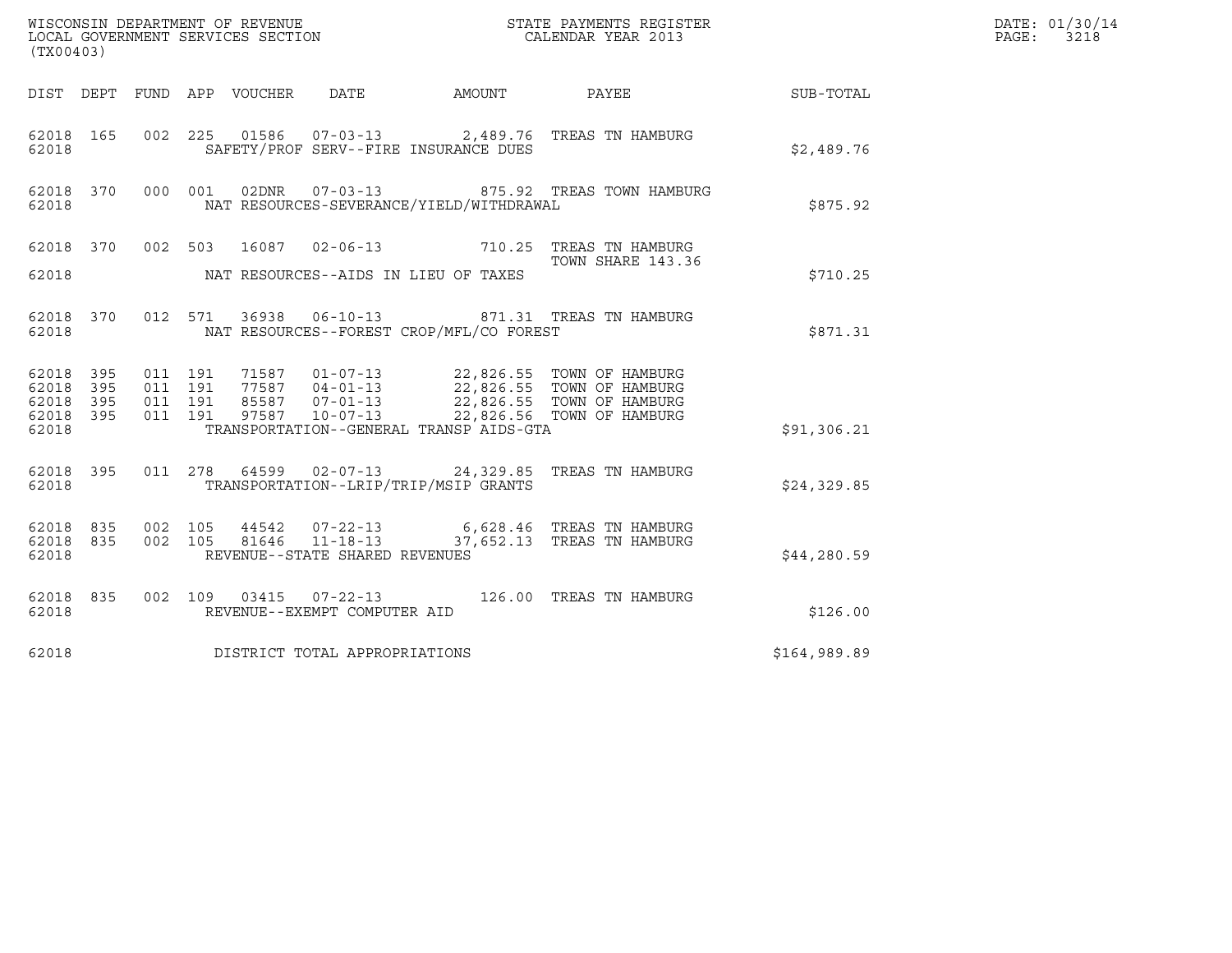|                                     | (TX00403) |         |                               |               |                                                        |                                          |                                                                  |                 | DATE: 01/30/14<br>PAGE:<br>3219 |
|-------------------------------------|-----------|---------|-------------------------------|---------------|--------------------------------------------------------|------------------------------------------|------------------------------------------------------------------|-----------------|---------------------------------|
| DIST DEPT                           |           |         |                               |               |                                                        | FUND APP VOUCHER DATE AMOUNT             |                                                                  | PAYEE SUB-TOTAL |                                 |
| 62020 165<br>62020                  |           |         |                               |               |                                                        | SAFETY/PROF SERV--FIRE INSURANCE DUES    | 002 225 01587 07-03-13 1,717.95 TREAS TN HARMONY                 | \$1,717.95      |                                 |
| 62020 370<br>62020 370              |           | 002 503 | 002 503                       | 16088         |                                                        | 16088 02-06-13 1,721.09                  | TREAS TN HARMONY<br>02-06-13 3,559.23 TREAS TN HARMONY           |                 |                                 |
| 62020                               |           |         |                               |               |                                                        | NAT RESOURCES--AIDS IN LIEU OF TAXES     | <b>TOWN SHARE 1001.53</b>                                        | \$5,280.32      |                                 |
| 62020 370<br>62020                  |           |         | 012 571                       |               |                                                        | NAT RESOURCES--FOREST CROP/MFL/CO FOREST | 36939  06-10-13  1,361.86  TREAS TN HARMONY                      | \$1,361.86      |                                 |
| 62020 370<br>62020                  |           |         |                               | 012 579 18904 |                                                        | NAT RESOURCES--AIDS IN LIEU OF TAXES     | 04-15-13 20.01 TREAS TOWN HARMONY                                | \$20.01         |                                 |
| 62020 395<br>62020 395<br>62020 395 |           |         | 011 191<br>011 191<br>011 191 |               |                                                        |                                          |                                                                  |                 |                                 |
| 62020 395<br>62020                  |           |         | 011 191                       |               |                                                        | TRANSPORTATION--GENERAL TRANSP AIDS-GTA  |                                                                  | \$110,655.59    |                                 |
| 62020 395<br>62020                  |           |         | 011 278                       |               |                                                        | TRANSPORTATION--LRIP/TRIP/MSIP GRANTS    | 63856  01-31-13   15,011.97   TREAS TN HARMONY                   | \$15,011.97     |                                 |
| 62020 835<br>62020 835<br>62020     |           | 002 105 | 002 105                       | 44543         | 81647 11-18-13<br>REVENUE--STATE SHARED REVENUES       |                                          | 07-22-13 4,823.11 TREAS TN HARMONY<br>27,330.98 TREAS TN HARMONY | \$32,154.09     |                                 |
| 62020 835<br>62020                  |           |         |                               |               | 002 109 03416 07-22-13<br>REVENUE--EXEMPT COMPUTER AID |                                          | 43.00 TREAS TN HARMONY                                           | \$43.00         |                                 |
| 62020                               |           |         |                               |               | DISTRICT TOTAL APPROPRIATIONS                          |                                          |                                                                  | \$166,244.79    |                                 |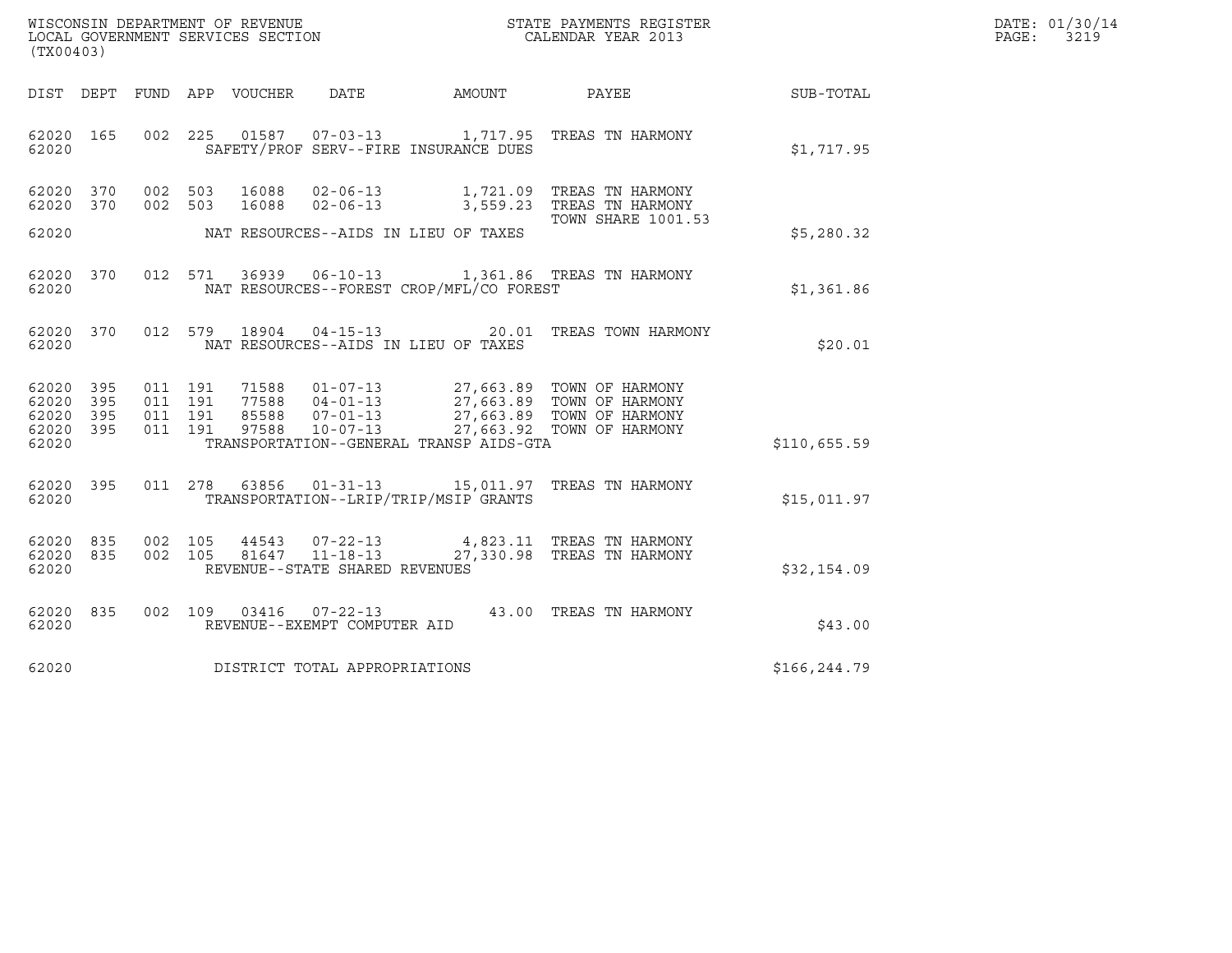| (TX00403)                                             |           |                               |         |  |                                |                                              |                                                                                                                     |              | DATE: 01/30/14<br>PAGE: 3220 |
|-------------------------------------------------------|-----------|-------------------------------|---------|--|--------------------------------|----------------------------------------------|---------------------------------------------------------------------------------------------------------------------|--------------|------------------------------|
|                                                       |           |                               |         |  |                                | DIST DEPT FUND APP VOUCHER DATE AMOUNT PAYEE |                                                                                                                     | SUB-TOTAL    |                              |
| 62022                                                 | 62022 165 |                               |         |  |                                | SAFETY/PROF SERV--FIRE INSURANCE DUES        | 002  225  01588  07-03-13   1,747.30  TREAS TN HILLSBORO                                                            | \$1,747.30   |                              |
| 62022                                                 | 62022 370 |                               |         |  |                                | NAT RESOURCES--FOREST CROP/MFL/CO FOREST     | 012 571 36940 06-10-13 378.60 TREAS TN HILLSBORO                                                                    | \$378.60     |                              |
| 62022                                                 | 62022 370 |                               |         |  |                                | NAT RESOURCES--AIDS IN LIEU OF TAXES         | 012 579 18905 04-15-13 14.11 TREAS TOWN HILLSBORO                                                                   | \$14.11      |                              |
| 62022 395<br>62022 395<br>62022<br>62022 395<br>62022 | 395       | 011 191<br>011 191<br>011 191 | 011 191 |  |                                | TRANSPORTATION--GENERAL TRANSP AIDS-GTA      |                                                                                                                     | \$88,321.24  |                              |
| 62022                                                 | 62022 835 |                               |         |  | REVENUE--STATE SHARED REVENUES |                                              | 62022 835 002 105 44544 07-22-13 8,603.73 TREAS TN HILLSBORO<br>002 105 81648 11-18-13 48,900.79 TREAS TN HILLSBORO | \$57,504.52  |                              |
| 62022                                                 | 62022 835 |                               |         |  | REVENUE--EXEMPT COMPUTER AID   |                                              | 002 109 03417 07-22-13 207.00 TREAS TN HILLSBORO                                                                    | \$207.00     |                              |
| 62022 835<br>62022                                    |           |                               |         |  | REVENUE--LOTTERY CREDIT -      |                                              |                                                                                                                     | \$847.73     |                              |
| 62022                                                 |           |                               |         |  | DISTRICT TOTAL APPROPRIATIONS  |                                              |                                                                                                                     | \$149,020.50 |                              |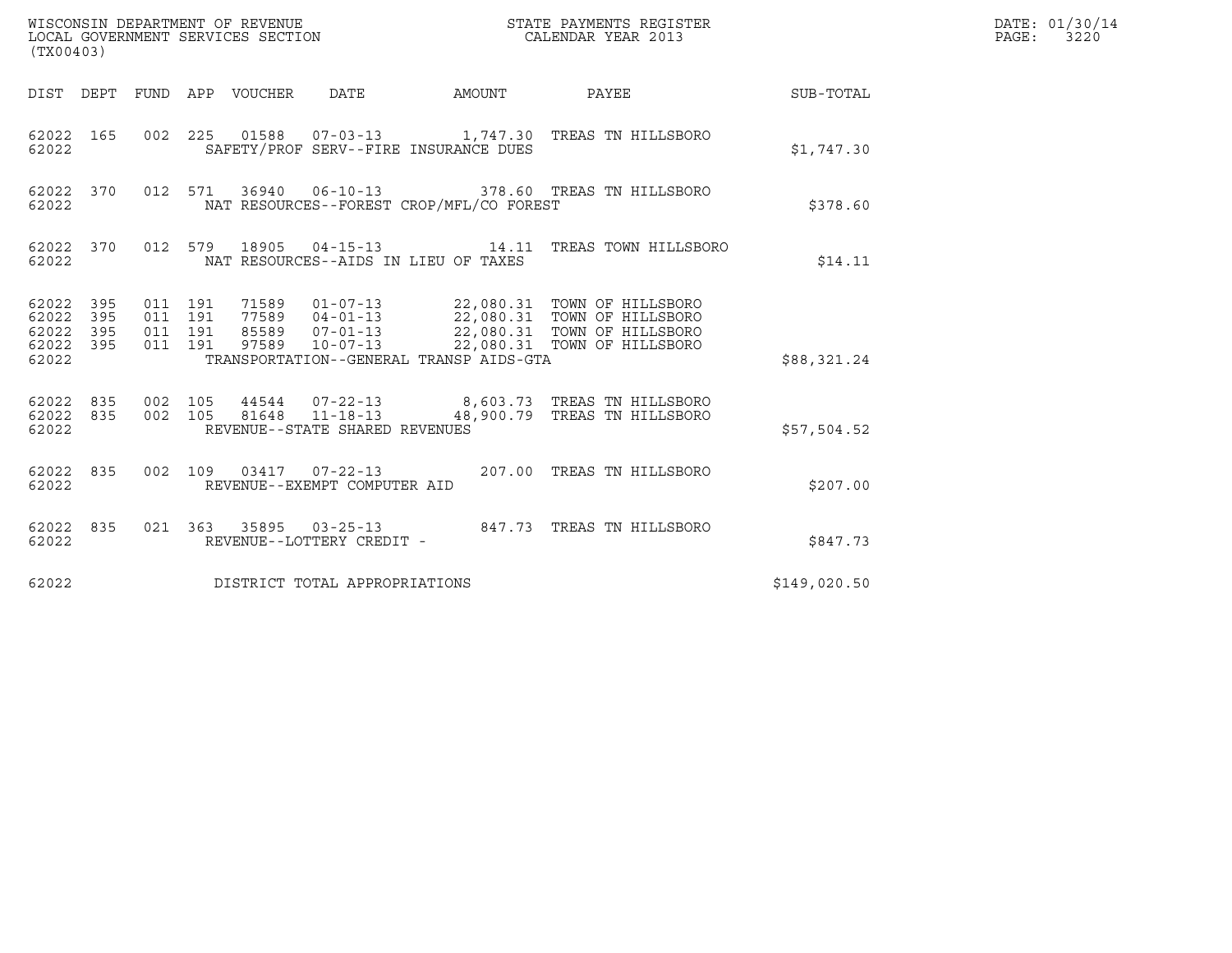| WISCONSIN DEPARTMENT OF REVENUE<br>LOCAL GOVERNMENT SERVICES SECTION<br>(TX00403) |     |                    |                    |                                 |                                |                                          | STATE PAYMENTS REGISTER<br>CALENDAR YEAR 2013                                                                                                                                           |              | DATE: 01/30/14<br>PAGE: 3221 |
|-----------------------------------------------------------------------------------|-----|--------------------|--------------------|---------------------------------|--------------------------------|------------------------------------------|-----------------------------------------------------------------------------------------------------------------------------------------------------------------------------------------|--------------|------------------------------|
|                                                                                   |     |                    |                    | DIST DEPT FUND APP VOUCHER DATE |                                |                                          |                                                                                                                                                                                         |              |                              |
| 62024 165<br>62024                                                                |     |                    |                    |                                 |                                | SAFETY/PROF SERV--FIRE INSURANCE DUES    | 002 225 01589 07-03-13 2,710.70 TREAS TN JEFFERSON                                                                                                                                      | \$2,710.70   |                              |
| 62024 370<br>62024                                                                |     |                    |                    |                                 |                                | NAT RESOURCES-SEVERANCE/YIELD/WITHDRAWAL | 000 001 01DNR 03-13-13 1,852.19 TREAS TOWN JEFFERSON                                                                                                                                    | \$1,852.19   |                              |
| 62024 370<br>62024                                                                |     |                    |                    |                                 |                                | NAT RESOURCES--FOREST CROP/MFL/CO FOREST | 62024 370 012 571 36941 06-10-13 263.46 TREAS TN JEFFERSON<br>012 571 36941 06-10-13 523.39 TREAS TN JEFFERSON                                                                          | \$786.85     |                              |
| 62024 395<br>62024 395<br>62024<br>62024 395<br>62024                             | 395 | 011 191<br>011 191 | 011 191<br>011 191 |                                 |                                | TRANSPORTATION--GENERAL TRANSP AIDS-GTA  | 71590  01-07-13  38,127.17  TOWN OF JEFFERSON<br>77590 04-01-13 38,127.17 TOWN OF JEFFERSON<br>85590 07-01-13 38,127.17 TOWN OF JEFFERSON<br>97590 10-07-13 38,127.17 TOWN OF JEFFERSON | \$152,508.68 |                              |
| 62024 835<br>62024 835<br>62024                                                   |     | 002 105            | 002 105            |                                 | REVENUE--STATE SHARED REVENUES |                                          |                                                                                                                                                                                         | \$38,314.02  |                              |
| 62024 835<br>62024                                                                |     |                    |                    |                                 | REVENUE--EXEMPT COMPUTER AID   |                                          | 002 109 03418 07-22-13 13.00 TREAS TN JEFFERSON                                                                                                                                         | \$13.00      |                              |
| 62024                                                                             |     |                    |                    |                                 | DISTRICT TOTAL APPROPRIATIONS  |                                          |                                                                                                                                                                                         | \$196,185.44 |                              |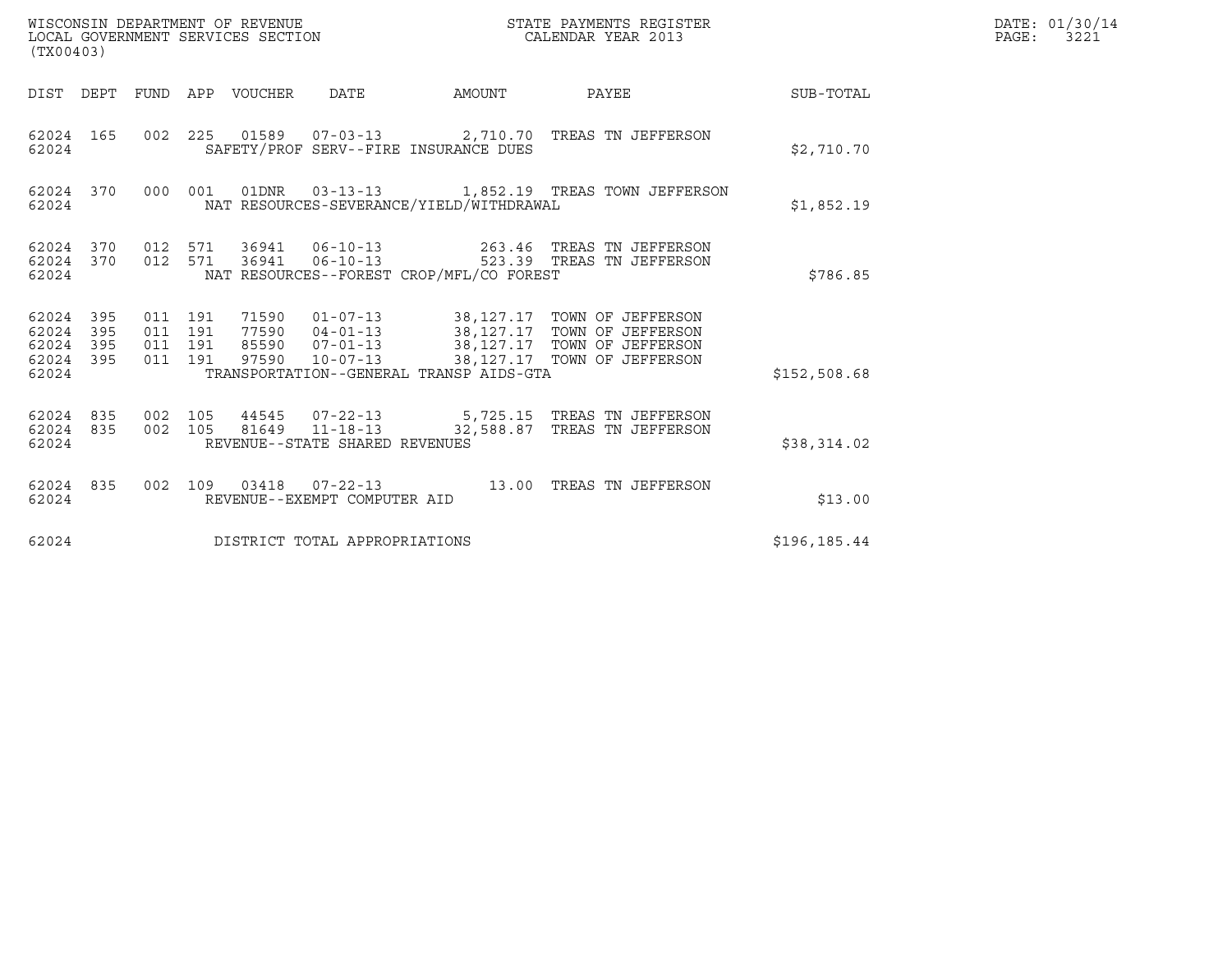| WISCONSIN DEPARTMENT OF REVENUE<br>LOCAL GOVERNMENT SERVICES SECTION<br>$\sqrt{m}$ | STATE PAYMENTS REGISTER<br>CALENDAR YEAR 2013 | DATE: 01/30/14<br>3222<br>PAGE: |
|------------------------------------------------------------------------------------|-----------------------------------------------|---------------------------------|

| (TX00403)                                     |                   |                          |                          |                  |                                                    |                                          |                                                                                                                                                                                     |              |
|-----------------------------------------------|-------------------|--------------------------|--------------------------|------------------|----------------------------------------------------|------------------------------------------|-------------------------------------------------------------------------------------------------------------------------------------------------------------------------------------|--------------|
| DIST                                          | DEPT              | FUND                     |                          | APP VOUCHER DATE |                                                    | AMOUNT                                   | PAYEE                                                                                                                                                                               | SUB-TOTAL    |
| 62026 165<br>62026                            |                   | 002                      |                          |                  |                                                    | SAFETY/PROF SERV--FIRE INSURANCE DUES    | 225  01590  07-03-13   1,204.67  TREAS TN KICKAPOO                                                                                                                                  | \$1,204.67   |
| 62026 370<br>62026<br>62026                   | 370               | 000<br>000               | 001<br>001               | 01DNR            |                                                    | NAT RESOURCES-SEVERANCE/YIELD/WITHDRAWAL |                                                                                                                                                                                     | \$2,124.89   |
| 62026<br>62026                                | 370               |                          | 002 503                  | 16235            |                                                    | NAT RESOURCES--AIDS IN LIEU OF TAXES     | 02-21-13 623.44 TREAS TN KICKAPOO<br>TOWN SHARE 139.47                                                                                                                              | \$623.44     |
| 62026 370<br>62026                            |                   | 012                      | 571                      |                  |                                                    | NAT RESOURCES--FOREST CROP/MFL/CO FOREST | 36942   06-10-13   831.14   TREAS TN KICKAPOO                                                                                                                                       | \$831.14     |
| 62026 395<br>62026<br>62026<br>62026<br>62026 | 395<br>395<br>395 | 011<br>011<br>011<br>011 | 191<br>191<br>191<br>191 | 97591            | $10 - 07 - 13$                                     | TRANSPORTATION--GENERAL TRANSP AIDS-GTA  | 71591   01-07-13   27,748.57   TOWN OF KICKAPOO<br>77591   04-01-13   27,748.57   TOWN OF KICKAPOO<br>85591   07-01-13   27,748.57   TOWN OF KICKAPOO<br>27,748.60 TOWN OF KICKAPOO | \$110,994.31 |
| 62026 835<br>62026<br>62026                   | 835               | 002<br>002               | 105                      |                  | REVENUE--STATE SHARED REVENUES                     |                                          | 44546 07-22-13 4,263.92 TREAS TN KICKAPOO<br>105 81650 11-18-13 24, 162.23 TREAS TN KICKAPOO                                                                                        | \$28,426.15  |
| 62026 835<br>62026                            |                   | 002                      |                          |                  | 109 03419 07-22-13<br>REVENUE--EXEMPT COMPUTER AID |                                          | 1.00 TREAS TN KICKAPOO                                                                                                                                                              | \$1.00       |
| 62026                                         |                   |                          |                          |                  | DISTRICT TOTAL APPROPRIATIONS                      |                                          |                                                                                                                                                                                     | \$144,205.60 |
|                                               |                   |                          |                          |                  |                                                    |                                          |                                                                                                                                                                                     |              |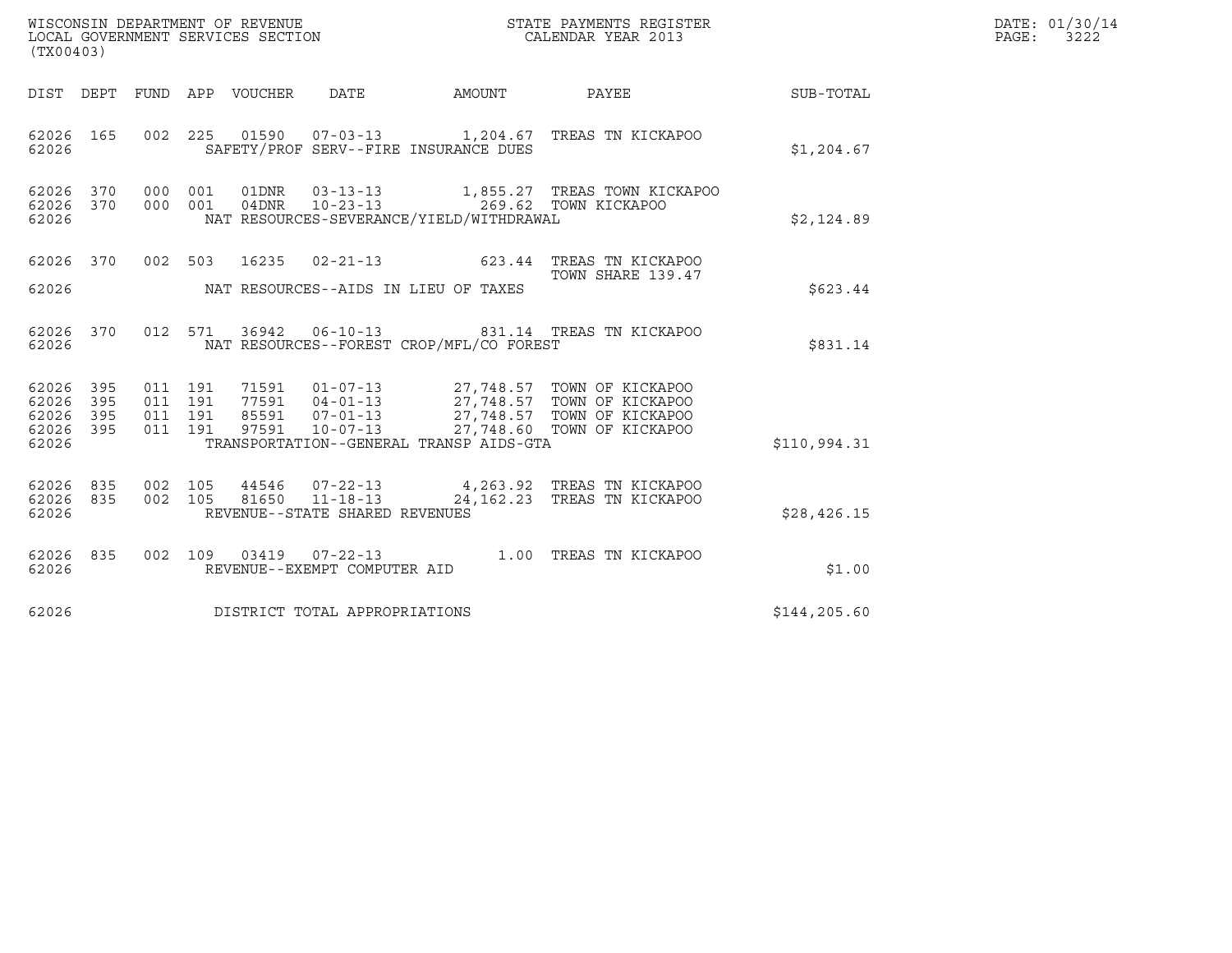| DATE: | 01/30/14 |
|-------|----------|
| PAGE: | 3223     |

| (TX00403)              |                                                                                                                                                                                                          | R                 | DATE: 01/30/14<br>PAGE: 3223 |
|------------------------|----------------------------------------------------------------------------------------------------------------------------------------------------------------------------------------------------------|-------------------|------------------------------|
|                        | DIST DEPT FUND APP VOUCHER DATE AMOUNT PAYEE THE SUB-TOTAL                                                                                                                                               |                   |                              |
| 62028                  | 62028 165 002 225 01591 07-03-13 747.84 TREAS TN LIBERTY<br>SAFETY/PROF SERV--FIRE INSURANCE DUES                                                                                                        | \$747.84          |                              |
|                        | 62028 370 002 503 16089 02-06-13 1,958.33 TREAS TN LIBERTY                                                                                                                                               | TOWN SHARE 249.04 |                              |
| 62028                  | NAT RESOURCES--AIDS IN LIEU OF TAXES                                                                                                                                                                     | \$1,958.33        |                              |
| 62028 370<br>62028     | 012 571 36943 06-10-13 390.97 TREAS TN LIBERTY<br>NAT RESOURCES--FOREST CROP/MFL/CO FOREST                                                                                                               | \$390.97          |                              |
| 62028                  | 62028 370 074 670 41077 05-20-13 670.05 TREAS TN LIBERTY<br>NAT RESOURCES--RU RECYCLING GRANT                                                                                                            | \$670.05          |                              |
| 62028 395<br>62028 395 |                                                                                                                                                                                                          |                   |                              |
| 62028 395<br>62028 395 | 011 191 71592 01-07-13 9,918.14 TOWN OF LIBERTY<br>011 191 77592 04-01-13 9,918.14 TOWN OF LIBERTY<br>011 191 85592 07-01-13 9,918.14 TOWN OF LIBERTY<br>011 191 97592 10-07-13 9,918.16 TOWN OF LIBERTY |                   |                              |
| 62028                  | TRANSPORTATION--GENERAL TRANSP AIDS-GTA                                                                                                                                                                  | \$39,672.58       |                              |
| 62028 465<br>62028     | 002 305 00897 12-19-13 615.43 TREAS TN LIBERTY<br>MILITARY AFFAIRS-EMER MGMT-DISASTER RECO                                                                                                               | \$615.43          |                              |
| 62028 465<br>62028     | 002 342 00897 12-19-13 3,692.55 TREAS TN LIBERTY<br>MILITARY AFFAIRS-EMERGENCY MGMT-FED FUND                                                                                                             | \$3,692.55        |                              |
| 62028 835<br>62028 835 | 002 105 44547 07-22-13 1,790.32 TREAS TN LIBERTY<br>002 105 81651 11-18-13 10,158.43 TREAS TN LIBERTY                                                                                                    |                   |                              |
| 62028                  | REVENUE--STATE SHARED REVENUES                                                                                                                                                                           | \$11,948.75       |                              |
|                        | 62028 DISTRICT TOTAL APPROPRIATIONS                                                                                                                                                                      | \$59,696.50       |                              |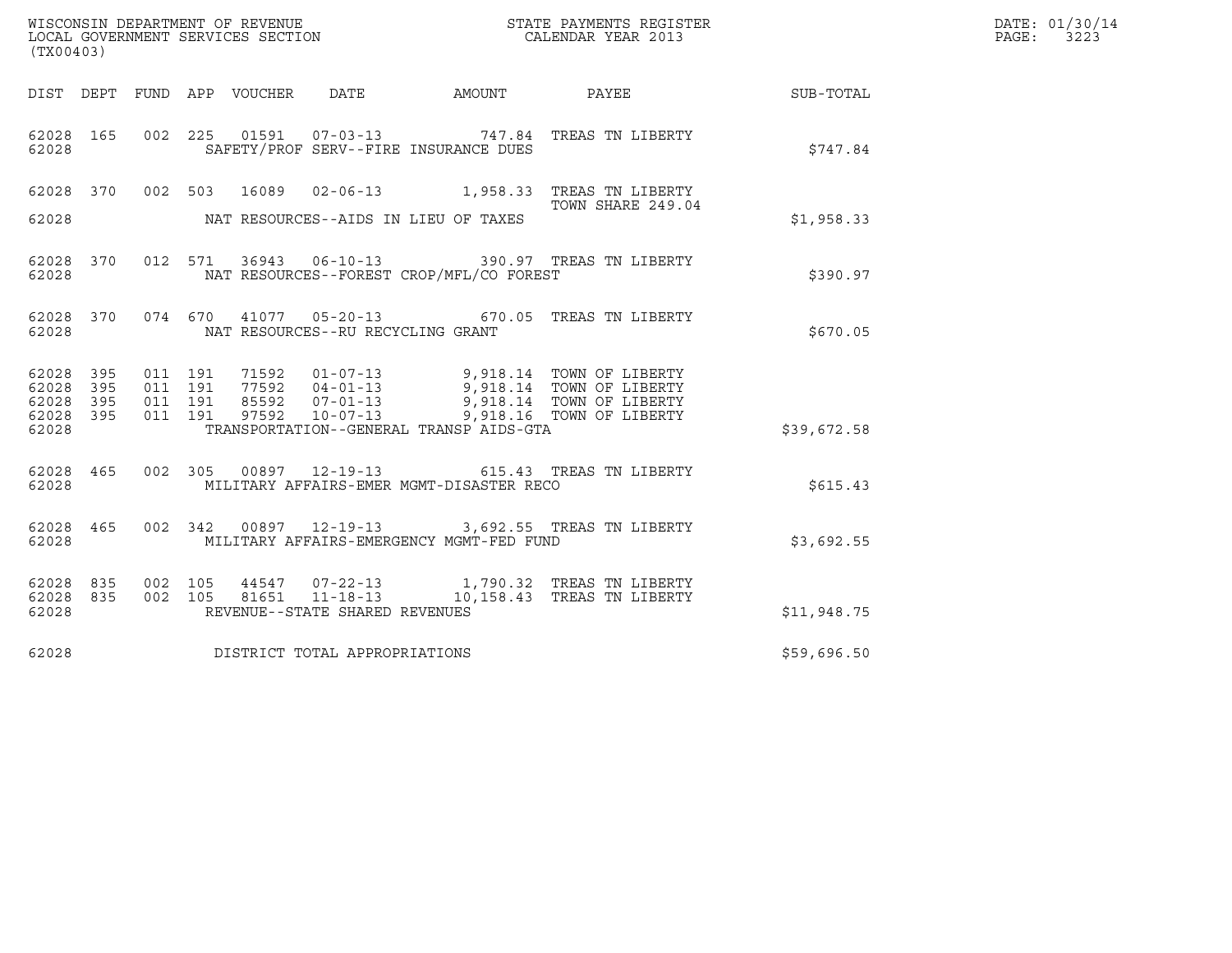| WISCONSIN DEPARTMENT OF REVENUE   | STATE PAYMENTS REGISTER | DATE: 01/30/14            |
|-----------------------------------|-------------------------|---------------------------|
| LOCAL GOVERNMENT SERVICES SECTION | CALENDAR YEAR 2013      | 3224<br>$\mathtt{PAGE}$ : |

| (TX00403)                                                 | WISCONSIN DEPARTMENT OF REVENUE<br>LOCAL GOVERNMENT SERVICES SECTION<br>CALENDAR YEAR 2013                                                                                                                                                      |  |              | DATE: 01/30/14<br>$\mathtt{PAGE}$ :<br>3224 |
|-----------------------------------------------------------|-------------------------------------------------------------------------------------------------------------------------------------------------------------------------------------------------------------------------------------------------|--|--------------|---------------------------------------------|
|                                                           | DIST DEPT FUND APP VOUCHER DATE AMOUNT PAYEE                                                                                                                                                                                                    |  | SUB-TOTAL    |                                             |
| 62030 165<br>62030                                        | 002 225 01592 07-03-13 827.59 TREAS TN STARK<br>SAFETY/PROF SERV--FIRE INSURANCE DUES                                                                                                                                                           |  | \$827.59     |                                             |
| 62030 370<br>62030 370<br>62030 370<br>62030              | 000 001 01DNR 03-13-13 2,285.19 TREAS TOWN STARK<br>000 001 02DNR 07-03-13 1,670.59 TREAS TOWN STARK<br>000 001 04DNR 10-23-13 1,670.59 TREAS TOWN STARK<br>NAT RESOURCES-SEVERANCE/YIELD/WITHDRAWAL                                            |  | \$3,985.82   |                                             |
| 62030 370<br>62030                                        | 012 571 36944 06-10-13 901.10 TREAS TN STARK<br>NAT RESOURCES--FOREST CROP/MFL/CO FOREST                                                                                                                                                        |  | \$901.10     |                                             |
| 62030 380<br>62030 380<br>62030                           | 012  262  00095  01-10-13  170,988.38 TREAS TN STARK<br>012  262  00299  12-30-13  161,775.21 TREAS TN STARK<br>TOURISM--PAYMENTS IN LIEU OF TAXES                                                                                              |  | \$332,763.59 |                                             |
| 62030 395<br>62030 395<br>62030 395<br>62030 395<br>62030 | 011 191 71593 01-07-13 20,042.69 TOWN OF STARK<br>011 191 77593 04-01-13 20,042.69 TOWN OF STARK<br>011 191 85593 07-01-13 20,042.69 TOWN OF STARK<br>011 191 97593 10-07-13 20,042.72 TOWN OF STARK<br>TRANSPORTATION--GENERAL TRANSP AIDS-GTA |  | \$80,170.79  |                                             |
| 62030 835<br>62030 835<br>62030                           | 002 105 44548 07-22-13 3,463.54 TREAS TN STARK<br>002 105 81652 11-18-13 19,642.74 TREAS TN STARK<br>REVENUE--STATE SHARED REVENUES                                                                                                             |  | \$23,106.28  |                                             |
| 62030 835<br>62030                                        | 002 501 00003 02-01-13 1,034.53 TREAS TN STARK<br>DOA-PAYMENT FOR MUNICIPAL SERVICES AID                                                                                                                                                        |  | \$1,034.53   |                                             |
| 62030                                                     | DISTRICT TOTAL APPROPRIATIONS                                                                                                                                                                                                                   |  | \$442,789.70 |                                             |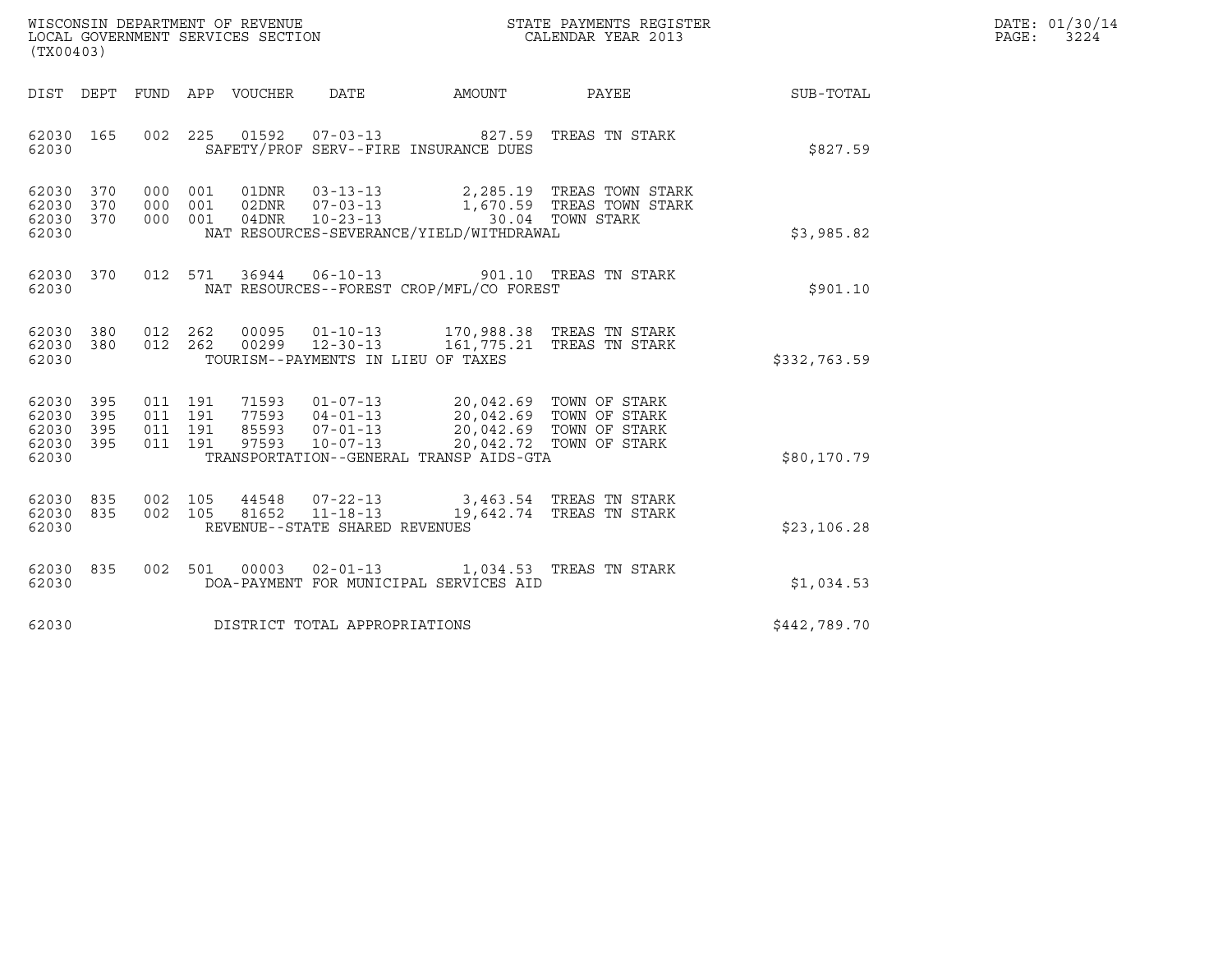| (TX00403)                                 |                          |                               | WISCONSIN DEPARTMENT OF REVENUE<br>LOCAL GOVERNMENT SERVICES SECTION |                                                                    |                                          | STATE PAYMENTS REGISTER<br>CALENDAR YEAR 2013                                                                                                                     |              | DATE: 01/30/14<br>PAGE: 3225 |
|-------------------------------------------|--------------------------|-------------------------------|----------------------------------------------------------------------|--------------------------------------------------------------------|------------------------------------------|-------------------------------------------------------------------------------------------------------------------------------------------------------------------|--------------|------------------------------|
|                                           |                          |                               |                                                                      | DIST DEPT FUND APP VOUCHER DATE                                    | AMOUNT                                   | PAYEE                                                                                                                                                             | SUB-TOTAL    |                              |
| 62032 165<br>62032                        |                          |                               |                                                                      | SAFETY/PROF SERV--FIRE INSURANCE DUES                              |                                          | 002  225  01593  07-03-13  1,172.45  TREAS TN STERLING                                                                                                            | \$1,172.45   |                              |
| 62032 370<br>62032                        |                          |                               |                                                                      | NAT RESOURCES--AIDS IN LIEU OF TAXES                               |                                          | 002 503 16090 02-06-13 2,330.98 TREAS TN STERLING<br>TOWN SHARE 393.78                                                                                            | \$2,330.98   |                              |
| 62032 370<br>62032                        |                          |                               | 012 571                                                              |                                                                    | NAT RESOURCES--FOREST CROP/MFL/CO FOREST | 36945  06-10-13  484.74  TREAS TN STERLING                                                                                                                        | \$484.74     |                              |
| 62032 370<br>62032                        |                          |                               |                                                                      | NAT RESOURCES--AIDS IN LIEU OF TAXES                               |                                          | 012 579 18906 04-15-13 40.50 TREAS TOWN STERLING                                                                                                                  | \$40.50      |                              |
| 62032<br>62032<br>62032<br>62032<br>62032 | 395<br>395<br>395<br>395 | 011 191<br>011 191<br>011 191 | 011 191<br>71594<br>97594                                            | $10 - 07 - 13$                                                     | TRANSPORTATION--GENERAL TRANSP AIDS-GTA  | 01-07-13 32,665.31 TOWN OF STERLING<br>77594  04-01-13  32,665.31  TOWN OF STERLING<br>85594  07-01-13  32,665.31  TOWN OF STERLING<br>32,665.31 TOWN OF STERLING | \$130,661.24 |                              |
| 62032<br>62032<br>62032                   | 835<br>835               | 002 105<br>002 105            | 81653                                                                | 44549 07-22-13<br>$11 - 18 - 13$<br>REVENUE--STATE SHARED REVENUES |                                          | 5,372.78 TREAS TN STERLING<br>30,453.86 TREAS TN STERLING                                                                                                         | \$35,826.64  |                              |
| 62032 835<br>62032                        |                          |                               |                                                                      | 002 109 03420 07-22-13<br>REVENUE--EXEMPT COMPUTER AID             |                                          | 1.00 TREAS TN STERLING                                                                                                                                            | \$1.00       |                              |
| 62032                                     |                          |                               |                                                                      | DISTRICT TOTAL APPROPRIATIONS                                      |                                          |                                                                                                                                                                   | \$170,517.55 |                              |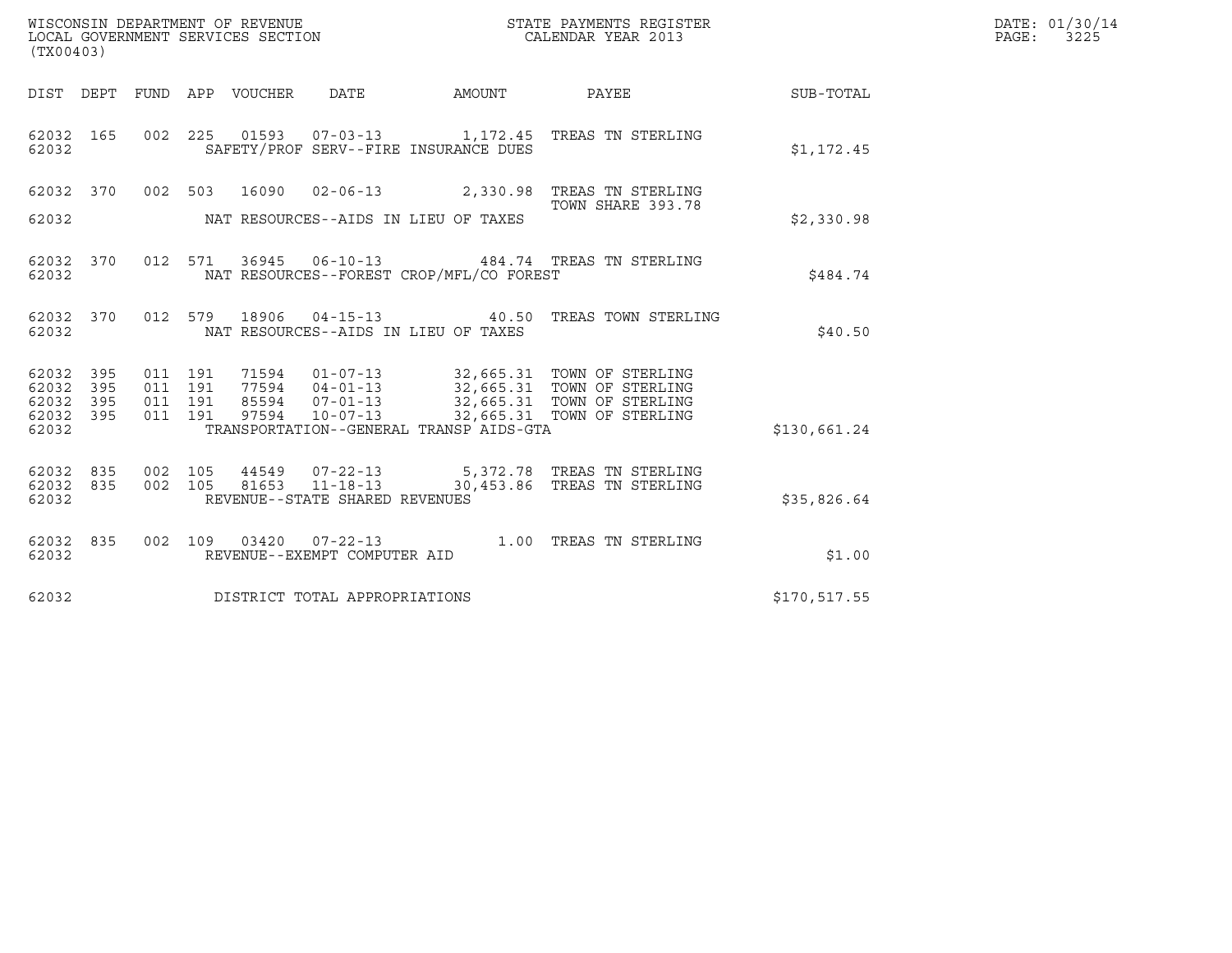| WISCONSIN DEPARTMENT OF REVENUE<br>LOCAL GOVERNMENT SERVICES SECTION<br>(TX00403) |                                          |                                                            | STATE PAYMENTS REGISTER<br>CALENDAR YEAR 2013                                                    |              | DATE: 01/30/14<br>PAGE:<br>3226 |
|-----------------------------------------------------------------------------------|------------------------------------------|------------------------------------------------------------|--------------------------------------------------------------------------------------------------|--------------|---------------------------------|
| DIST DEPT                                                                         | FUND APP VOUCHER DATE                    |                                                            | AMOUNT PAYEE                                                                                     | SUB-TOTAL    |                                 |
| 62034 165<br>62034                                                                |                                          | SAFETY/PROF SERV--FIRE INSURANCE DUES                      | 002 225 01594 07-03-13 1,075.18 TREAS TN UNION                                                   | \$1,075.18   |                                 |
| 62034 370<br>62034                                                                | 000 001                                  | 04DNR 10-23-13<br>NAT RESOURCES-SEVERANCE/YIELD/WITHDRAWAL | 317.78 TOWN UNION                                                                                | \$317.78     |                                 |
| 62034 370<br>62034                                                                | 012 571                                  | NAT RESOURCES--FOREST CROP/MFL/CO FOREST                   | 62034 370 012 571 36946 06-10-13 35.78 TREAS TN UNION<br>36946  06-10-13  623.91  TREAS TN UNION | \$659.69     |                                 |
| 62034 370<br>62034                                                                |                                          | NAT RESOURCES--AIDS IN LIEU OF TAXES                       | 012 579 18907 04-15-13 45.64 TREAS TN UNION                                                      | \$45.64      |                                 |
| 62034 395<br>62034 395<br>62034<br>395<br>62034 395<br>62034                      | 011 191<br>011 191<br>011 191<br>011 191 | TRANSPORTATION--GENERAL TRANSP AIDS-GTA                    | 85595  07-01-13  19,193.99  TOWN OF UNION<br>97595  10-07-13  19,194.00  TOWN OF UNION           | \$76, 775.97 |                                 |
| 62034 835<br>62034 835<br>62034                                                   | 002 105<br>002 105                       | 81654 11-18-13<br>REVENUE--STATE SHARED REVENUES           | 44550 07-22-13 5,538.17 TREAS TN UNION<br>31,382.99 TREAS TN UNION                               | \$36,921.16  |                                 |
| 62034                                                                             |                                          | DISTRICT TOTAL APPROPRIATIONS                              |                                                                                                  | \$115,795.42 |                                 |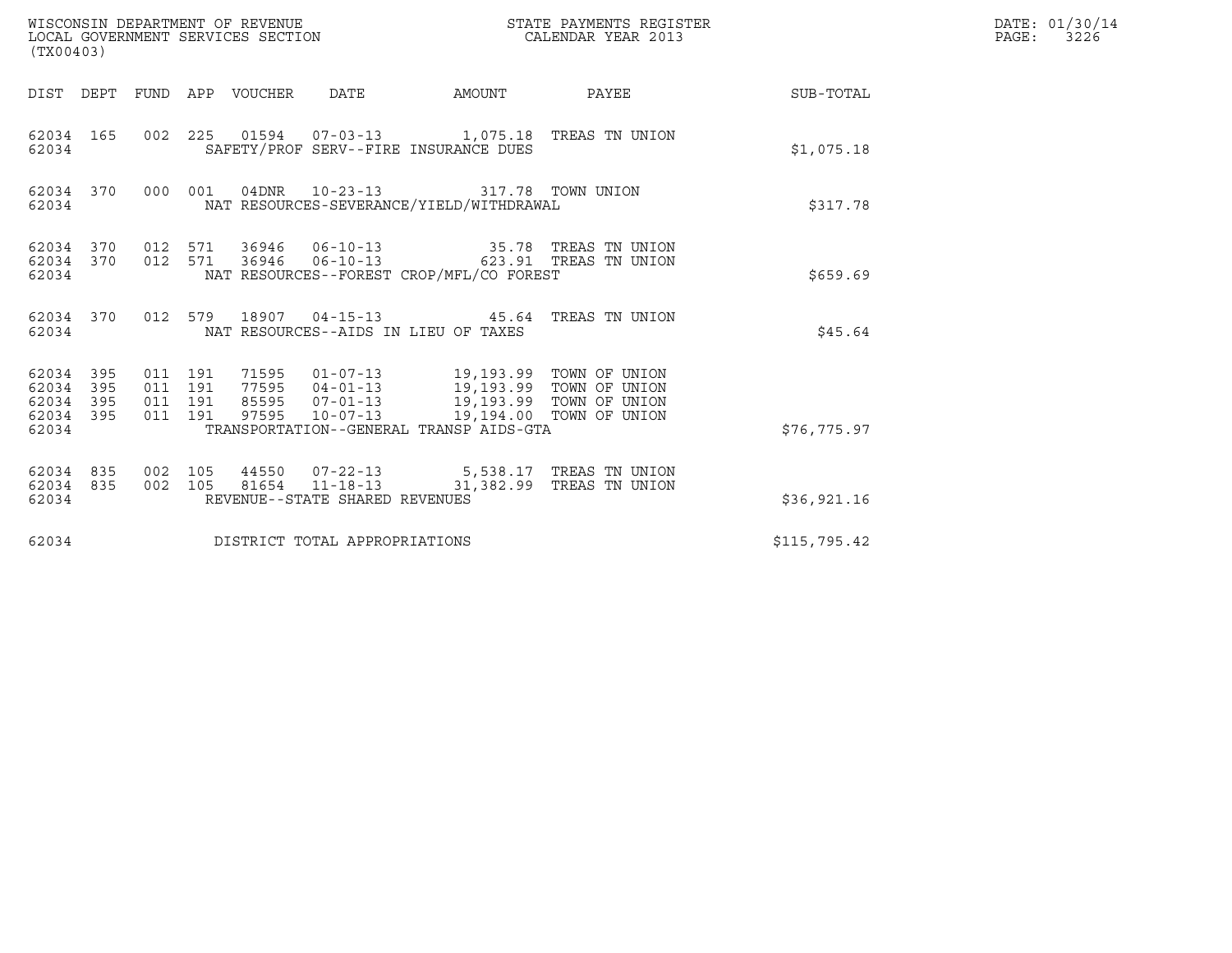|                        | WISCONSIN DEPARTMENT OF REVENUE<br>LOCAL GOVERNMENT SERVICES SECTION<br>(TX00403) |                    |  |       |                                                        |                                          | STATE PAYMENTS REGISTER<br>CALENDAR YEAR 2013                                                                                             |                 | DATE: 01/30/14<br>$\mathtt{PAGE:}$<br>3227 |
|------------------------|-----------------------------------------------------------------------------------|--------------------|--|-------|--------------------------------------------------------|------------------------------------------|-------------------------------------------------------------------------------------------------------------------------------------------|-----------------|--------------------------------------------|
|                        |                                                                                   |                    |  |       |                                                        | DIST DEPT FUND APP VOUCHER DATE AMOUNT   |                                                                                                                                           | PAYEE SUB-TOTAL |                                            |
| 62036 165<br>62036     |                                                                                   |                    |  |       |                                                        | SAFETY/PROF SERV--FIRE INSURANCE DUES    | 002 225 01595 07-03-13 4,818.79 TREAS TN VIROQUA                                                                                          | \$4,818.79      |                                            |
| 62036 370<br>62036     |                                                                                   | 000 001            |  | 01DNR |                                                        | NAT RESOURCES-SEVERANCE/YIELD/WITHDRAWAL | 03-13-13 945.03 TREAS TOWN VIROQUA                                                                                                        | \$945.03        |                                            |
| 62036 370              |                                                                                   |                    |  |       | 002 503 16273 03-01-13                                 |                                          | 5,067.85 TREAS TN VIROOUA<br>TOWN SHARE 665.27                                                                                            |                 |                                            |
| 62036                  |                                                                                   |                    |  |       |                                                        | NAT RESOURCES--AIDS IN LIEU OF TAXES     |                                                                                                                                           | \$5,067.85      |                                            |
| 62036 370<br>62036     |                                                                                   |                    |  |       |                                                        | NAT RESOURCES--FOREST CROP/MFL/CO FOREST | 012 571 36947 06-10-13 465.06 TREAS TN VIROQUA                                                                                            | \$465.06        |                                            |
| 62036 395<br>62036     | 395                                                                               | 011 191<br>011 191 |  |       |                                                        |                                          | 71596  01-07-13  40,540.55  TOWN OF VIROQUA<br>77596  04-01-13  40,540.55  TOWN OF VIROQUA<br>85596  07-01-13  40,540.55  TOWN OF VIROQUA |                 |                                            |
| 62036<br>62036         | 395<br>395                                                                        | 011 191<br>011 191 |  | 97596 | $10 - 07 - 13$                                         |                                          | 40,540.55 TOWN OF VIROQUA                                                                                                                 |                 |                                            |
| 62036                  |                                                                                   |                    |  |       |                                                        | TRANSPORTATION--GENERAL TRANSP AIDS-GTA  |                                                                                                                                           | \$162, 162.20   |                                            |
| 62036 835<br>62036 835 |                                                                                   | 002 105<br>002 105 |  | 81655 | $11 - 18 - 13$                                         |                                          | 72,855.12 TREAS TN VIROOUA                                                                                                                |                 |                                            |
| 62036                  |                                                                                   |                    |  |       | REVENUE--STATE SHARED REVENUES                         |                                          |                                                                                                                                           | \$85,683.64     |                                            |
| 62036 835<br>62036     |                                                                                   |                    |  |       | 002 109 03421 07-22-13<br>REVENUE--EXEMPT COMPUTER AID |                                          | 52.00 TREAS TN VIROQUA                                                                                                                    | \$52.00         |                                            |
| 62036                  |                                                                                   |                    |  |       | DISTRICT TOTAL APPROPRIATIONS                          |                                          |                                                                                                                                           | \$259, 194.57   |                                            |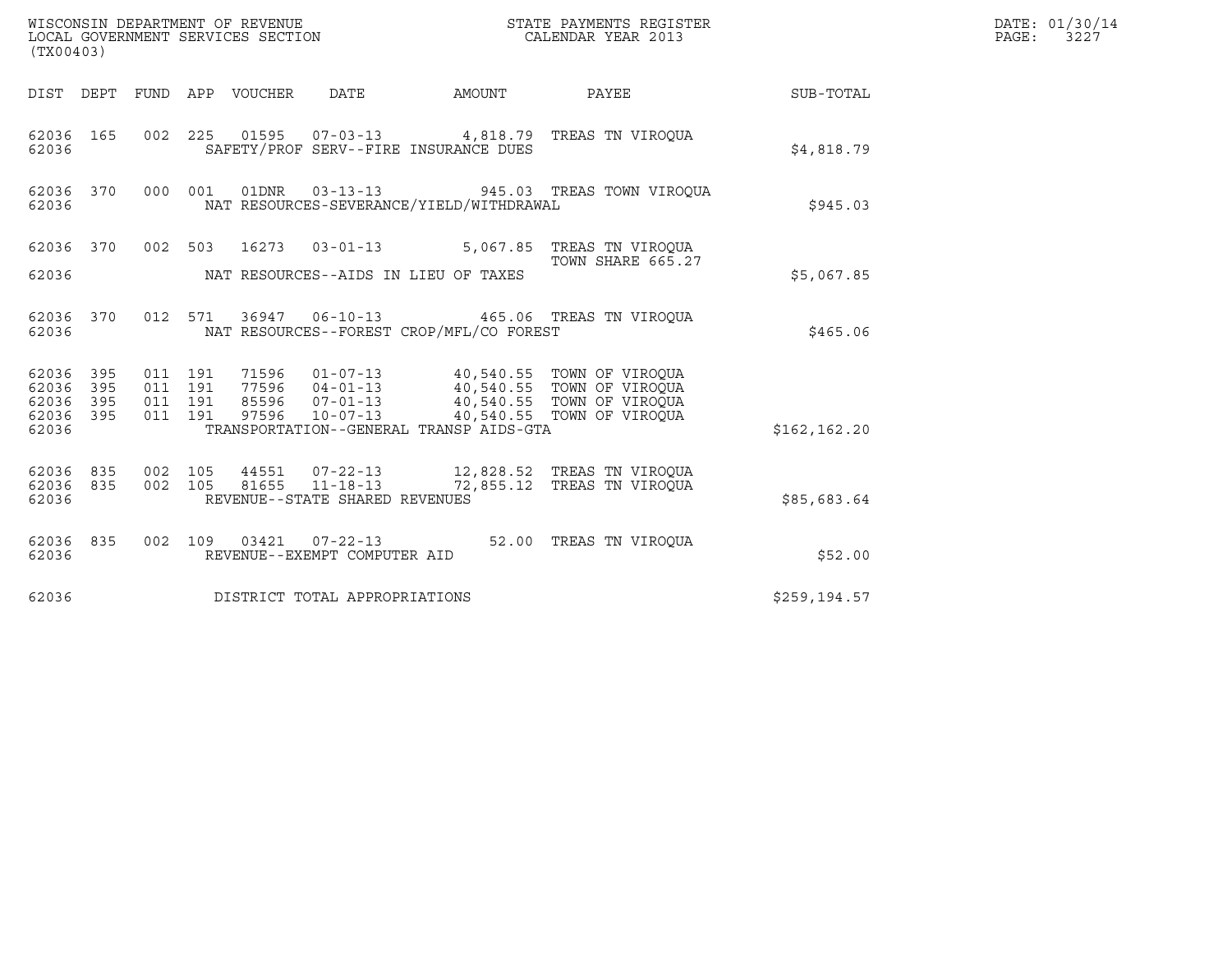|                                     | WISCONSIN DEPARTMENT OF REVENUE<br>LOCAL GOVERNMENT SERVICES SECTION<br>(TYO0403)<br>(TX00403) |                    |                    |  |                                |                                                                                                 |                                                                                                                                                                                                                  |               | DATE: 01/30/14<br>PAGE: 3228 |
|-------------------------------------|------------------------------------------------------------------------------------------------|--------------------|--------------------|--|--------------------------------|-------------------------------------------------------------------------------------------------|------------------------------------------------------------------------------------------------------------------------------------------------------------------------------------------------------------------|---------------|------------------------------|
|                                     |                                                                                                |                    |                    |  |                                |                                                                                                 | DIST DEPT FUND APP VOUCHER DATE AMOUNT PAYEE TO SUB-TOTAL                                                                                                                                                        |               |                              |
| 62038 165<br>62038                  |                                                                                                |                    |                    |  |                                | SAFETY/PROF SERV--FIRE INSURANCE DUES                                                           | 002 225 01596 07-03-13 1,623.58 TREAS TN WEBSTER                                                                                                                                                                 | \$1,623.58    |                              |
| 62038                               |                                                                                                |                    |                    |  |                                | 62038 370 000 001 04DNR 10-23-13 75.45 TOWN WEBSTER<br>NAT RESOURCES-SEVERANCE/YIELD/WITHDRAWAL |                                                                                                                                                                                                                  | \$75.45       |                              |
| 62038                               |                                                                                                |                    |                    |  |                                | NAT RESOURCES--AIDS IN LIEU OF TAXES                                                            | 62038 370 002 503 16091 02-06-13 1,102.93 TREAS TN WEBSTER<br>TOWN SHARE 196.59                                                                                                                                  | \$1,102.93    |                              |
|                                     |                                                                                                |                    |                    |  |                                |                                                                                                 | 62038 370 012 571 36948 06-10-13 558.26 TREAS TN WEBSTER                                                                                                                                                         |               |                              |
| 62038                               |                                                                                                |                    |                    |  |                                | NAT RESOURCES--FOREST CROP/MFL/CO FOREST                                                        |                                                                                                                                                                                                                  | \$558.26      |                              |
| 62038 395<br>62038 395<br>62038 395 |                                                                                                | 011 191            | 011 191<br>011 191 |  |                                |                                                                                                 | 71597    01-07-13    26,827.68    TOWN OF WEBSTER<br>77597    04-01-13    26,827.68    TOWN OF WEBSTER<br>85597    07-01-13    26,827.68    TOWN OF WEBSTER<br>97597    10-07-13    26,827.69    TOWN OF WEBSTER |               |                              |
| 62038 395<br>62038                  |                                                                                                |                    | 011 191            |  |                                | TRANSPORTATION--GENERAL TRANSP AIDS-GTA                                                         |                                                                                                                                                                                                                  | \$107,310.73  |                              |
| 62038 505<br>62038 505<br>62038 505 |                                                                                                | 002 745<br>002 745 | 002 745            |  |                                |                                                                                                 | 07996  03-13-13  145,853.00 TREAS TN WEBSTER<br>07996    03-13-13                 3,175.00   TREAS TN WEBSTER<br>07996    03-13-13                1,205.00   TREAS TN WEBSTER                                    |               |                              |
| 62038                               |                                                                                                |                    |                    |  | DOA--HOUSING ASSISTANCE GRANTS |                                                                                                 |                                                                                                                                                                                                                  | \$150, 233.00 |                              |
| 62038 835<br>62038                  | 62038 835                                                                                      | 002 105<br>002 105 |                    |  | REVENUE--STATE SHARED REVENUES |                                                                                                 |                                                                                                                                                                                                                  | \$44,831.02   |                              |
| 62038                               |                                                                                                |                    |                    |  | DISTRICT TOTAL APPROPRIATIONS  | \$305,734.97                                                                                    |                                                                                                                                                                                                                  |               |                              |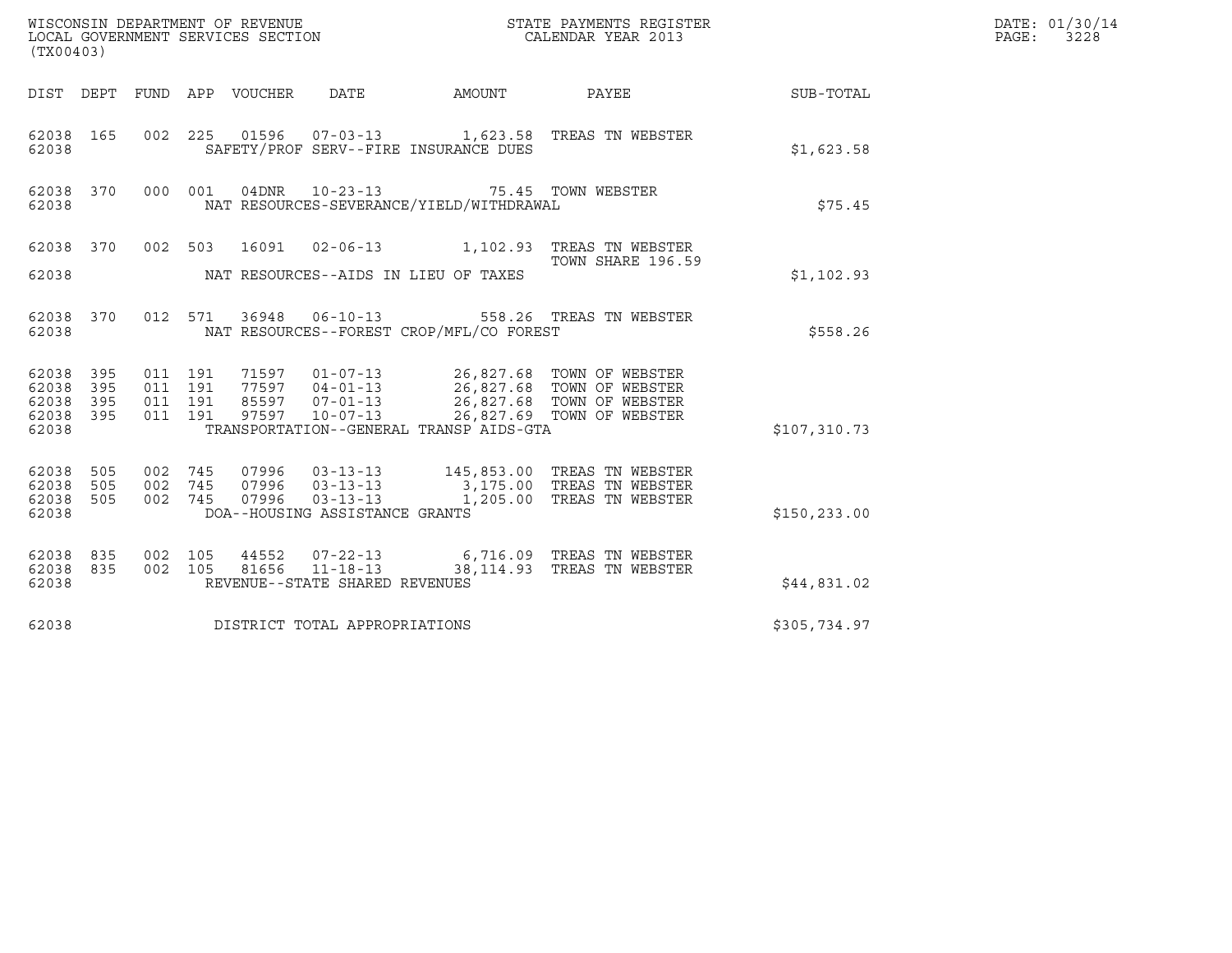| WISCONSIN DEPARTMENT OF REVENUE   | STATE PAYMENTS REGISTER | DATE: 01/30/14 |
|-----------------------------------|-------------------------|----------------|
| LOCAL GOVERNMENT SERVICES SECTION | CALENDAR YEAR 2013      | 3229<br>PAGE:  |

| (TX00403)                                                 | WISCONSIN DEPARTMENT OF REVENUE<br>LOCAL GOVERNMENT SERVICES SECTION THE CONFERNMENT SERVICES SECTION CALENDAR YEAR 2013                                                                                                                                        |  | $\mathbb{R}^n$            | DATE: 01/30/14<br>$\mathtt{PAGE}$ :<br>3229 |  |
|-----------------------------------------------------------|-----------------------------------------------------------------------------------------------------------------------------------------------------------------------------------------------------------------------------------------------------------------|--|---------------------------|---------------------------------------------|--|
|                                                           | DIST DEPT FUND APP VOUCHER DATE AMOUNT PAYEE PAYEE SUB-TOTAL                                                                                                                                                                                                    |  |                           |                                             |  |
| 62040                                                     | 62040 165 002 225 01597 07-03-13 1,843.58 TREAS TN WHEATLAND<br>SAFETY/PROF SERV--FIRE INSURANCE DUES                                                                                                                                                           |  |                           | \$1,843.58                                  |  |
| 62040 370<br>62040 370<br>62040 370                       | 002 503 16092 02-06-13 515.66 TREAS TN WHEATLAND<br>002 503 16092 02-06-13 10,041.97 TREAS TN WHEATLAND<br>002 503 16092 02-06-13 2,740.26 TREAS TN WHEATLAND                                                                                                   |  | <b>TOWN SHARE 2536.15</b> | \$13,697.89                                 |  |
| 62040                                                     | 62040 370 012 571 36949 06-10-13 745.45 TREAS TN WHEATLAND<br>NAT RESOURCES--FOREST CROP/MFL/CO FOREST                                                                                                                                                          |  |                           | \$745.45                                    |  |
| 62040 370<br>62040 370<br>62040                           | 012 579 18908 04-15-13     42.82 TREAS TOWN WHEATLAND<br>012 579 18908 04-15-13     117.26 TREAS TOWN WHEATLAND<br>NAT RESOURCES--AIDS IN LIEU OF TAXES                                                                                                         |  |                           | \$160.08                                    |  |
| 62040 395<br>62040 395<br>62040 395<br>62040 395<br>62040 | 011 191 71598 01-07-13 21,662.20 TOWN OF WHEATLAND<br>011 191 77598 04-01-13 21,662.20 TOWN OF WHEATLAND<br>011 191 85598 07-01-13 21,662.20 TOWN OF WHEATLAND<br>011 191 97598 10-07-13 21,662.21 TOWN OF WHEATLAND<br>TRANSPORTATION--GENERAL TRANSP AIDS-GTA |  |                           | \$86,648.81                                 |  |
| 62040 835<br>62040 835<br>62040                           | 002 105 44553 07-22-13 2,776.19 TREAS TN WHEATLAND<br>002 105 81657 11-18-13 15,745.01 TREAS TN WHEATLAND<br>REVENUE--STATE SHARED REVENUES                                                                                                                     |  |                           | \$18,521.20                                 |  |
| 62040                                                     | 62040 835 002 109 03422 07-22-13 3.00 TREAS TN WHEATLAND<br>REVENUE--EXEMPT COMPUTER AID                                                                                                                                                                        |  |                           | \$3.00                                      |  |
| 62040                                                     | DISTRICT TOTAL APPROPRIATIONS                                                                                                                                                                                                                                   |  |                           | \$121,620.01                                |  |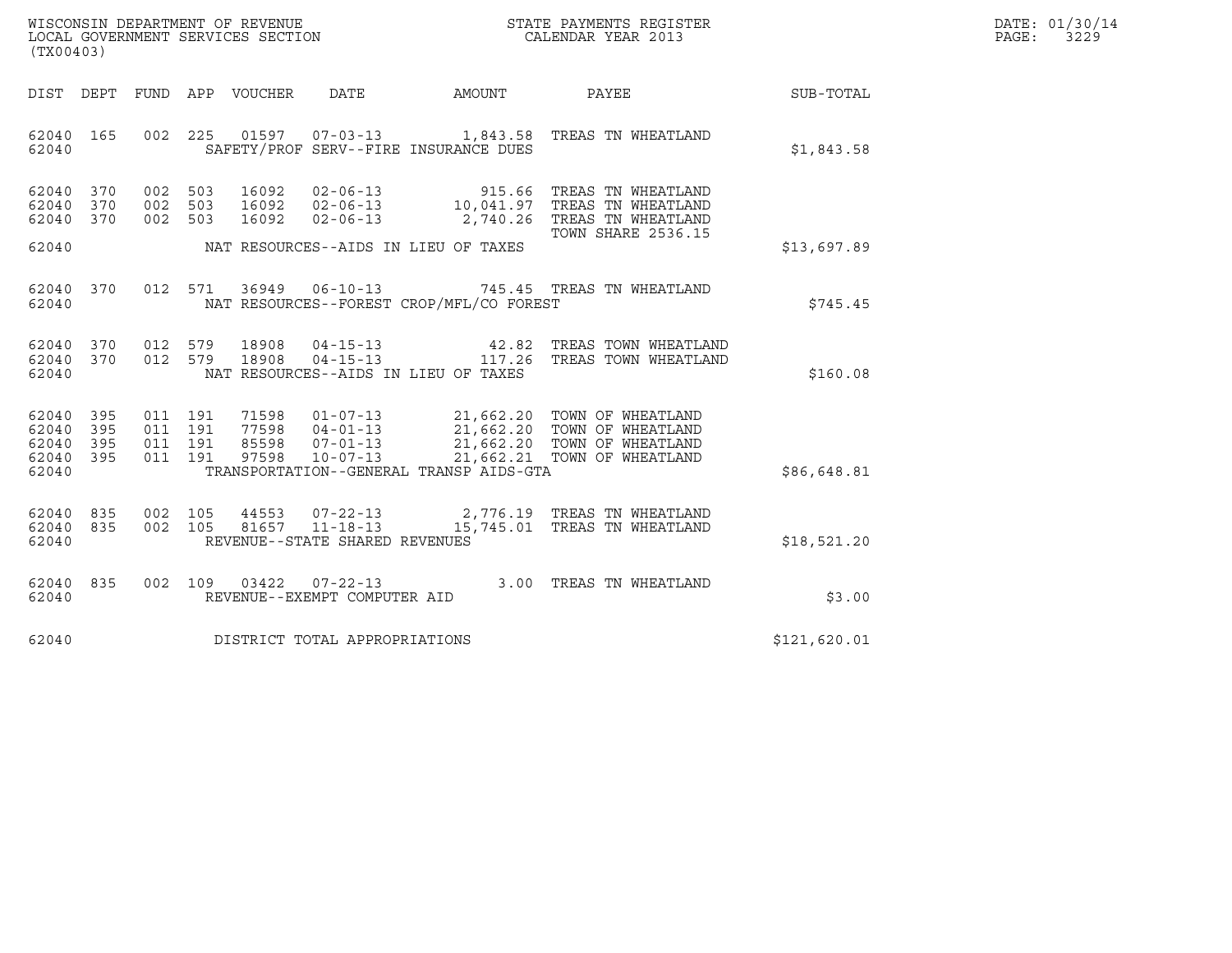| (TX00403)                                                 |                        |                                          | $\tt WISCONSIM DEPARTMENT OF REVENUE$ $\tt WISCONMIN SERS THE RUSIN EOR X RESISTERLOCAL GOVERNMENT SERVICES SECTION CALENDAR YEAR 2013$ |                                                                    |                                          | DATE: 01/30/14<br>$\mathtt{PAGE}$ :<br>3230                                                                                                                                                                      |                  |  |
|-----------------------------------------------------------|------------------------|------------------------------------------|-----------------------------------------------------------------------------------------------------------------------------------------|--------------------------------------------------------------------|------------------------------------------|------------------------------------------------------------------------------------------------------------------------------------------------------------------------------------------------------------------|------------------|--|
|                                                           |                        |                                          | DIST DEPT FUND APP VOUCHER                                                                                                              | DATE                                                               | AMOUNT                                   | PAYEE                                                                                                                                                                                                            | <b>SUB-TOTAL</b> |  |
| 62042                                                     | 62042 165              |                                          |                                                                                                                                         |                                                                    | SAFETY/PROF SERV--FIRE INSURANCE DUES    | 002 225 01598 07-03-13 938.44 TREAS TN WHITESTOWN                                                                                                                                                                | \$938.44         |  |
| 62042                                                     | 62042 370              |                                          | 000 001                                                                                                                                 |                                                                    | NAT RESOURCES-SEVERANCE/YIELD/WITHDRAWAL | 02DNR  07-03-13  123.50 TREAS TOWN WHITESTOWN                                                                                                                                                                    | \$123.50         |  |
| 62042 370                                                 |                        | 002 503                                  |                                                                                                                                         |                                                                    |                                          | 62042 370 002 503 16093 02-06-13 2,303.85 TREAS TN WHITESTOWN<br>16093  02-06-13   6,781.82   TREAS TN WHITESTOWN<br>TOWN SHARE 1774.20                                                                          |                  |  |
| 62042                                                     |                        |                                          |                                                                                                                                         |                                                                    | NAT RESOURCES--AIDS IN LIEU OF TAXES     |                                                                                                                                                                                                                  | \$9,085.67       |  |
| 62042                                                     | 62042 370              |                                          | 012 571 36950 06-10-13                                                                                                                  |                                                                    | NAT RESOURCES--FOREST CROP/MFL/CO FOREST | 510.34 TREAS TN WHITESTOWN                                                                                                                                                                                       | \$510.34         |  |
| 62042 370<br>62042                                        |                        | 012 579                                  | 62042 370 012 579 18909 04-15-13                                                                                                        |                                                                    | NAT RESOURCES--AIDS IN LIEU OF TAXES     | 736.00 TREAS TN WHITESTOWN<br>18909  04-15-13  1,686.47  TREAS TOWN WHITESTOWN                                                                                                                                   | \$2,422.47       |  |
| 62042                                                     | 62042 380<br>62042 380 |                                          |                                                                                                                                         | TOURISM--PAYMENTS IN LIEU OF TAXES                                 |                                          | 012  262  00096  01-10-13  96,283.26  TREAS TN WHITESTOWN<br>012  262  00298  12-30-13  98,160.68  TREAS TN WHITESTOWN                                                                                           | \$194,443.94     |  |
| 62042 395<br>62042 395<br>62042 395<br>62042 395<br>62042 |                        | 011 191<br>011 191<br>011 191<br>011 191 |                                                                                                                                         |                                                                    | TRANSPORTATION--GENERAL TRANSP AIDS-GTA  | 71599   01-07-13   26,271.97   TOWN OF WHITESTOWN<br>77599   04-01-13   26,271.97   TOWN OF WHITESTOWN<br>85599   07-01-13   26,271.97   TOWN OF WHITESTOWN<br>97599   10-07-13   26,271.97   TOWN OF WHITESTOWN | \$105,087.88     |  |
| 62042                                                     | 62042 395              |                                          |                                                                                                                                         |                                                                    | TRANSPORTATION--LRIP/TRIP/MSIP GRANTS    | 011  278  67493  03-05-13  12,000.00  TREAS TN WHITESTOWN                                                                                                                                                        | \$12,000.00      |  |
| 62042 835<br>62042 835<br>62042                           |                        | 002 105<br>002 105                       | 44554<br>81658                                                                                                                          | $07 - 22 - 13$<br>$11 - 18 - 13$<br>REVENUE--STATE SHARED REVENUES |                                          | 8,543.77 TREAS TN WHITESTOWN<br>48,414.69 TREAS TN WHITESTOWN                                                                                                                                                    | \$56,958.46      |  |
| 62042 835<br>62042                                        |                        |                                          | 002 109 03423 07-22-13                                                                                                                  | REVENUE--EXEMPT COMPUTER AID                                       |                                          | 1.00 TREAS TN WHITESTOWN                                                                                                                                                                                         | \$1.00           |  |
| 62042 835<br>62042                                        |                        |                                          | 002 501<br>00003                                                                                                                        | 02-01-13                                                           | DOA-PAYMENT FOR MUNICIPAL SERVICES AID   | 427.39 TREAS TN WHITESTOWN                                                                                                                                                                                       | \$427.39         |  |
| 62042                                                     |                        |                                          |                                                                                                                                         | DISTRICT TOTAL APPROPRIATIONS                                      |                                          |                                                                                                                                                                                                                  | \$381,999.09     |  |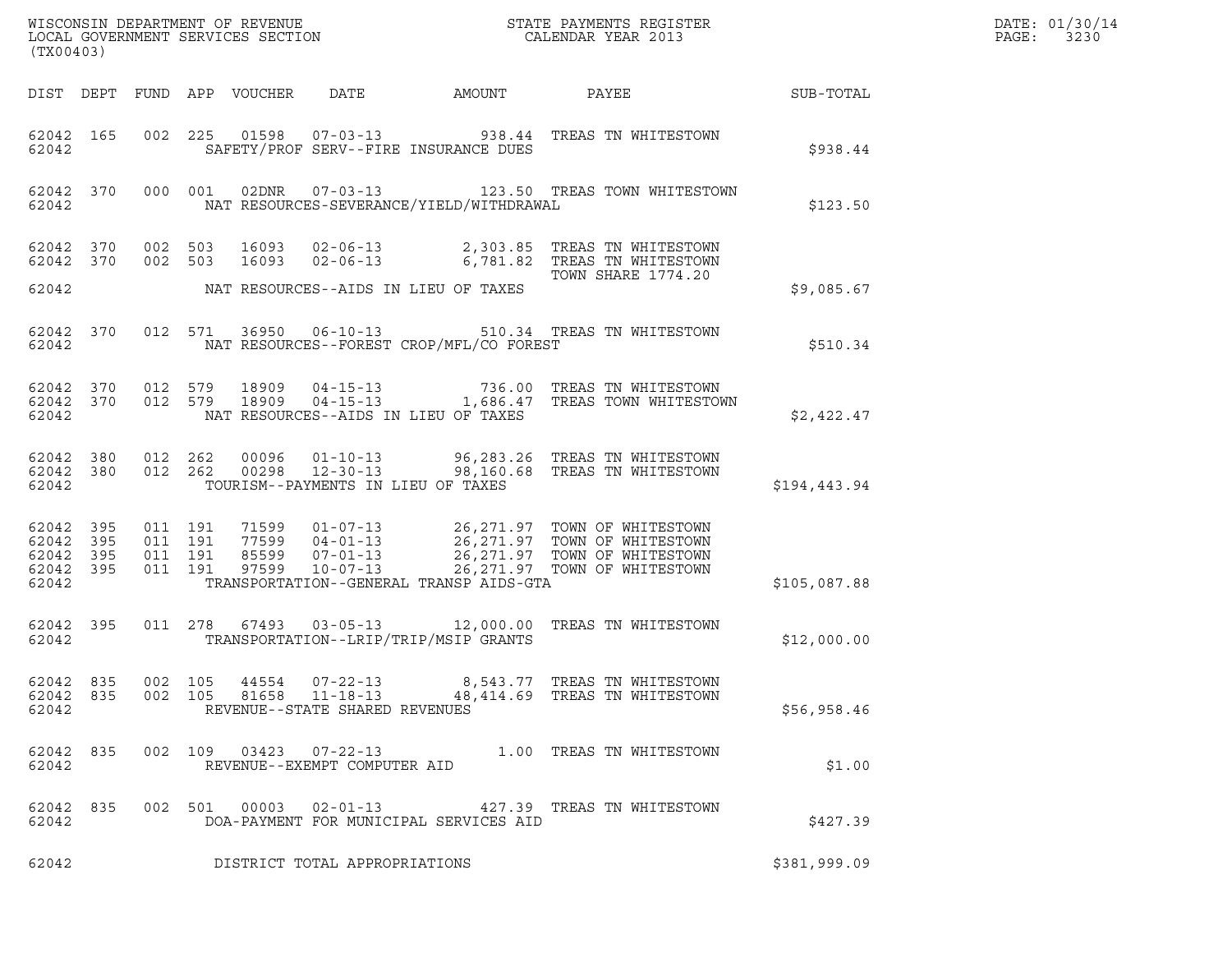| WISCONSIN DEPARTMENT OF REVENUE   | STATE PAYMENTS REGISTER | DATE: 01/30/14 |
|-----------------------------------|-------------------------|----------------|
| LOCAL GOVERNMENT SERVICES SECTION | CALENDAR YEAR 2013      | 3231<br>PAGE:  |

|                                     | (TX00403) |         |  |  |                                        |                                            |                                                                                                                                                                                                                                                                                                                                                    |              | DATE: 01/30/14<br>$\mathtt{PAGE:}$<br>3231 |
|-------------------------------------|-----------|---------|--|--|----------------------------------------|--------------------------------------------|----------------------------------------------------------------------------------------------------------------------------------------------------------------------------------------------------------------------------------------------------------------------------------------------------------------------------------------------------|--------------|--------------------------------------------|
|                                     |           |         |  |  | DIST DEPT FUND APP VOUCHER DATE AMOUNT |                                            | <b>PAYEE</b> PAYEE                                                                                                                                                                                                                                                                                                                                 | SUB-TOTAL    |                                            |
| 62111                               |           |         |  |  |                                        | SAFETY/PROF SERV--FIRE INSURANCE DUES      | 62111 165 002 225 01599 07-03-13 539.79 TREAS VIL CHASEBURG                                                                                                                                                                                                                                                                                        | \$539.79     |                                            |
| 62111 370                           |           |         |  |  |                                        |                                            | 002 503 16094 02-06-13 300.17 TREAS VIL CHASEBURG<br>TOWN SHARE 7.80                                                                                                                                                                                                                                                                               |              |                                            |
|                                     |           |         |  |  |                                        | 62111 MAT RESOURCES--AIDS IN LIEU OF TAXES |                                                                                                                                                                                                                                                                                                                                                    | \$300.17     |                                            |
| 62111                               |           |         |  |  | NAT RESOURCES--STEWARDSHIP 2000        |                                            | 62111 370 095 512 02135 02-19-13 16,962.62 TREAS VIL CHASEBURG                                                                                                                                                                                                                                                                                     | \$16,962.62  |                                            |
| 62111 395<br>62111 395<br>62111 395 |           | 011 191 |  |  |                                        |                                            | $\begin{array}{cccc} 011 & 191 & 71600 & 01\text{--}07\text{--}13 \\ 011 & 191 & 77600 & 04\text{--}01\text{--}13 \\ 011 & 191 & 85600 & 07\text{--}01\text{--}13 \\ 011 & 191 & 87600 & 10\text{--}07\text{--}13 \\ 011 & 191 & 97600 & 10\text{--}07\text{--}13 \\ \end{array} \qquad \qquad \begin{array}{c} 2,493.77 & \text{VILLAGE OF CHASE$ |              |                                            |
| 62111 395<br>62111                  |           |         |  |  |                                        | TRANSPORTATION--GENERAL TRANSP AIDS-GTA    |                                                                                                                                                                                                                                                                                                                                                    | \$9,975.10   |                                            |
| 62111 835<br>62111                  |           |         |  |  | REVENUE--STATE SHARED REVENUES         |                                            | 62111 835 002 105 44555 07-22-13 14,577.24 TREAS VIL CHASEBURG<br>002 105 81659 11-18-13 82,604.39 TREAS VIL CHASEBURG                                                                                                                                                                                                                             | \$97,181.63  |                                            |
| 62111                               |           |         |  |  | REVENUE--LOTTERY CREDIT -              |                                            | 62111 835 021 363 35896 03-25-13 288.87 TREAS VIL CHASEBURG                                                                                                                                                                                                                                                                                        | \$288.87     |                                            |
| 62111                               |           |         |  |  | DISTRICT TOTAL APPROPRIATIONS          |                                            |                                                                                                                                                                                                                                                                                                                                                    | \$125,248.18 |                                            |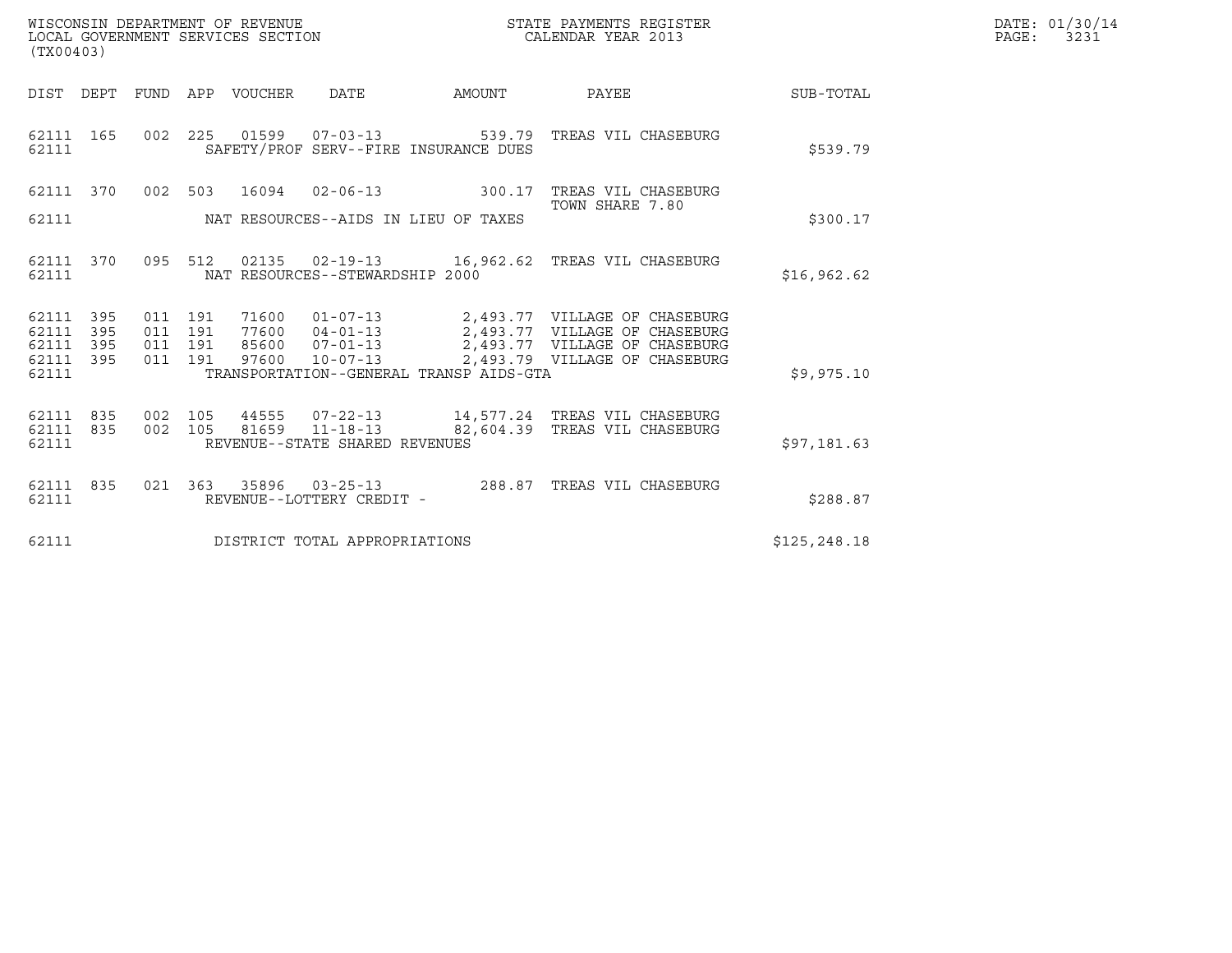|                                                   | WISCONSIN DEPARTMENT OF REVENUE<br>LOCAL GOVERNMENT SERVICES SECTION<br>CALENDAR YEAR 2013<br>(TX00403) |                               |         |  |                                                  |                                          |                                                                                       |              | DATE: 01/30/14<br>PAGE: 3232 |
|---------------------------------------------------|---------------------------------------------------------------------------------------------------------|-------------------------------|---------|--|--------------------------------------------------|------------------------------------------|---------------------------------------------------------------------------------------|--------------|------------------------------|
|                                                   |                                                                                                         |                               |         |  |                                                  |                                          | DIST DEPT FUND APP VOUCHER DATE AMOUNT PAYEE THE SUB-TOTAL                            |              |                              |
| 62112 165<br>62112                                |                                                                                                         |                               |         |  |                                                  | SAFETY/PROF SERV--FIRE INSURANCE DUES    | 002 225 01600 07-03-13 1,615.75 TREAS VIL COON VALLEY                                 | \$1,615.75   |                              |
| 62112                                             |                                                                                                         |                               |         |  |                                                  | NAT RESOURCES--FOREST CROP/MFL/CO FOREST | 62112 370 012 571 36951 06-10-13 2.00 TREAS VIL COON VALLEY                           | \$2.00       |                              |
| 62112 395<br>62112<br>62112<br>62112 395<br>62112 | 395<br>395                                                                                              | 011 191<br>011 191<br>011 191 | 011 191 |  |                                                  | TRANSPORTATION--GENERAL TRANSP AIDS-GTA  |                                                                                       | \$43,982.32  |                              |
| 62112 455<br>62112                                |                                                                                                         |                               |         |  | JUSTICE--LAW ENFORCEMENT TRAINING                |                                          | 002 231 00216 02-07-13 160.00 TREAS VIL COON VALLEY                                   | \$160.00     |                              |
| 62112 835<br>62112                                |                                                                                                         | 62112 835 002 105<br>002 105  |         |  | 81660 11-18-13<br>REVENUE--STATE SHARED REVENUES |                                          | 44556  07-22-13  37,066.75  TREAS VIL COON VALLEY<br>198,857.52 TREAS VIL COON VALLEY | \$235,924.27 |                              |
| 62112 835<br>62112 835<br>62112                   |                                                                                                         | 002 109<br>002 109            |         |  | REVENUE--EXEMPT COMPUTER AID                     |                                          |                                                                                       | \$1,026.00   |                              |
| 62112 835<br>62112                                |                                                                                                         |                               |         |  | REVENUE--LOTTERY CREDIT -                        |                                          | 021 363 35897 03-25-13 2,502.58 TREAS VIL COON VALLEY                                 | \$2,502.58   |                              |
| 62112                                             |                                                                                                         |                               |         |  | DISTRICT TOTAL APPROPRIATIONS                    |                                          |                                                                                       | \$285,212.92 |                              |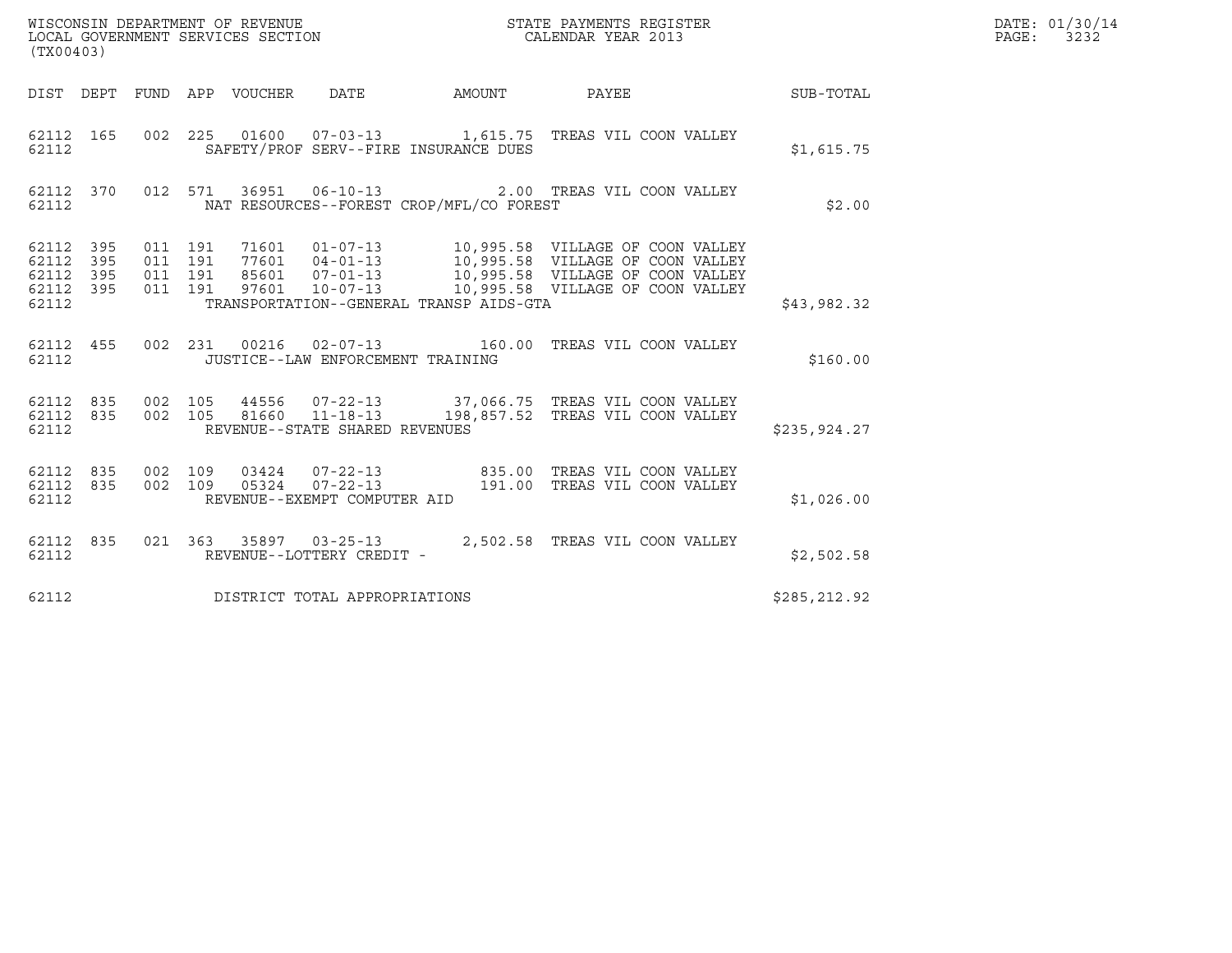| DATE: | 01/30/14 |
|-------|----------|
| PAGE: | 3233     |

| (TX00403)                                                 |                                                                                                                                                      |                                                                                                                                                                                                                                                                                                              |              | DATE: 01/30/14<br>$\mathtt{PAGE:}$<br>3233 |
|-----------------------------------------------------------|------------------------------------------------------------------------------------------------------------------------------------------------------|--------------------------------------------------------------------------------------------------------------------------------------------------------------------------------------------------------------------------------------------------------------------------------------------------------------|--------------|--------------------------------------------|
|                                                           | DIST DEPT FUND APP VOUCHER<br>DATE                                                                                                                   | AMOUNT PAYEE SUB-TOTAL                                                                                                                                                                                                                                                                                       |              |                                            |
| 62116 165<br>62116                                        | 002 225<br>SAFETY/PROF SERV--FIRE INSURANCE DUES                                                                                                     | 01601  07-03-13  640.22  TREAS VIL DE SOTO                                                                                                                                                                                                                                                                   | \$640.22     |                                            |
| 62116 370<br>62116 370<br>62116                           | 012 571 36017<br>012 571<br>NAT RESOURCES--FOREST CROP/MFL/CO FOREST                                                                                 |                                                                                                                                                                                                                                                                                                              | \$13.96      |                                            |
| 62116 395<br>62116 395<br>62116 395<br>62116 395<br>62116 | TRANSPORTATION--GENERAL TRANSP AIDS-GTA                                                                                                              |                                                                                                                                                                                                                                                                                                              | \$14,880.07  |                                            |
| 62116 395<br>62116                                        | 011  278  92568  10-29-13  9,937.50  TREAS VIL DESOTO<br>TRANSPORTATION--LRIP/TRIP/MSIP GRANTS                                                       |                                                                                                                                                                                                                                                                                                              | \$9,937.50   |                                            |
| 62116 835<br>62116 835<br>62116                           | 44557  07-22-13  15,500.04 TREAS VIL DE SOTO<br>81661  11-18-13  87,833.55 TREAS VIL DE SOTO<br>002 105<br>002 105<br>REVENUE--STATE SHARED REVENUES |                                                                                                                                                                                                                                                                                                              | \$103,333.59 |                                            |
| 62116 835<br>62116 835<br>62116 835<br>62116              | 002 109<br>002 109<br>002 109<br>REVENUE--EXEMPT COMPUTER AID                                                                                        | $\begin{array}{cccc} 02274 & 07\texttt{-}22\texttt{-}13 & 3.00 & \texttt{TERS} \text{ VIL DE } \text{SOTO} \\ 03425 & 07\texttt{-}22\texttt{-}13 & 50.00 & \texttt{TERS} \text{ VIL DE } \text{SOTO} \\ 05325 & 07\texttt{-}22\texttt{-}13 & 279.00 & \texttt{TERS} \text{ VIL DE } \text{SOTO} \end{array}$ | \$332.00     |                                            |
| 62116 835<br>62116 835<br>62116                           | 021 363<br>021 363<br>REVENUE--LOTTERY CREDIT -                                                                                                      |                                                                                                                                                                                                                                                                                                              | \$1,421.63   |                                            |
| 62116                                                     | DISTRICT TOTAL APPROPRIATIONS                                                                                                                        |                                                                                                                                                                                                                                                                                                              | \$130,558.97 |                                            |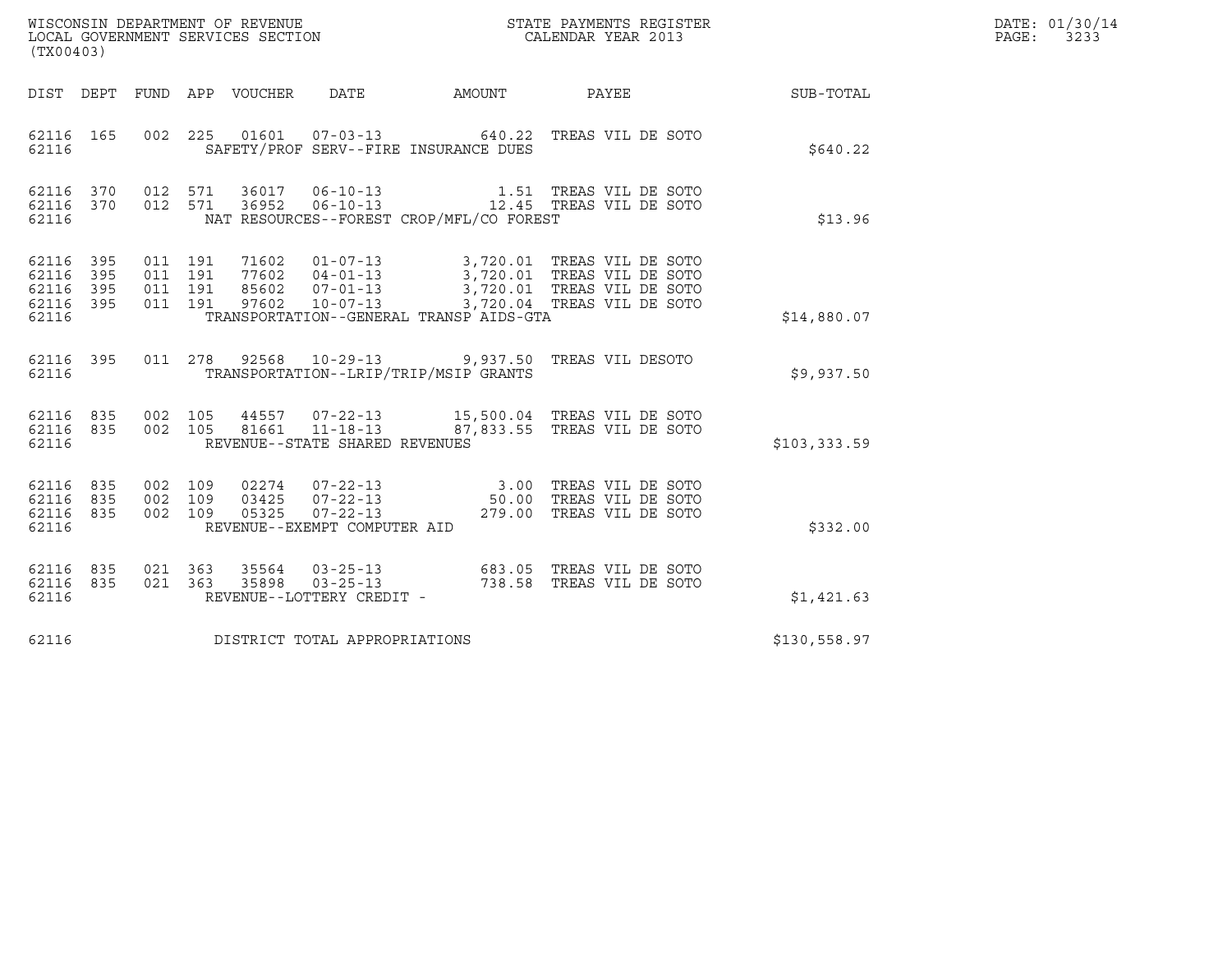| DATE: | 01/30/14 |
|-------|----------|
| PAGE: | 3234     |

| WISCONSIN DEPARTMENT OF REVENUE<br>LOCAL GOVERNMENT SERVICES SECTION<br>(TX00403) |                          |                          |                          |                                  |                                                                      |                                                     | STATE PAYMENTS REGISTER<br>CALENDAR YEAR 2013                                                           |              | DATE: 01/30/14<br>$\mathtt{PAGE}$ :<br>3234 |
|-----------------------------------------------------------------------------------|--------------------------|--------------------------|--------------------------|----------------------------------|----------------------------------------------------------------------|-----------------------------------------------------|---------------------------------------------------------------------------------------------------------|--------------|---------------------------------------------|
| DIST                                                                              | DEPT                     | FUND                     | APP                      | VOUCHER                          | DATE                                                                 | AMOUNT                                              | PAYEE                                                                                                   | SUB-TOTAL    |                                             |
| 62131 165<br>62131                                                                |                          | 002                      |                          | 225 01602                        | $07 - 03 - 13$                                                       | 479.64<br>SAFETY/PROF SERV--FIRE INSURANCE DUES     | TREAS VIL GENOA                                                                                         | \$479.64     |                                             |
| 62131<br>62131<br>62131<br>62131<br>62131                                         | 395<br>395<br>395<br>395 | 011<br>011<br>011<br>011 | 191<br>191<br>191<br>191 | 71603<br>77603<br>85603<br>97603 | $01 - 07 - 13$<br>$04 - 01 - 13$<br>$07 - 01 - 13$<br>$10 - 07 - 13$ | 2,048.89<br>TRANSPORTATION--GENERAL TRANSP AIDS-GTA | 2,048.88 VILLAGE OF GENOA<br>2,048.88 VILLAGE OF GENOA<br>2,048.88 VILLAGE OF GENOA<br>VILLAGE OF GENOA | \$8,195.53   |                                             |
| 62131<br>62131<br>62131                                                           | 835<br>835               | 002<br>002               | 105<br>105               | 44558<br>81662                   | 07-22-13<br>$11 - 18 - 13$<br>REVENUE--STATE SHARED REVENUES         | 105,242.08                                          | 16,582.96   TREAS VIL GENOA<br>TREAS VIL GENOA                                                          | \$121,825.04 |                                             |
| 62131                                                                             |                          |                          |                          |                                  | DISTRICT TOTAL APPROPRIATIONS                                        | \$130,500.21                                        |                                                                                                         |              |                                             |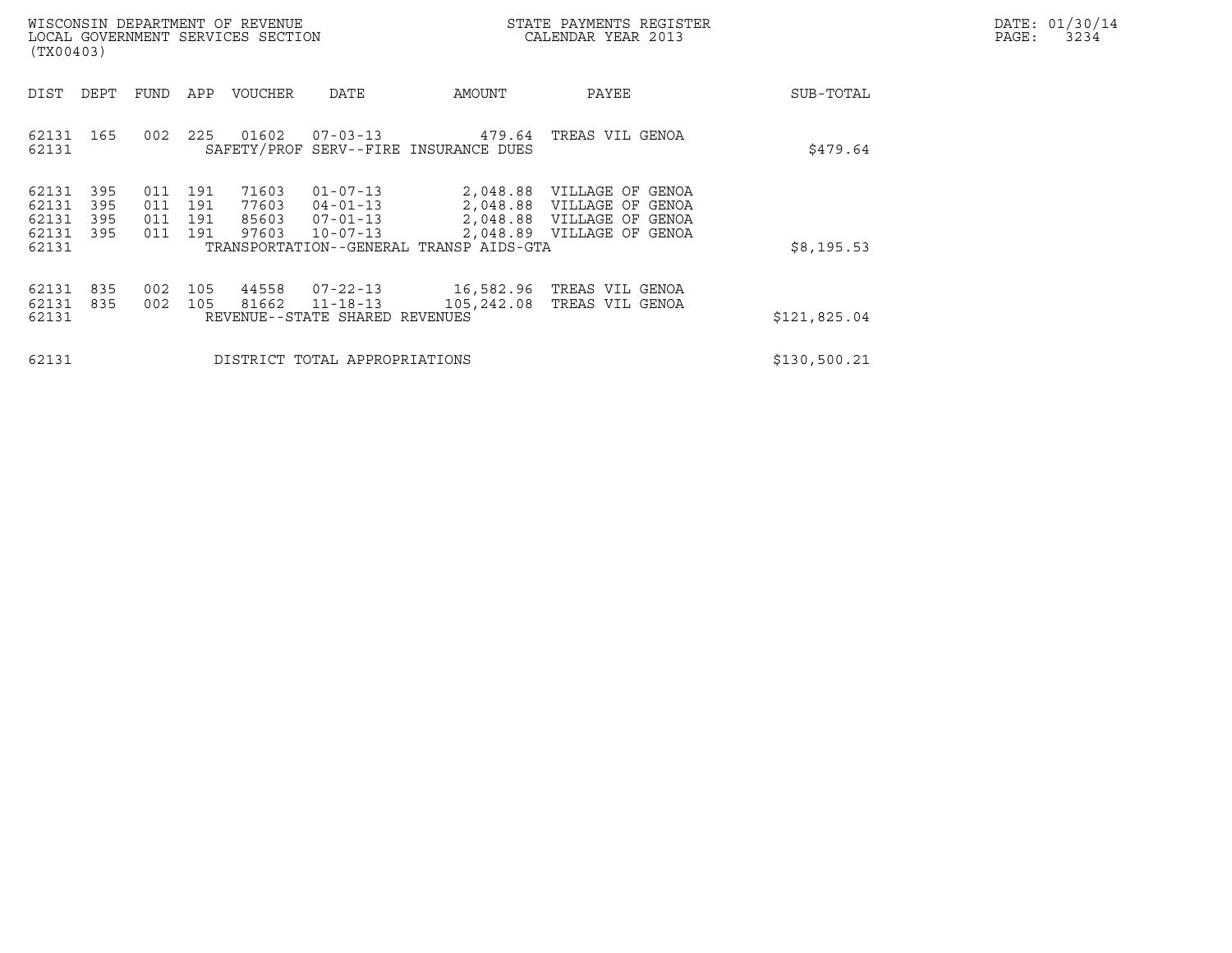| WISCONSIN DEPARTMENT OF REVENUE   | STATE PAYMENTS REGISTER | DATE: 01/30/14 |
|-----------------------------------|-------------------------|----------------|
| LOCAL GOVERNMENT SERVICES SECTION | CALENDAR YEAR 2013      | 3235<br>PAGE:  |

| (TX00403)                                                                                                            |                                                      |                                                                                                           |                   |                                                                                                 |                                   |                                               | WISCONSIN DEPARTMENT OF REVENUE<br>LOCAL GOVERNMENT SERVICES SECTION THE STATE PAYMENTS REGISTER<br>(TYAQAQQ)                                                                                                                                                  | $\mathbb{R}^n$ | DATE: 01/30/14<br>PAGE: 3235 |
|----------------------------------------------------------------------------------------------------------------------|------------------------------------------------------|-----------------------------------------------------------------------------------------------------------|-------------------|-------------------------------------------------------------------------------------------------|-----------------------------------|-----------------------------------------------|----------------------------------------------------------------------------------------------------------------------------------------------------------------------------------------------------------------------------------------------------------------|----------------|------------------------------|
|                                                                                                                      |                                                      |                                                                                                           |                   |                                                                                                 |                                   |                                               | DIST DEPT FUND APP VOUCHER DATE AMOUNT PAYEE SUB-TOTAL                                                                                                                                                                                                         |                |                              |
|                                                                                                                      |                                                      |                                                                                                           |                   |                                                                                                 |                                   | 62146 SAFETY/PROF SERV--FIRE INSURANCE DUES   | 62146 165 002 225 01603 07-03-13 1,290.69 TREAS VIL LA FARGE                                                                                                                                                                                                   | \$1,290.69     |                              |
| 62146                                                                                                                |                                                      |                                                                                                           |                   |                                                                                                 |                                   | TRANSPORTATION--GENERAL TRANSP AIDS-GTA       |                                                                                                                                                                                                                                                                | \$28,269.99    |                              |
|                                                                                                                      |                                                      |                                                                                                           |                   |                                                                                                 |                                   | 62146 HS--AMBULANCE FUNDING ASSISTANCE GRANTS | 62146 435 005 162 01HSD 09-03-13 4,707.72 VILLAGE LAFARGE<br>4,707.72 AHARGE בונות.                                                                                                                                                                            |                |                              |
|                                                                                                                      |                                                      |                                                                                                           |                   |                                                                                                 |                                   |                                               | 62146 435 005 163 01LGS 11-18-13 5,700.00 LAFARGE AREA AMBULANCE                                                                                                                                                                                               | \$5,700.00     |                              |
| 62146                                                                                                                |                                                      |                                                                                                           |                   |                                                                                                 | JUSTICE--LAW ENFORCEMENT TRAINING |                                               | $\begin{array}{cccccccc} 62146 & 455 & 002 & 231 & 00065 & 01\mbox{\small -09$--13} & & & 160.00 & \mbox{\small TREAS VII LA FARGE} \\ 62146 & 455 & 002 & 231 & 00354 & 02\mbox{\small -08$--13} & & & 160.00 & \mbox{\small TREAS VII LA FARGE} \end{array}$ | \$320.00       |                              |
| 62146                                                                                                                |                                                      |                                                                                                           |                   |                                                                                                 | DOA--HOUSING ASSISTANCE GRANTS    |                                               | $\begin{array}{cccccccc} 62146 & 505 & 002 & 743 & 01260 & 09\mbox{-}04\mbox{-}13 & & 3,290.00 & \mbox{TREAS VIL LA FARGE} \\ 62146 & 505 & 002 & 743 & 03586 & 11\mbox{-}22\mbox{-}13 & & 6,110.00 & \mbox{TREAS VIL LA FARGE} \end{array}$                   | \$9,400.00     |                              |
| 62146 505<br>62146<br>62146<br>62146<br>62146<br>62146<br>62146<br>62146<br>62146 505<br>62146<br>62146 505<br>62146 | 505<br>505<br>505<br>505<br>505<br>505<br>505<br>505 | 002 745<br>002 745<br>002 745<br>002<br>002<br>002<br>002 745<br>002 745<br>002 745<br>002 745<br>002 745 | 745<br>745<br>745 | 06175<br>06175<br>06404<br>07391<br>07797<br>07983<br>09046<br>10901<br>10901<br>11244<br>11244 | DOA--HOUSING ASSISTANCE GRANTS    |                                               | 01-18-13<br>01-18-13<br>01-24-13<br>1,000.00 TREAS VIL LA FARGE<br>01-24-13<br>28,000.00 TREAS VIL LA FARGE<br>02-25-13<br>7,500.00 TREAS VIL LA FARGE<br>03-06-13<br>7,500.00 TREAS VIL LA FARGE<br>04-18-13<br>122,000.00 TREAS VIL LA FARGE<br>06-1         | \$477,000.00   |                              |
| 62146                                                                                                                |                                                      |                                                                                                           |                   |                                                                                                 | REVENUE--STATE SHARED REVENUES    |                                               | $\begin{array}{cccccccc} 62146 & 835 & 002 & 105 & 44559 & 07-22-13 & 36,874.10 & \text{TREAS VII LA FARGE} \\ 62146 & 835 & 002 & 105 & 81663 & 11-18-13 & 203,253.23 & \text{TREAS VII LA FARGE} \end{array}$                                                | \$240,127.33   |                              |
| 62146                                                                                                                |                                                      |                                                                                                           |                   |                                                                                                 | REVENUE--EXEMPT COMPUTER AID      |                                               | 62146 835 002 109 05326 07-22-13 108,895.00 TREAS VIL LA FARGE                                                                                                                                                                                                 | \$108,895.00   |                              |
|                                                                                                                      |                                                      |                                                                                                           |                   |                                                                                                 | 62146 835 021 363 35899 03-25-13  |                                               | 56.32 TREAS VIL LA FARGE                                                                                                                                                                                                                                       |                |                              |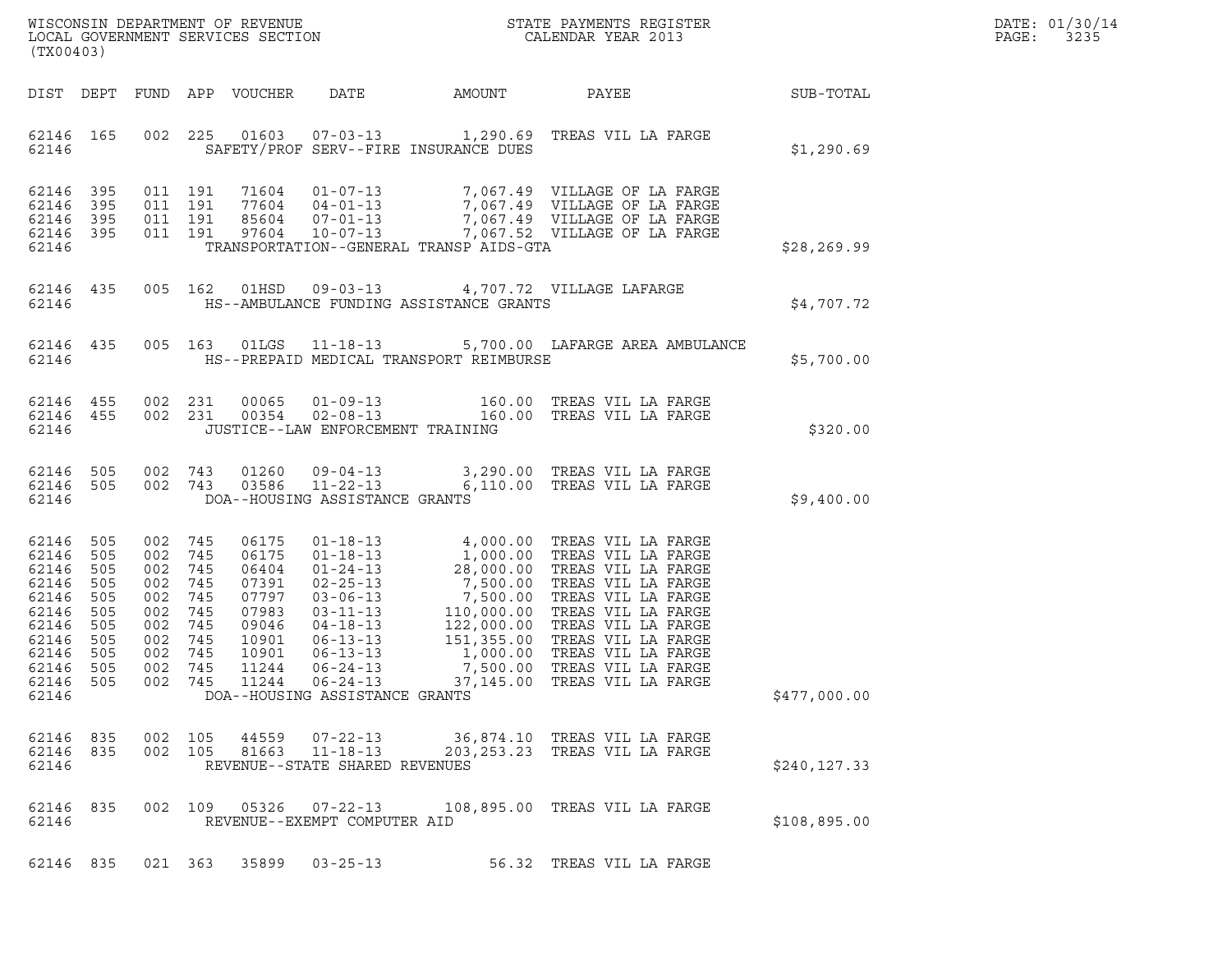| (TX00403)    | WISCONSIN DEPARTMENT OF REVENUE<br>LOCAL GOVERNMENT SERVICES SECTION |      |     |         |      |        | STATE PAYMENTS REGISTER<br>CALENDAR YEAR 2013 |              |  | DATE: 01/30/14<br>3236 |
|--------------|----------------------------------------------------------------------|------|-----|---------|------|--------|-----------------------------------------------|--------------|--|------------------------|
| DIST<br>DEPT |                                                                      | FUND | APP | VOUCHER | DATE | AMOUNT | PAYEE                                         | SUB-TOTAL    |  |                        |
| 62146        | REVENUE--LOTTERY CREDIT -                                            |      |     |         |      |        |                                               | \$56.32      |  |                        |
| 62146        | DISTRICT TOTAL APPROPRIATIONS                                        |      |     |         |      |        |                                               | \$875,767.05 |  |                        |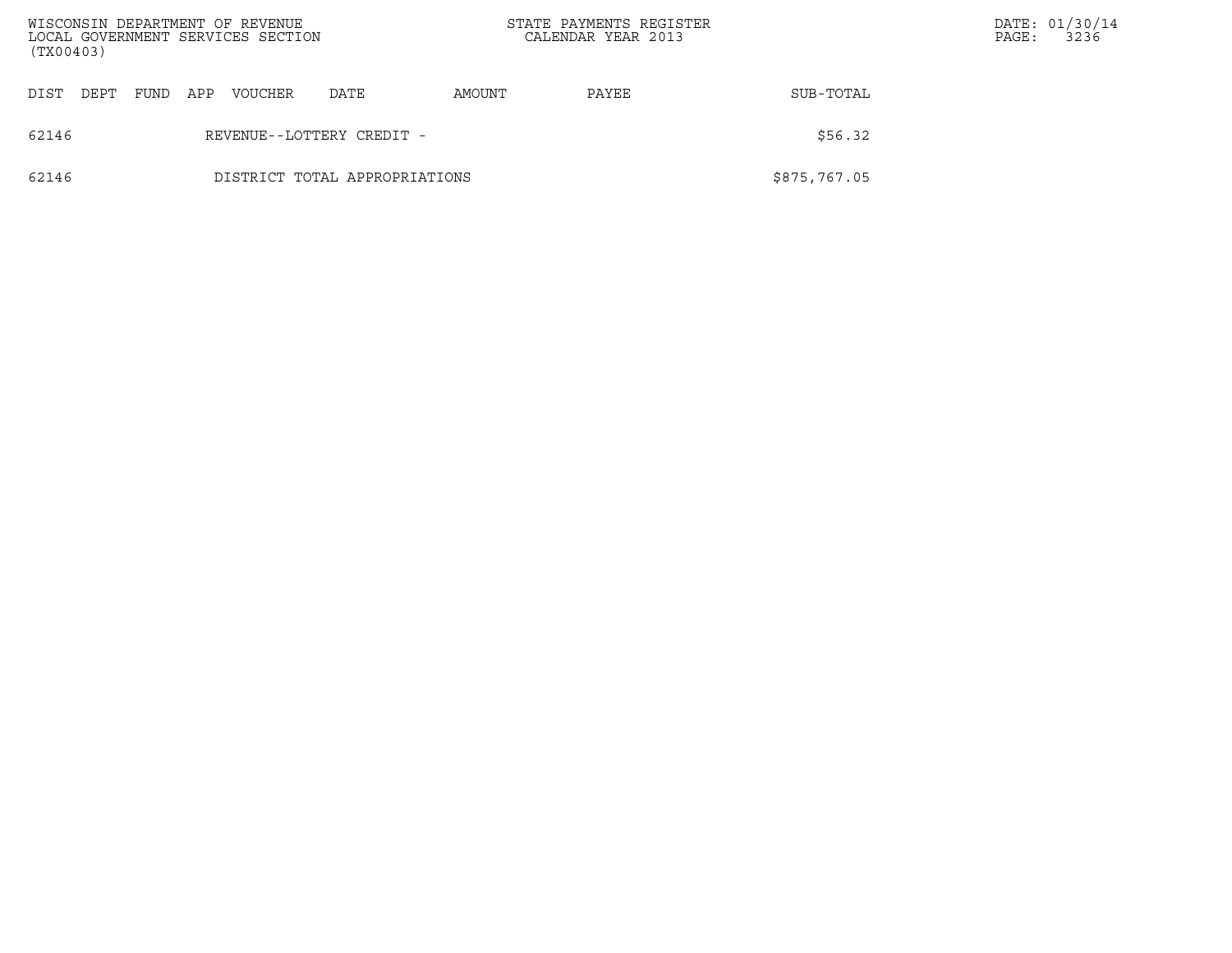| (TX00403)                                                 |  |                                         |                                               | WISCONSIN DEPARTMENT OF REVENUE<br>LOCAL GOVERNMENT SERVICES SECTION TERMS CONFINENTS REGISTER<br>CALENDAR YEAR 2013                                                                                      |               | DATE: 01/30/14<br>PAGE: 3237 |
|-----------------------------------------------------------|--|-----------------------------------------|-----------------------------------------------|-----------------------------------------------------------------------------------------------------------------------------------------------------------------------------------------------------------|---------------|------------------------------|
|                                                           |  |                                         |                                               | DIST DEPT FUND APP VOUCHER DATE AMOUNT PAYEE SUB-TOTAL                                                                                                                                                    |               |                              |
| 62165 165<br>62165                                        |  |                                         | SAFETY/PROF SERV--FIRE INSURANCE DUES         | 002 225 01604 07-03-13 614.10 TREAS VIL ONTARIO                                                                                                                                                           | \$614.10      |                              |
| 62165                                                     |  |                                         | NAT RESOURCES--FOREST CROP/MFL/CO FOREST      | 62165 370 012 571 36953 06-10-13 .60 TREAS VIL ONTARIO                                                                                                                                                    | \$0.60        |                              |
| 62165                                                     |  |                                         | TRANSPORTATION--HIGHWAY SAFETY-FEDERAL        | 62165 395 011 185 89655 10-07-13 3,966.80 TREAS VIL ONTARIO                                                                                                                                               | \$3,966.80    |                              |
| 62165 395<br>62165 395<br>62165 395<br>62165 395<br>62165 |  |                                         | TRANSPORTATION--GENERAL TRANSP AIDS-GTA       |                                                                                                                                                                                                           | \$20,096.19   |                              |
|                                                           |  |                                         | 62165 MS--PREPAID MEDICAL TRANSPORT REIMBURSE | 62165 435 005 163 01LGS 11-18-13 1,000.00 ONTARIO FIRE DEPT AMB                                                                                                                                           | \$1,000.00    |                              |
|                                                           |  | 62165 JUSTICE--LAW ENFORCEMENT TRAINING |                                               | 62165 455 002 231 00469 02-12-13 480.00 TREAS VIL ONTARIO                                                                                                                                                 | \$480.00      |                              |
| 62165                                                     |  | REVENUE--STATE SHARED REVENUES          |                                               | $\begin{array}{cccc} 62165 & 835 & 002 & 105 & 44560 & 07-22-13 & 26,010.39 & \text{TREAS VIL ONTARIO} \\ 62165 & 835 & 002 & 105 & 81664 & 11-18-13 & 142,141.96 & \text{TREAS VIL ONTARIO} \end{array}$ | \$168, 152.35 |                              |
| 62165 835<br>62165 835<br>62165                           |  | REVENUE--EXEMPT COMPUTER AID            |                                               | 002 109 03426 07-22-13 37.00 TREAS VIL ONTARIO<br>002 109 05327 07-22-13 14.00 TREAS VIL ONTARIO                                                                                                          | \$51.00       |                              |
| 62165 835<br>62165                                        |  | REVENUE--LOTTERY CREDIT -               |                                               | 021 363 35900 03-25-13 1,560.73 TREAS VIL ONTARIO                                                                                                                                                         | \$1,560.73    |                              |
| 62165                                                     |  | DISTRICT TOTAL APPROPRIATIONS           |                                               |                                                                                                                                                                                                           | \$195,921.77  |                              |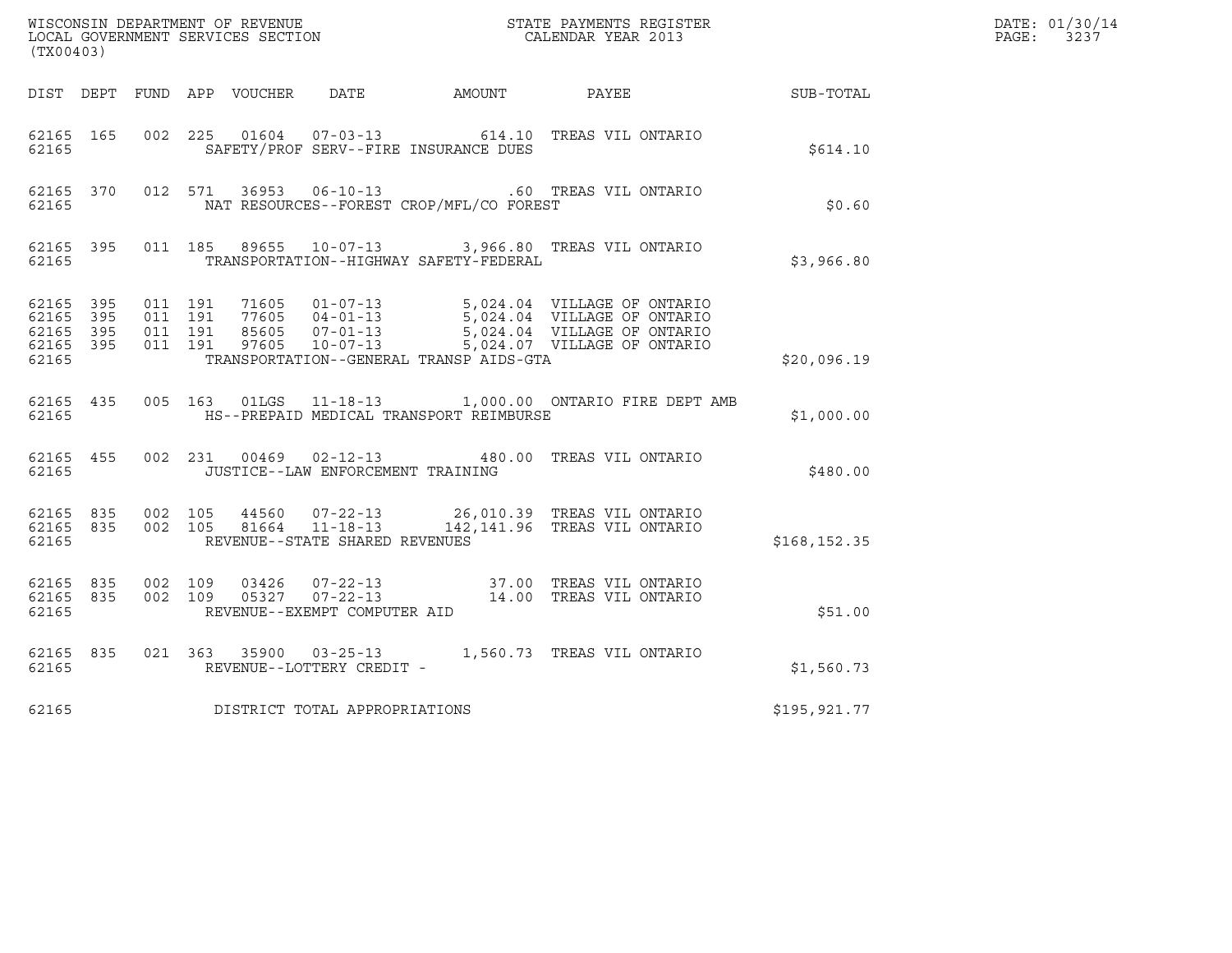| (TX00403)                                                                                 |                                 |                                                                                      |  |       |                                |                                                                                                    |                                                                                                                                                                                                                                            |               | DATE: 01/30/14<br>$\mathtt{PAGE:}$<br>3238 |
|-------------------------------------------------------------------------------------------|---------------------------------|--------------------------------------------------------------------------------------|--|-------|--------------------------------|----------------------------------------------------------------------------------------------------|--------------------------------------------------------------------------------------------------------------------------------------------------------------------------------------------------------------------------------------------|---------------|--------------------------------------------|
| DIST DEPT                                                                                 |                                 |                                                                                      |  |       |                                |                                                                                                    |                                                                                                                                                                                                                                            |               |                                            |
| 62176 165<br>62176                                                                        |                                 | 002 225                                                                              |  | 01605 |                                | SAFETY/PROF SERV--FIRE INSURANCE DUES                                                              | 07-03-13 533.07 TREAS VIL READSTOWN                                                                                                                                                                                                        | \$533.07      |                                            |
| 62176                                                                                     |                                 | 62176 370 012 571                                                                    |  |       |                                | NAT RESOURCES--FOREST CROP/MFL/CO FOREST                                                           | 36954   06-10-13   16.00   TREAS VIL READSTOWN                                                                                                                                                                                             | \$16.00       |                                            |
| 62176 395<br>62176<br>62176<br>62176                                                      | 395<br>395<br>62176 395         | 011 191<br>011 191<br>011 191<br>011 191                                             |  |       |                                | TRANSPORTATION--GENERAL TRANSP AIDS-GTA                                                            | 71606  01-07-13  7,134.76  VILLAGE OF READSTOWN<br>77606  04-01-13  7,134.76  VILLAGE OF READSTOWN<br>85606  07-01-13  7,134.76  VILLAGE OF READSTOWN<br>97606  10-07-13  7,134.76  VILLAGE OF READSTOWN                                   | \$28,539.04   |                                            |
| 62176 435<br>62176                                                                        |                                 |                                                                                      |  |       |                                | HS--AMBULANCE FUNDING ASSISTANCE GRANTS                                                            | 005 162 01HSD 09-03-13 4,511.31 VILLAGE READSTOWN                                                                                                                                                                                          | \$4,511.31    |                                            |
| 62176                                                                                     |                                 |                                                                                      |  |       |                                | 62176 435 005 163 01LGS 11-18-13 2,000.00 READSTOWN EMS<br>HS--PREPAID MEDICAL TRANSPORT REIMBURSE |                                                                                                                                                                                                                                            | \$2,000.00    |                                            |
| 62176 505<br>62176<br>62176<br>62176<br>62176<br>62176<br>62176 505<br>62176 505<br>62176 | 505<br>505<br>505<br>505<br>505 | 002 743<br>002 743<br>002 743<br>002 743<br>002 743<br>002 743<br>002 743<br>002 743 |  |       | DOA--HOUSING ASSISTANCE GRANTS |                                                                                                    | 00975 08-29-13 30,000.00 TREAS VIL READSTOWN<br>00975 08-29-13 20,000.00 TREAS VIL READSTOWN<br>02346 10-16-13 147,000.00 TREAS VIL READSTOWN<br>03965 12-16-13 1,000.00 TREAS VIL READSTOWN<br>06727 01-31-13 10,750.00 TREAS VIL READSTO | \$283,000.00  |                                            |
| 62176                                                                                     | 62176 835                       | 62176 835 002 105<br>002 105                                                         |  |       | REVENUE--STATE SHARED REVENUES |                                                                                                    | 44561  07-22-13  31,667.77  TREAS VIL READSTOWN  81665  11-18-13   174,686.03  TREAS VIL READSTOWN                                                                                                                                         | \$206, 353.80 |                                            |
| 62176                                                                                     | 62176 835                       |                                                                                      |  |       | REVENUE--EXEMPT COMPUTER AID   |                                                                                                    | 002 109 03427 07-22-13 28.00 TREAS VIL READSTOWN                                                                                                                                                                                           | \$28.00       |                                            |
| 62176                                                                                     |                                 |                                                                                      |  |       | DISTRICT TOTAL APPROPRIATIONS  |                                                                                                    |                                                                                                                                                                                                                                            | \$524,981.22  |                                            |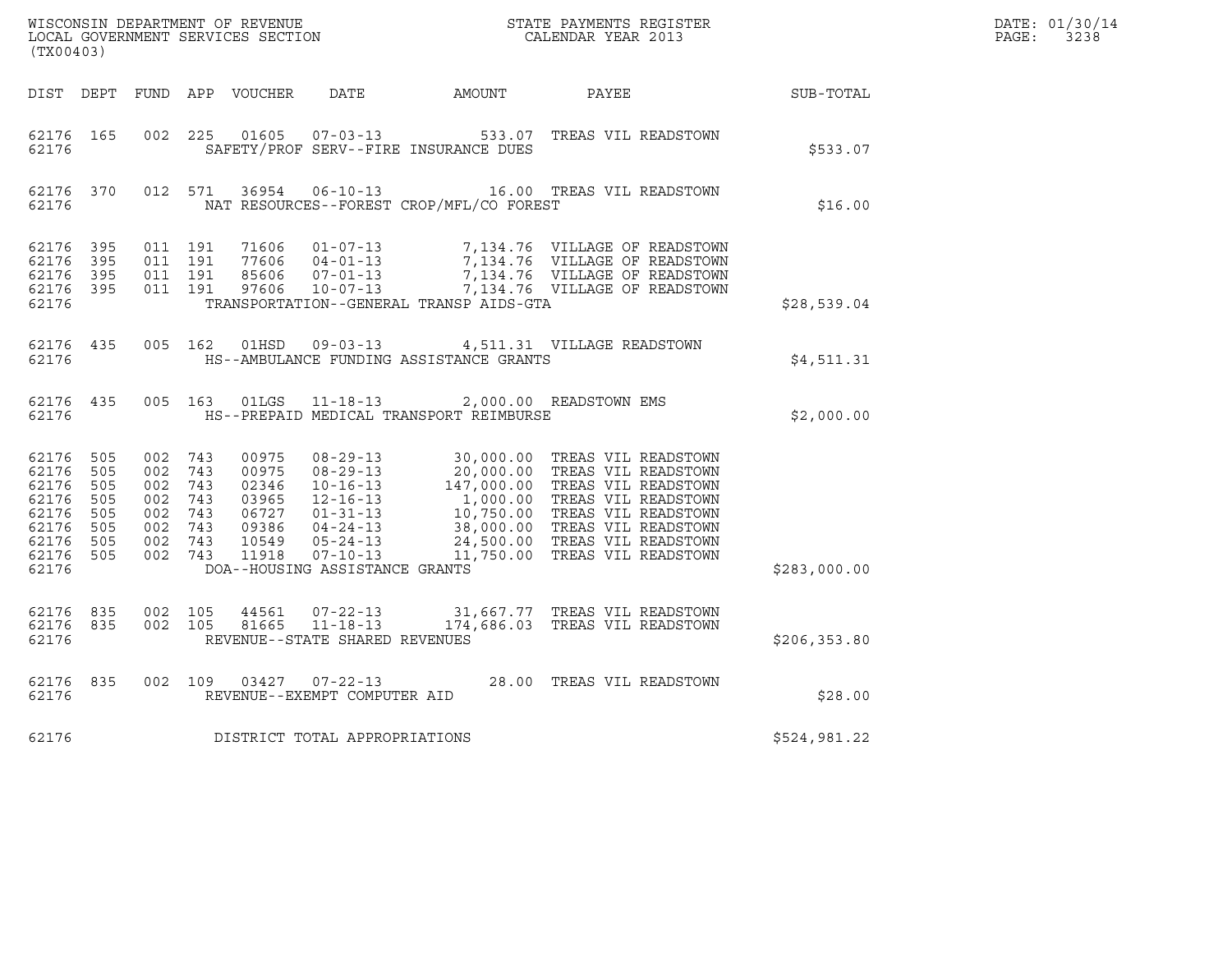| WISCONSIN DEPARTMENT OF REVENUE   | STATE PAYMENTS REGISTER | DATE: 01/30/14 |
|-----------------------------------|-------------------------|----------------|
| LOCAL GOVERNMENT SERVICES SECTION | CALENDAR YEAR 2013      | 3239<br>PAGE:  |

| (TX00403)                                         |            |                                          | WISCONSIN DEPARTMENT OF REVENUE<br>LOCAL GOVERNMENT SERVICES SECTION |                                                                                        |                                         | STATE PAYMENTS REGISTER<br>CALENDAR YEAR 2013                                                                                | DATE: 01/30/14<br>PAGE:<br>3239 |  |
|---------------------------------------------------|------------|------------------------------------------|----------------------------------------------------------------------|----------------------------------------------------------------------------------------|-----------------------------------------|------------------------------------------------------------------------------------------------------------------------------|---------------------------------|--|
| DIST DEPT                                         |            |                                          | FUND APP VOUCHER                                                     | DATE                                                                                   | AMOUNT                                  | PAYEE                                                                                                                        | SUB-TOTAL                       |  |
| 62181 165<br>62181                                |            |                                          |                                                                      |                                                                                        | SAFETY/PROF SERV--FIRE INSURANCE DUES   | 002  225  01606  07-03-13  1,589.37  TREAS VIL STODDARD                                                                      | \$1,589.37                      |  |
| 62181 395<br>62181<br>62181<br>62181 395<br>62181 | 395<br>395 | 011 191<br>011 191<br>011 191<br>011 191 | 71607<br>77607<br>97607                                              | $01 - 07 - 13$<br>$04 - 01 - 13$<br>$07 - 01 - 13$<br>85607 07-01-13<br>$10 - 07 - 13$ | TRANSPORTATION--GENERAL TRANSP AIDS-GTA | 5,595.51 VILLAGE OF STODDARD<br>5,595.51 VILLAGE OF STODDARD<br>5,595.51 VILLAGE OF STODDARD<br>5,595.53 VILLAGE OF STODDARD | \$22,382.06                     |  |
| 62181 835<br>62181 835<br>62181                   |            |                                          | 002 105 81666                                                        | $11 - 18 - 13$<br>REVENUE--STATE SHARED REVENUES                                       | 142,403.30                              | 002 105 44562 07-22-13 25,130.00 TREAS VIL STODDARD<br>TREAS VIL STODDARD                                                    | \$167,533.30                    |  |
| 62181 835<br>62181                                |            |                                          |                                                                      | REVENUE--EXEMPT COMPUTER AID                                                           |                                         | 002 109 03428 07-22-13 1,764.00 TREAS VIL STODDARD                                                                           | \$1,764.00                      |  |
| 62181 835<br>62181                                |            |                                          |                                                                      | REVENUE--LOTTERY CREDIT -                                                              |                                         | 021  363  35901  03-25-13  882.68  TREAS VIL STODDARD                                                                        | \$882.68                        |  |
| 62181                                             |            |                                          |                                                                      | DISTRICT TOTAL APPROPRIATIONS                                                          |                                         |                                                                                                                              | \$194,151.41                    |  |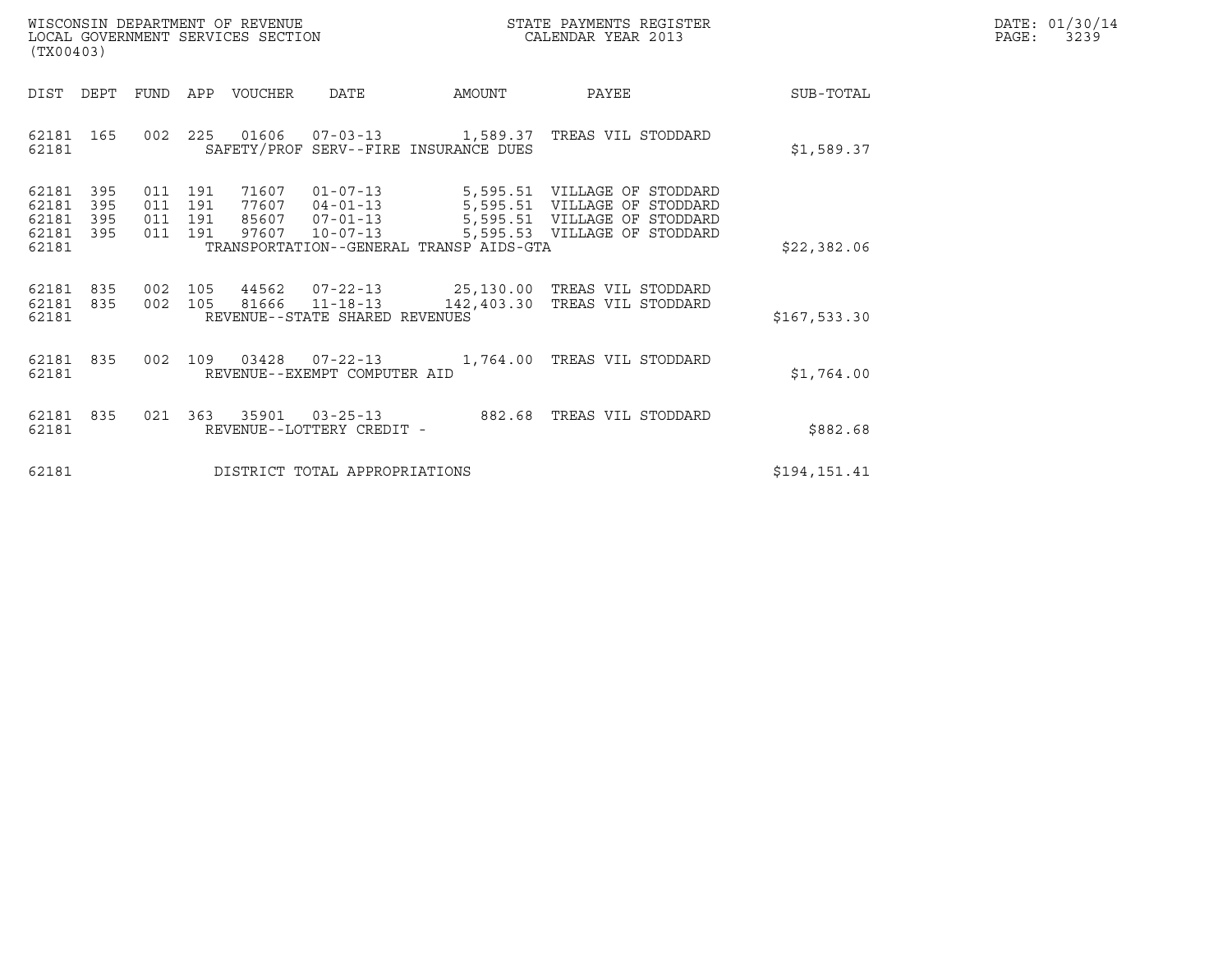| (TX00403)               |            |            |            |                |                                                            |                                                                                                                                                                                                                                                                                                                                                                      |                                                              |              | WISCONSIN DEPARTMENT OF REVENUE<br>LOCAL GOVERNMENT SERVICES SECTION FOR THE STATE PAYMENTS REGISTER<br>(TWO 0.000) PAGE: 3240 |
|-------------------------|------------|------------|------------|----------------|------------------------------------------------------------|----------------------------------------------------------------------------------------------------------------------------------------------------------------------------------------------------------------------------------------------------------------------------------------------------------------------------------------------------------------------|--------------------------------------------------------------|--------------|--------------------------------------------------------------------------------------------------------------------------------|
|                         |            |            |            |                |                                                            |                                                                                                                                                                                                                                                                                                                                                                      |                                                              |              |                                                                                                                                |
| 62236                   |            |            |            |                |                                                            | 62236 165 002 225 01607 07-03-13 2,501.26 TREAS CITY HILLSBORO<br>SAFETY/PROF SERV--FIRE INSURANCE DUES                                                                                                                                                                                                                                                              |                                                              | \$2,501.26   |                                                                                                                                |
|                         |            |            |            |                |                                                            | 62236 370 002 503 16095 02-06-13 25.40 TREAS CITY HILLSBORO                                                                                                                                                                                                                                                                                                          | TOWN SHARE 8.88                                              |              |                                                                                                                                |
| 62236                   |            |            |            |                |                                                            | NAT RESOURCES--AIDS IN LIEU OF TAXES                                                                                                                                                                                                                                                                                                                                 |                                                              | \$25.40      |                                                                                                                                |
| 62236                   |            |            |            |                |                                                            | 62236 370 012 579 18910 04-15-13 34.48 TREAS CITY HILLSBORO<br>NAT RESOURCES--AIDS IN LIEU OF TAXES                                                                                                                                                                                                                                                                  |                                                              | \$34.48      |                                                                                                                                |
|                         |            |            |            |                |                                                            | 62236 395 011 185 73083 04-29-13 4,000.00 TREAS CITY HILLSBORO<br>62236 TRANSPORTATION--HIGHWAY SAFETY-FEDERAL                                                                                                                                                                                                                                                       |                                                              | \$4,000.00   |                                                                                                                                |
| 62236                   |            |            |            |                |                                                            | $\begin{array}{cccccccc} 62236 & 395 & 011 & 191 & 71608 & 01-07-13 & & 18,228.41 & \text{TREAS CITY HILLSBORO} \\ 62236 & 395 & 011 & 191 & 77608 & 04-01-13 & & 18,228.41 & \text{TREAS CITY HILLSBORO} \\ 62236 & 395 & 011 & 191 & 85608 & 07-01-13 & & 18,228.41 & \text{TREAS CITY HILLSBORO} \\ 62236 & 395 & 011$<br>TRANSPORTATION--GENERAL TRANSP AIDS-GTA |                                                              | \$72,913.66  |                                                                                                                                |
| 62236                   |            |            |            |                |                                                            | 62236 435 005 162 01HSD 09-03-13 4,657.79 TREAS CITY HILLSBORO<br>HS--AMBULANCE FUNDING ASSISTANCE GRANTS                                                                                                                                                                                                                                                            |                                                              | \$4,657.79   |                                                                                                                                |
|                         |            |            |            |                |                                                            | 62236 435 005 163 01LGS 11-18-13 2,000.00 HILLSBORO AREA AMBULANCE SERV                                                                                                                                                                                                                                                                                              |                                                              | \$2,000.00   |                                                                                                                                |
|                         |            |            |            |                |                                                            | 62236 505 002 650 06884 02-21-13 2,175.00 TREAS CITY HILLSBORO<br>62236 DOA--JUSTICE-ASSISTANCE-FEDERAL ARRA FDS                                                                                                                                                                                                                                                     |                                                              | \$2,175.00   |                                                                                                                                |
| 62236                   |            |            |            |                | REVENUE--STATE SHARED REVENUES                             | 62236 835 002 105 44563 07-22-13 91,112.84 TREAS CITY HILLSBORO<br>62236 835 002 105 81667 11-18-13 395,272.49 TREAS CITY HILLSBORO                                                                                                                                                                                                                                  |                                                              | \$486,385.33 |                                                                                                                                |
| 62236<br>62236<br>62236 | 835<br>835 | 002<br>002 | 109<br>109 | 03430<br>05329 | 07-22-13<br>$07 - 22 - 13$<br>REVENUE--EXEMPT COMPUTER AID |                                                                                                                                                                                                                                                                                                                                                                      | 1,324.00 TREAS CITY HILLSBORO<br>313.00 TREAS CITY HILLSBORO | \$1,637.00   |                                                                                                                                |
| 62236                   |            |            |            |                | DISTRICT TOTAL APPROPRIATIONS                              |                                                                                                                                                                                                                                                                                                                                                                      |                                                              | \$576,329.92 |                                                                                                                                |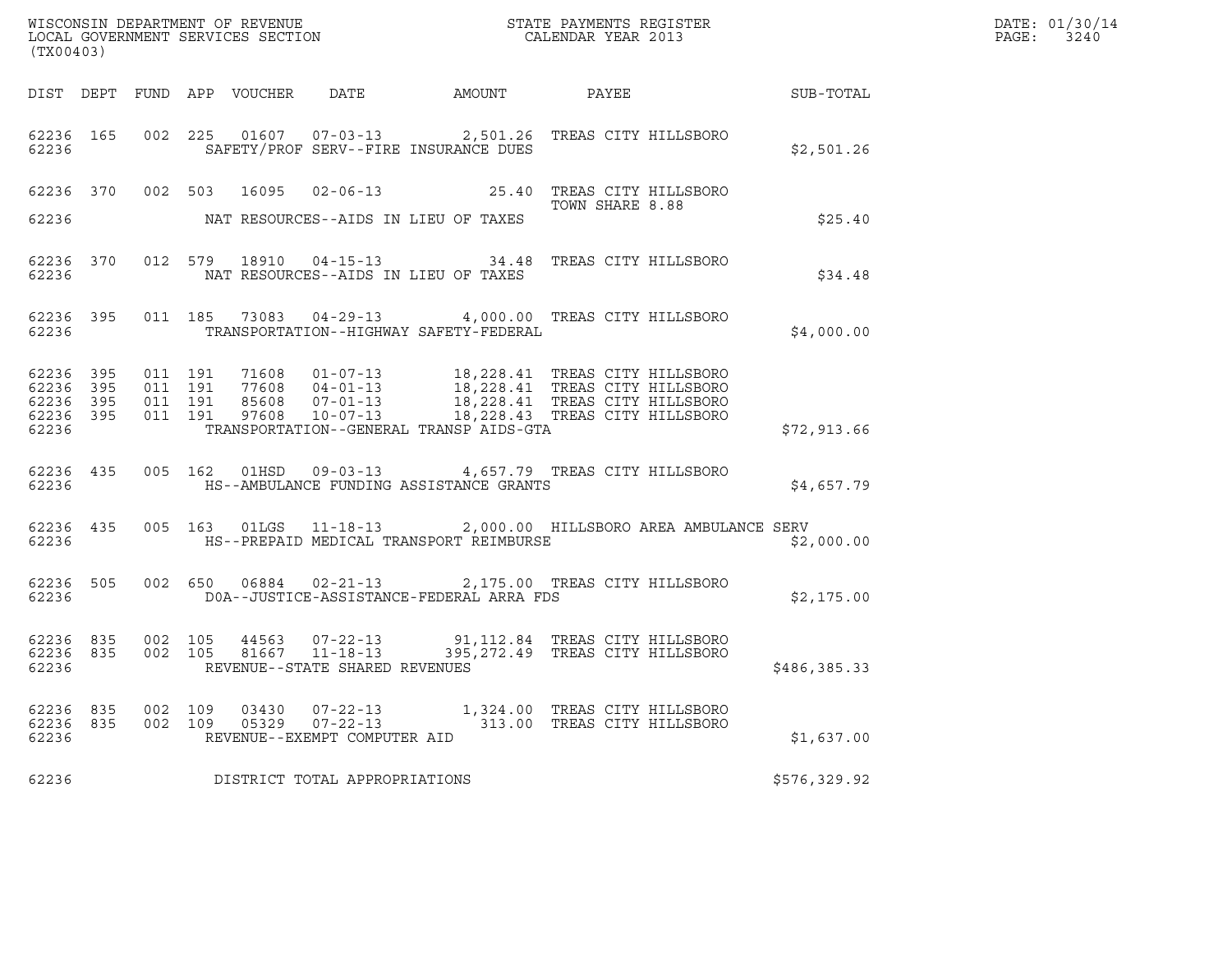| WISCONSIN DEPARTMENT OF REVENUE<br>LOCAL GOVERNMENT SERVICES SECTION<br>(TX00403) |                                |                                                     |         |                                           |                                                                                                                       |                                                                         | STATE PAYMENTS REGISTER<br>CALENDAR YEAR 2013                                                                                                     |                | DATE: 01/30/14<br>PAGE:<br>3241 |
|-----------------------------------------------------------------------------------|--------------------------------|-----------------------------------------------------|---------|-------------------------------------------|-----------------------------------------------------------------------------------------------------------------------|-------------------------------------------------------------------------|---------------------------------------------------------------------------------------------------------------------------------------------------|----------------|---------------------------------|
|                                                                                   |                                |                                                     |         | DIST DEPT FUND APP VOUCHER                | DATE                                                                                                                  | AMOUNT                                                                  | PAYEE                                                                                                                                             | SUB-TOTAL      |                                 |
| 62286 165<br>62286                                                                |                                | 002 225                                             |         | 01608                                     | $07 - 03 - 13$                                                                                                        | SAFETY/PROF SERV--FIRE INSURANCE DUES                                   | 8,989.12 TREAS CITY VIROQUA                                                                                                                       | \$8,989.12     |                                 |
| 62286 370<br>62286                                                                |                                | 000 001                                             |         | 01DNR                                     | $03 - 13 - 13$                                                                                                        | 1,624.07 TREAS CITY VIROOUA<br>NAT RESOURCES-SEVERANCE/YIELD/WITHDRAWAL | \$1,624.07                                                                                                                                        |                |                                 |
| 62286 370<br>62286                                                                |                                |                                                     | 012 587 | 02390                                     | $03 - 18 - 13$                                                                                                        | NAT RESOURCES--URBAN FORESTRY GRANTS                                    | 2,643.50 TREAS CITY VIROQUA                                                                                                                       | \$2,643.50     |                                 |
| 62286 395<br>62286<br>62286<br>62286<br>62286 395<br>62286                        | 395<br>395<br>395              | 011 162<br>011 162<br>011 162<br>011 162<br>011 162 |         | 72101<br>78101<br>80947<br>86101<br>98101 | $01 - 07 - 13$<br>$04 - 01 - 13$<br>$07 - 16 - 13$<br>$07 - 01 - 13$<br>$10 - 07 - 13$                                | TRANSPORTATION--CONNECTING HIGHWAY AIDS                                 | 17,344.28 CITY OF VIROQUA<br>17,344.28 CITY OF VIROQUA<br>17,344.28 TREAS CITY VIROQUA<br>17,344.28 CITY OF VIROQUA<br>17,344.30 CITY OF VIROQUA  | \$86,721.42    |                                 |
| 62286 395<br>62286<br>62286<br>62286 395<br>62286 395<br>62286                    | 395<br>395                     | 011 177<br>011 177<br>011 177<br>011 177<br>011 177 |         | 00061<br>80061<br>80947<br>88061<br>92061 | $12 - 30 - 13$<br>$06 - 14 - 13$<br>$07 - 16 - 13$<br>$07 - 08 - 13$<br>$09 - 30 - 13$<br>TRANSPORTATION--TRANSIT AID |                                                                         | 18,408.00 CITY OF VIROQUA<br>30,680.00 CITY OF VIROQUA<br>30,680.00 TREAS CITY VIROQUA<br>30,680.00 CITY OF VIROQUA<br>30,680.00 CITY OF VIROQUA  | \$141, 128.00  |                                 |
| 62286 395<br>62286 395<br>62286 395<br>62286                                      |                                | 011 182<br>011 182<br>011 182                       |         | 65548<br>84951<br>94105                   | $02 - 19 - 13$<br>$08 - 21 - 13$<br>$11 - 13 - 13$                                                                    | TRANSPORTATION--TRANSIT AIDS-FEDERAL                                    | 41,261.00 TREAS CITY VIROQUA<br>82,188.00 TREAS CITY VIROQUA<br>40,377.00 TREAS CITY VIROQUA                                                      | \$163,826.00   |                                 |
| 62286 395<br>62286<br>62286<br>62286<br>62286<br>62286                            | 395<br>- 395<br>- 395<br>- 395 | 011 191<br>011 191<br>011 191<br>011 191<br>011 191 |         | 71609<br>77609<br>80947<br>85609<br>97609 | $01 - 07 - 13$<br>$04 - 01 - 13$<br>$07 - 16 - 13$<br>$07 - 01 - 13$<br>$10 - 07 - 13$                                | TRANSPORTATION--GENERAL TRANSP AIDS-GTA                                 | 51,211.12 CITY OF VIROQUA<br>51,211.12 CITY OF VIROQUA<br>51,211.12 TREAS CITY VIROQUA<br>51,211.12 CITY OF VIROQUA<br>51, 211.13 CITY OF VIROOUA | \$256,055.61   |                                 |
| 62286 455<br>62286                                                                |                                |                                                     |         |                                           | JUSTICE--LAW ENFORCEMENT TRAINING                                                                                     |                                                                         | 002 231 00612 02-19-13 1,440.00 TREAS CITY VIROQUA                                                                                                | \$1,440.00     |                                 |
| 62286                                                                             | 62286 505                      |                                                     |         |                                           |                                                                                                                       | DOA--JUSTICE-ASSISTANCE-FEDERAL ARRA FDS                                | 002 650 07304 02-21-13 1,499.95 TREAS CITY VIROQUA                                                                                                | \$1,499.95     |                                 |
| 62286 835<br>62286                                                                | 62286 835                      | 002 105<br>002 105                                  |         |                                           | 00003 07-31-13<br>81668 11-18-13<br>REVENUE--STATE SHARED REVENUES                                                    |                                                                         | 201,714.89 TREAS CITY VIROQUA<br>853,470.32 TREAS CITY VIROOUA                                                                                    | \$1,055,185.21 |                                 |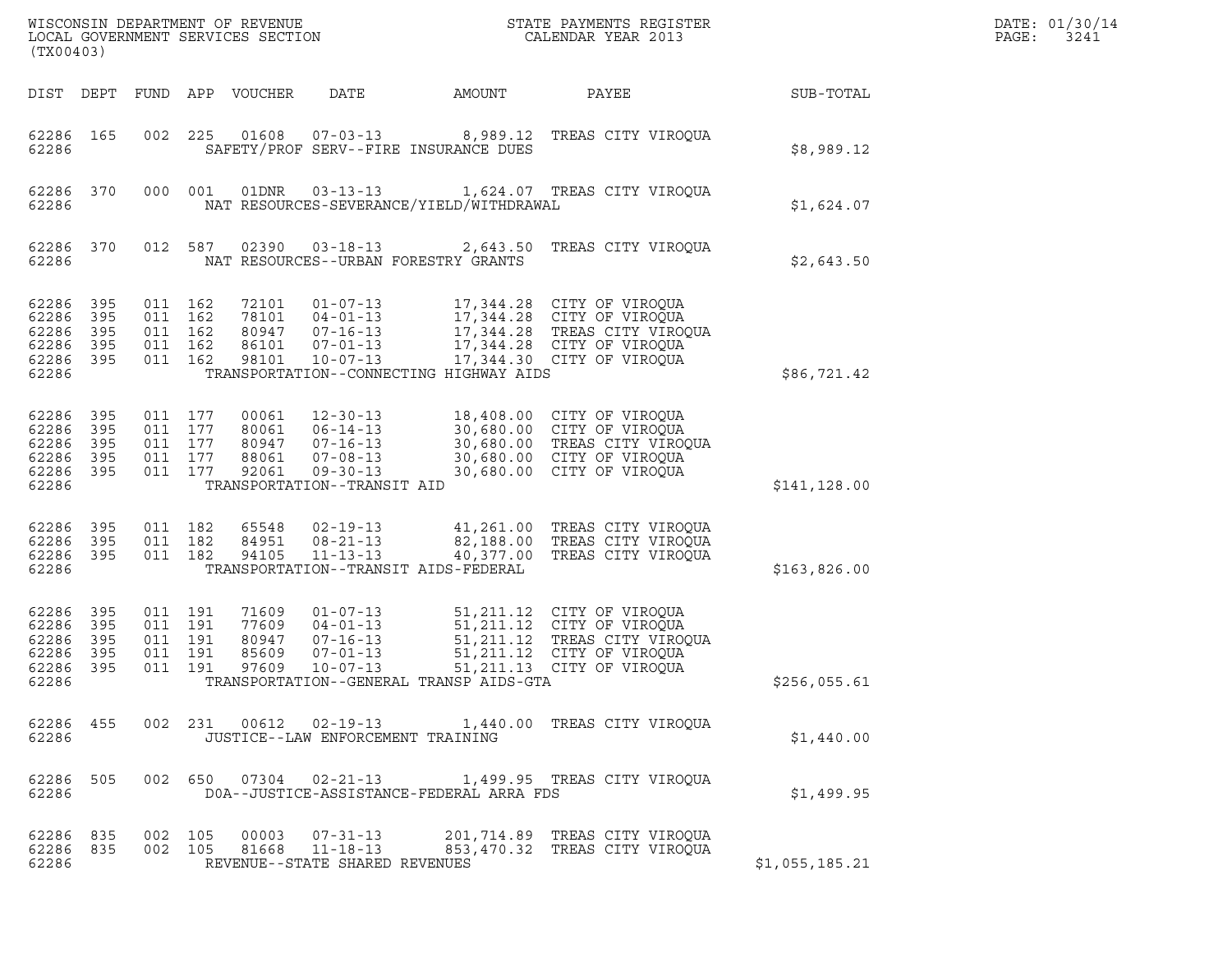| WISCONSIN DEPARTMENT OF REVENUE<br>LOCAL GOVERNMENT SERVICES SECTION<br>(TX00403) |            |            |            |                |                                                            | STATE PAYMENTS REGISTER<br>CALENDAR YEAR 2013 |                                          |                | DATE: 01/30/14<br>PAGE:<br>3242 |
|-----------------------------------------------------------------------------------|------------|------------|------------|----------------|------------------------------------------------------------|-----------------------------------------------|------------------------------------------|----------------|---------------------------------|
| DIST                                                                              | DEPT       | FUND       | APP        | <b>VOUCHER</b> | DATE                                                       | AMOUNT                                        | PAYEE                                    | SUB-TOTAL      |                                 |
| 62286<br>62286<br>62286                                                           | 835<br>835 | 002<br>002 | 109<br>109 | 00002<br>05330 | 07-31-13<br>$07 - 22 - 13$<br>REVENUE--EXEMPT COMPUTER AID | 5,315.00<br>3,361.00                          | TREAS CITY VIROQUA<br>TREAS CITY VIROOUA | \$8,676.00     |                                 |
| 62286<br>62286                                                                    | 835        | 002        | 501        | 00003          | $02 - 01 - 13$<br>DOA-PAYMENT FOR MUNICIPAL SERVICES AID   |                                               | 1,693.24 TREAS CITY VIROQUA              | \$1,693.24     |                                 |
| 62286<br>62286                                                                    | 835        | 021        | 363        | 35903          | $03 - 25 - 13$<br>REVENUE--LOTTERY CREDIT -                | 9,465.48                                      | TREAS CITY VIROQUA                       | \$9,465.48     |                                 |
| 62286                                                                             |            |            |            |                | DISTRICT TOTAL APPROPRIATIONS                              |                                               |                                          | \$1,738,947.60 |                                 |